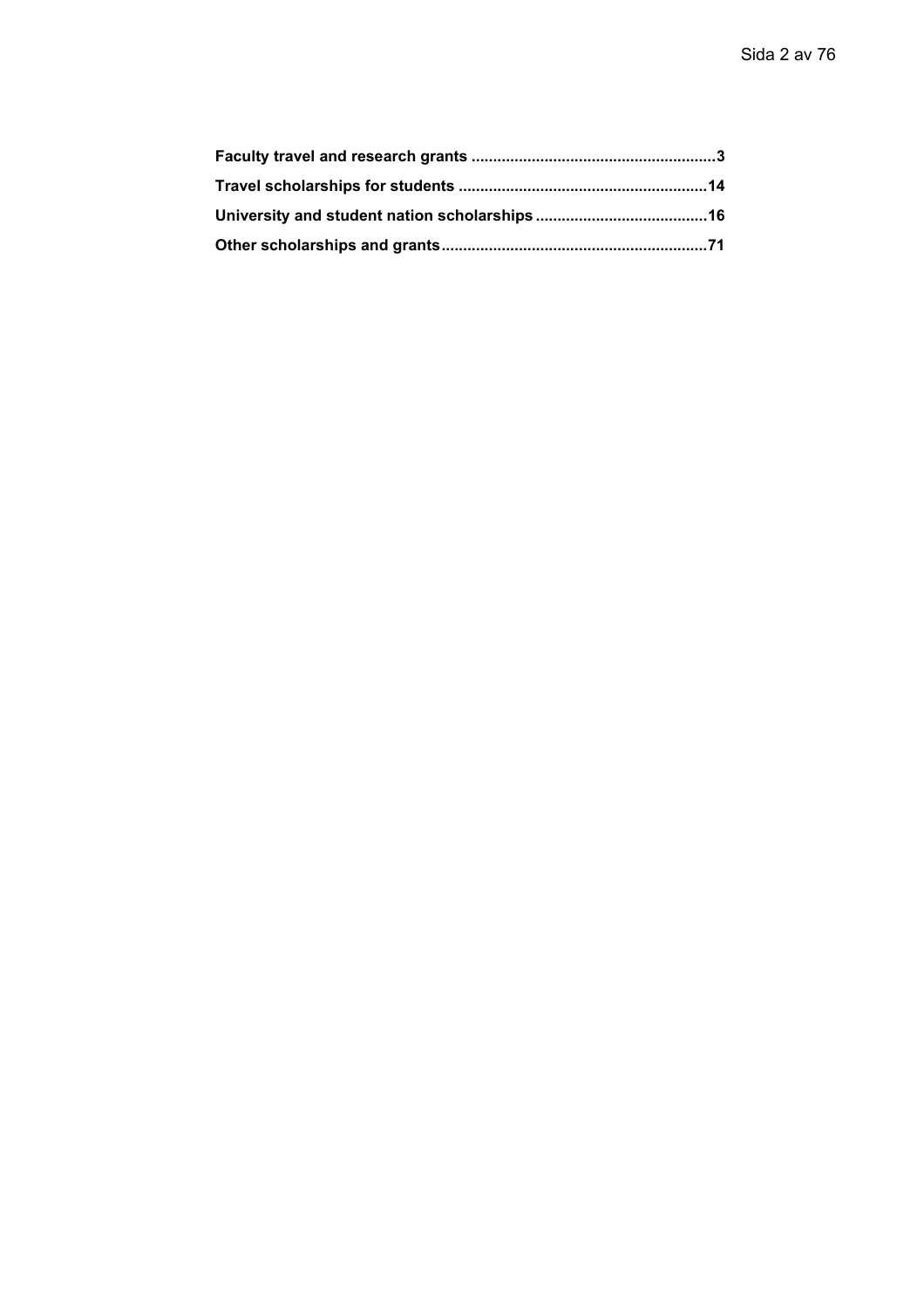## <span id="page-2-0"></span>Faculty travel and research grants

Most grants are intended for researchers, doctoral students, teaching staff, associate professors and similar at Lund University, but there are also some that undergraduate and Master's students can apply for. The application period for faculty travel and research grants is at the start of the spring and autumn semesters, normally in January/February and September, respectively.

Most faculties have a scholarship group that assesses and ranks the applications. A decision is then taken by the Faculty Board or equivalent. The faculties have different regulations on the size of grants and how often the same person can be awarded a grant. This is stated in the call for applications concerned.

#### **The Aeryle Travel Scholarship Fund (94501)**

Support for international research trips for students and teaching staff at Lund University.

Open for applications: spring semester every three years: 2021, 2024, together with the faculty travel and research grants.

#### **The Ove Almborn Donation Fund (92000)**

Grants for research on cryptogams, primarily lichens, for students or graduate researchers active at Lund University. Open for applications: spring semester every year together with the faculty travel and research grants.

#### **The Anders and Birgit Andersson Research Fund (91404)**

Grants for expenses of special importance to particularly deserving applicants' ongoing research projects, primarily focusing on cardiovascular and cancer diseases. Open for applications: autumn semester every year together with the faculty travel and research grants.

### **Senior Lecturer Gustaf Andersson and his wife Mary Lindberg's Scholarship Fund (94503)**

Grants for study trips for students of education. Precedence is given to those who completed their upper secondary school studies at Lund Cathedral School.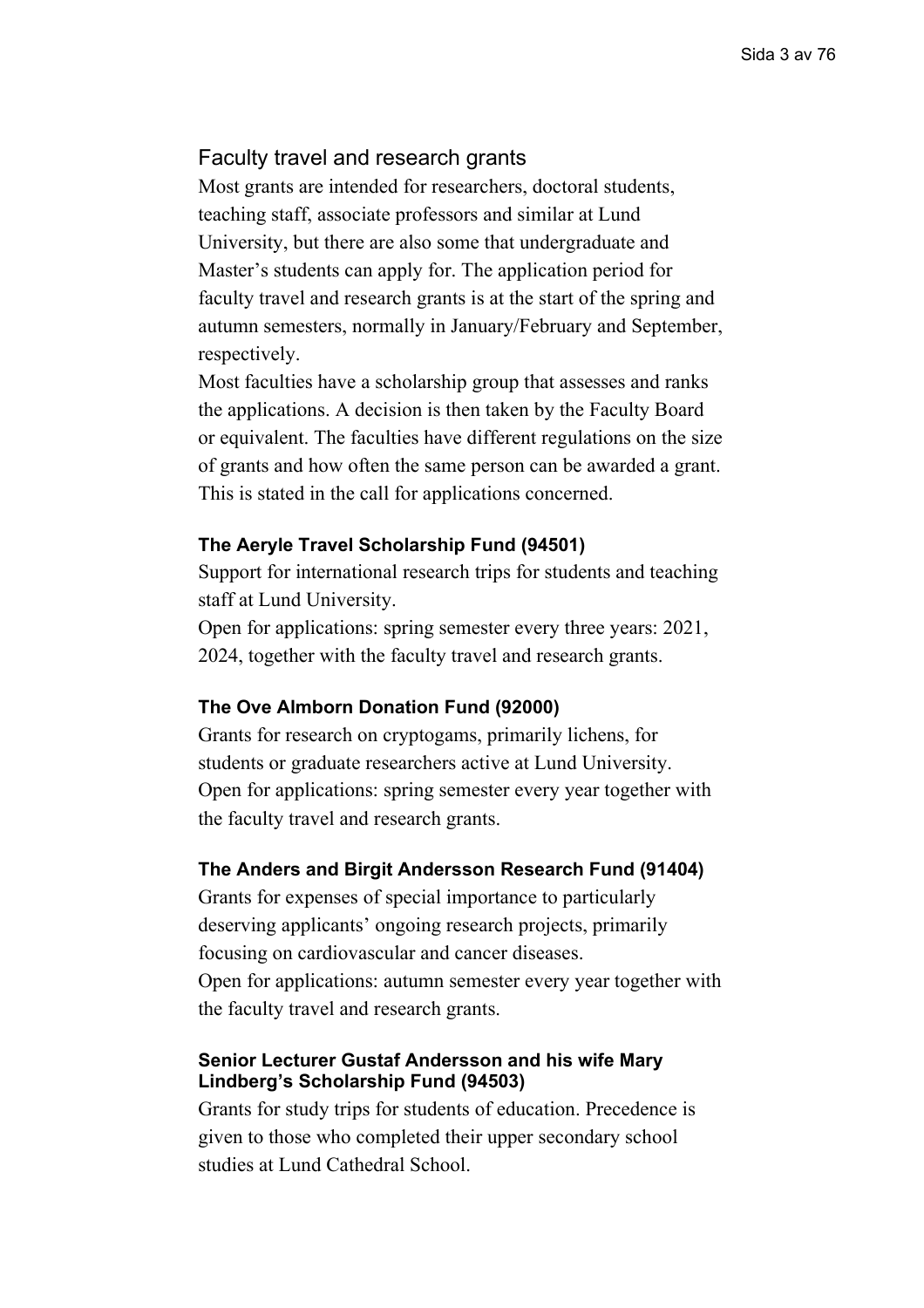Open for applications: autumn semester every year together with the faculty travel and research grants.

## **The Areschoug Scholarship (93010)**

Scholarship for 1) a student deserving of support with an outstanding inclination and aptitude for botanical studies or 2) a young outstanding associate professor of botany, who does not hold an associate professor scholarship. Precedence is given to relatives.

Open for applications: spring semester every even year together with the faculty travel and research grants.

#### **The Battram Travel Scholarship Fund (94505)**

Travel scholarship for students who are members of a Skånsk nation in Lund in order to acquire knowledge of forest management abroad.

Open for applications: spring semester every four years: 2020, 2024, 2028 etc. together with the faculty travel and research grants.

#### **Senior Lecturer Ture Betzen's Donation No. 1 (93022)**

Awarded to deserving, preferably male, students in need who are pursuing studies at Lund University to gain a Degree of Licentiate. The Faculty of Humanities in even years and the Faculty of Science in odd years.

Open for applications: autumn semester every year together with the faculty travel and research grants.

#### **The Ebba and Herman Bing Bequest (94506)**

The fund's annual yield is awarded to a Swedish physician, medical graduate, or medical student as a grant for a stay in Denmark devoted to studies.

Open for applications: spring semester every year together with the faculty travel and research grants.

#### **The Bokelund Medical Fund (94508)**

Travel scholarship for furtherance of medical studies for 1) teaching staff employed at the Faculty of Medicine in Lund, 2)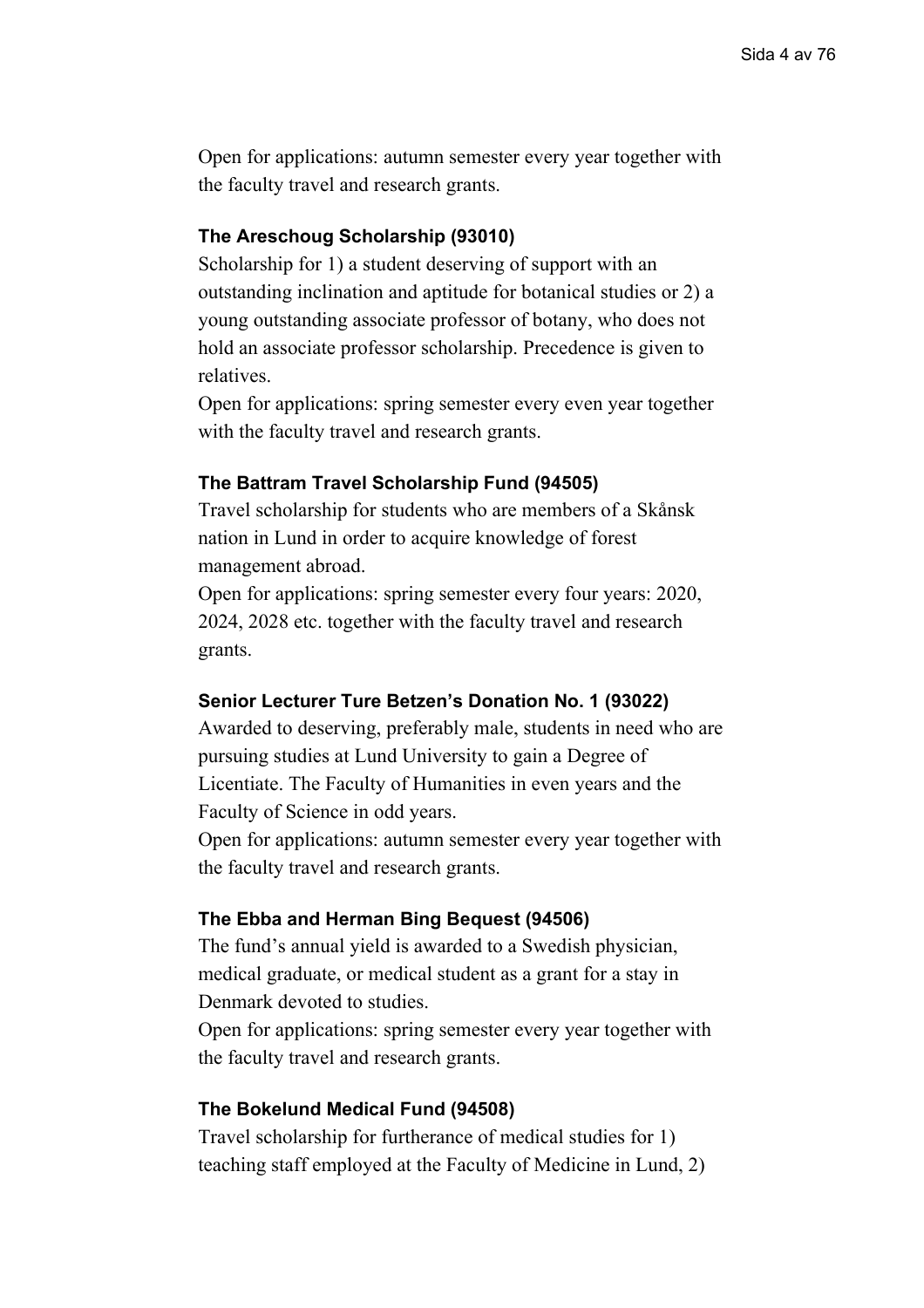associate professors employed at the Faculty of Medicine in Lund and 3) students in the medical programme in Lund who have completed at least two years of studies. Open for applications: autumn semester every year together with the faculty travel and research grants.

### **The Bokelund Travel Scholarship Fund (94507)**

Grants for study trips relating to the subjects of history, geography, archaeology and ethnography, as well as subjects at the Faculty of Science, for teaching staff at Lund University, associate professors at Lund University and students currently in programmes who have completed at least two years of their studies at Lund University.

Open for applications: spring semester every year together with the faculty travel and research grants.

#### **The Hilma Borelius Scholarship Fund (93036)**

Scholarship for students at Lund University who have shown a true inclination and distinct talent for humanistic science. Open for applications: spring semester every year together with the faculty travel and research grants.

### **The Emmy Ekberg Scholarship Fund No. 1 (93062)**

Grants for one or more students, who have been awarded a Bachelor's Degree in Law or a Degree of Master of Laws and are pursuing studies at Lund University for a PhD in Law. Open for applications: autumn semester every year together with the faculty travel and research grants.

#### **The Roy and Maj Franzén Fund (94522)**

Grants for research at the Faculty of Humanities. Open for applications: spring semester every year together with the faculty travel and research grants.

#### **The Gleerup Scholarship Foundation (93084)**

Grants for those who have been awarded a PhD to facilitate studies at a Danish, Norwegian or other foreign university.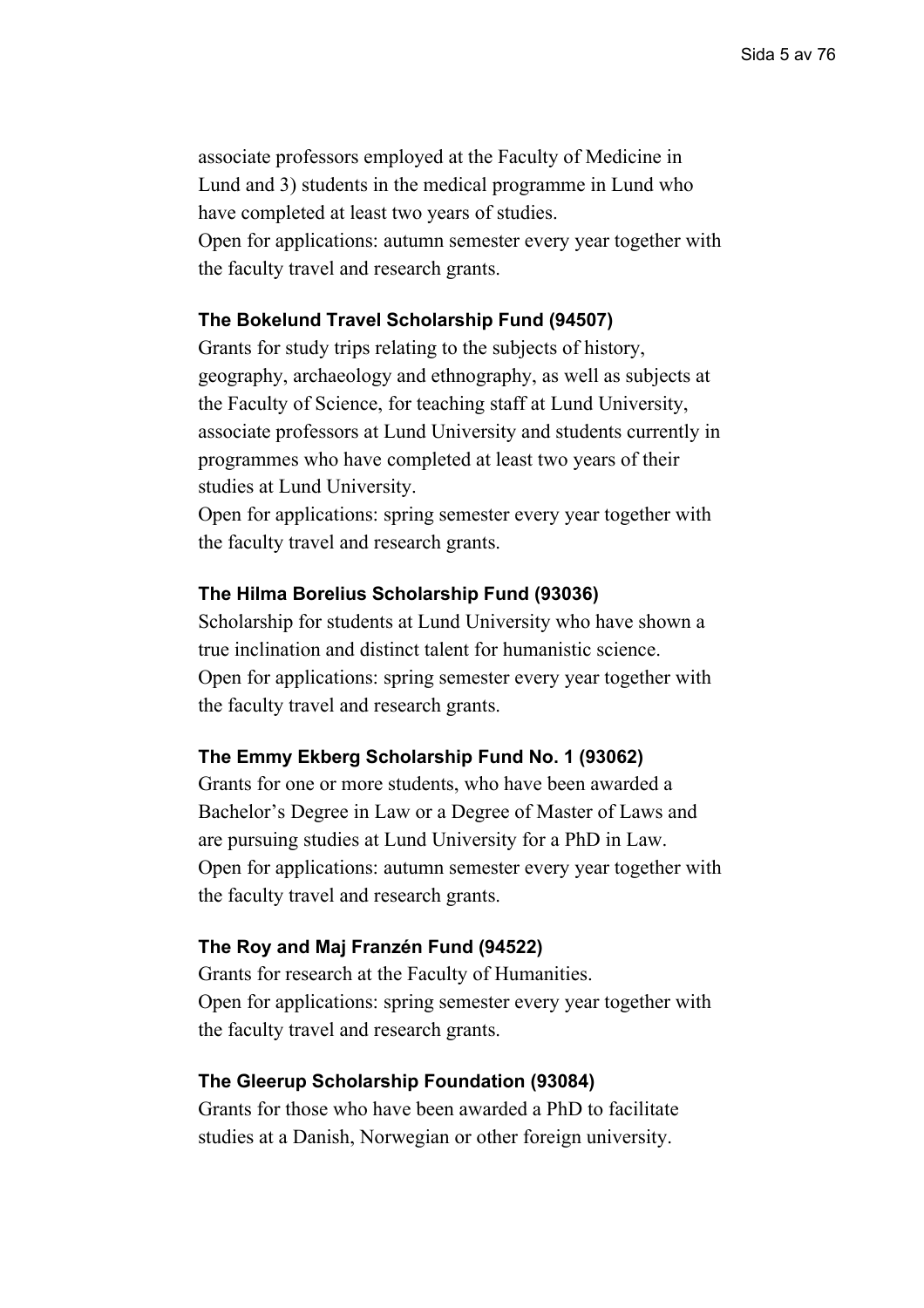Alternated between the faculties of Social Sciences, Humanities, Science and Centre for Theology and Religious Studies. Open for applications: spring semester every year together with the faculty travel and research grants.

### **Siblings Anna Cecilia and Otto Sigfrid Granmark's Scholarship Fund (94510)**

Grants for study trips for those who are studying for, or have been awarded, a Degree of Licentiate within the Faculty of Humanities with precedence given to studies in the Germanic, Nordic language area. In the award of scholarships, consideration is given to the applicant's qualifications and the work plan's value for Swedish science. However, consideration is also given to the applicant's personal qualifications to represent Swedish scientific education abroad in a dignified way. Open for applications: spring semester every year together with the faculty travel and research grants

### **The Axel Hallström Donation (94511)**

One or several travel scholarships for students pursuing higher academic studies in the botanical subject areas at Lund University.

Open for applications: spring semester every year together with the faculty travel and research grants.

#### **Regimental Doctor Hartelii's Scholarship Fund (93099)**

Scholarships for one or several students within the Faculty of Medicine at undergraduate, Master's or PhD level who need to stay for an extended, unbroken period at a university or other research institution in Denmark, Norway, England, France or Germany. Precedence is given to lineal descendants of the testator who fulfil the other conditions.

Open for applications: spring semester every year together with travel scholarships for undergraduate/Master's students and together with the faculty travel and research grants.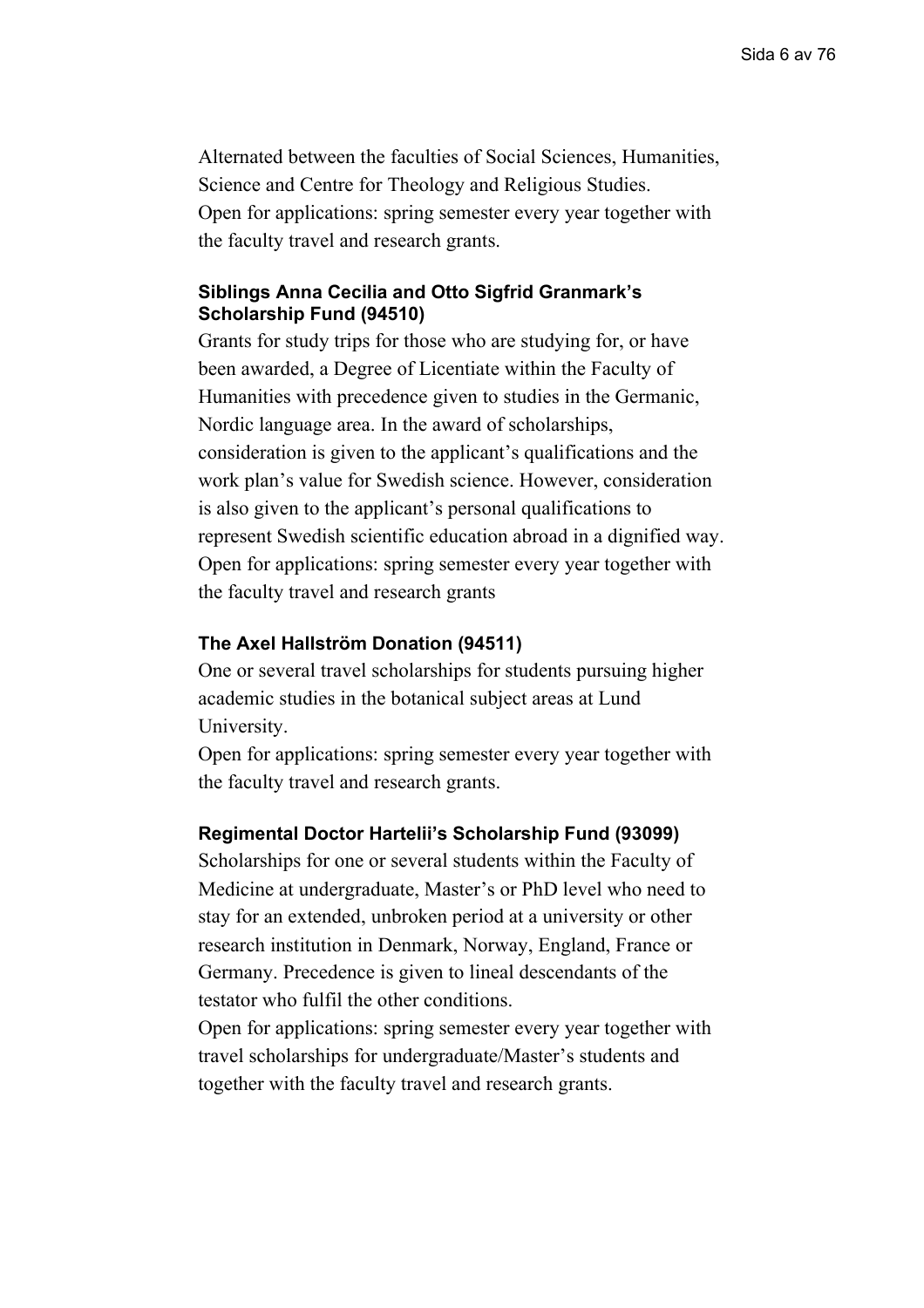## **Law Professor, Doctor Johan Holmbergsson's Scholarship Fund No. 1 (93116)**

The annual interest, after scrutiny by the Faculty of Law, is awarded as support to someone who is studying Law at Lund University and has shown inclination and good conduct. Open for applications: autumn semester every year together with the faculty travel and research grants.

## **The William Karlsson Scholarship Fund (92038)**

Scholarships for students of art history who are pursuing studies for a PhD. In the awarding of scholarships, primary consideration is given to doctoral students involved in subjects related to applied industrial art. The scholarship is to be used for 1) printing costs for a thesis, 2) work-related purposes for the same thesis, 3) study trips abroad for the same thesis. Open for applications: autumn semester every odd year together with the faculty travel and research grants.

## **The Lund University Department of Chemistry's Travel Scholarship Fund (94513)**

Scholarship for a person who has been awarded a higher education qualification or equivalent and has pursued research work for at least two years at the part of the Department of Chemistry that belongs to the Faculty of Science at Lund University.

Open for applications: autumn semester every even year together with the faculty travel and research grants.

### **The Sven Kristenson Travel Scholarship Fund (94514)**

Travel grants for students who have been awarded a Bachelor's Degree, Master's Degree (60 credits) or Licentiate Degree in Classical Archaeology and Ancient History or Art History at Lund University and are continuing their studies in one of these subjects. The scholarships are intended for study trips in Italy, Greece, or France. Studies in France are primarily to relate to Romanesque and Gothic architecture and art, and to the classical monuments in the South of France. Precedence is given to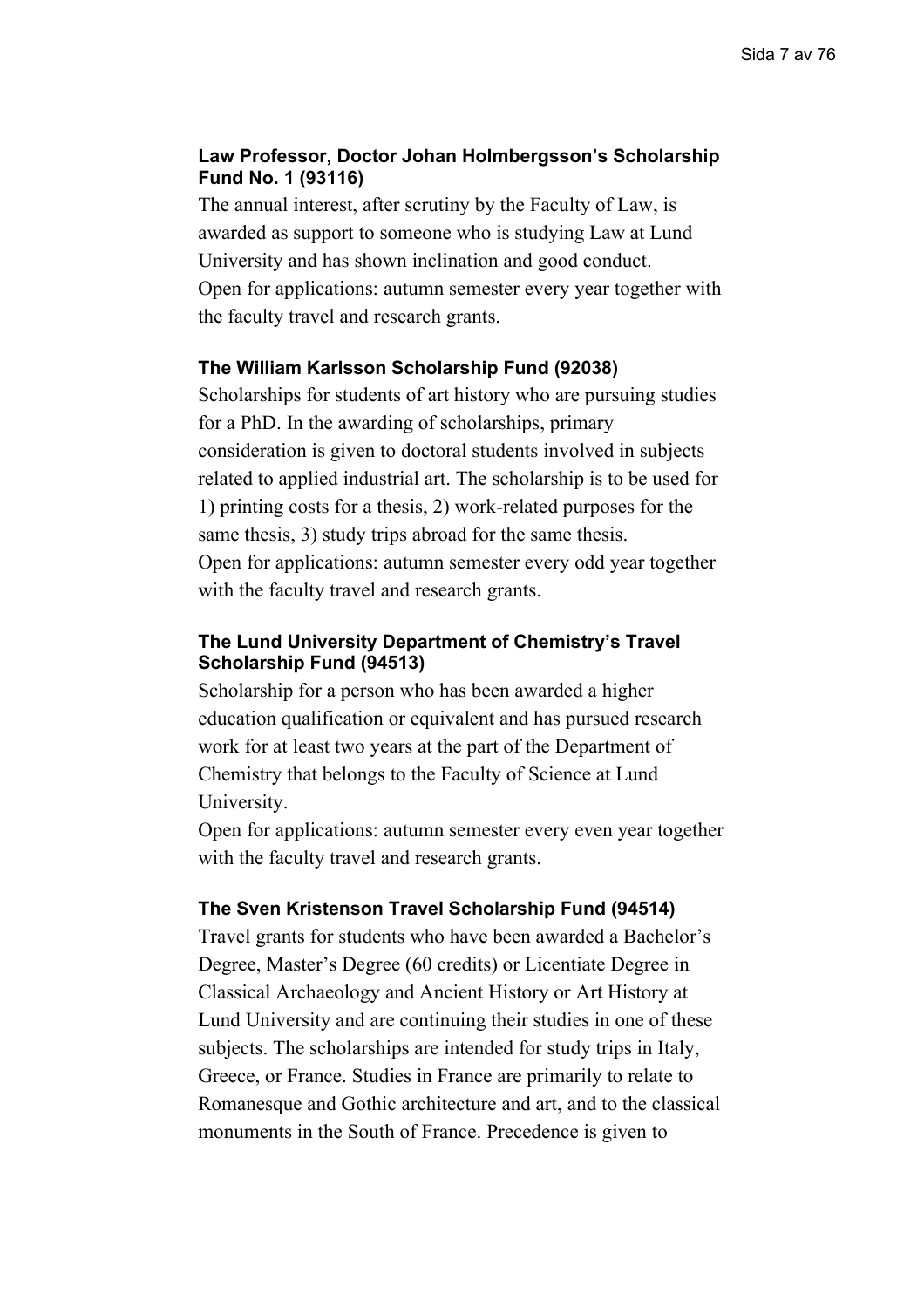certain relatives of the donor who are studying the stated subjects at Lund University.

Open for applications: autumn semester every year together with the faculty travel and research grants.

#### **The Martha Larsson Fund for Scientific Research (91315)**

Grants for scientific research at Lund University according to the following 1) scholarships to young talented musicians at the Malmö Academy of Music, 2) grants for research in literary studies focusing on Swedish authors born after 1900. The research results should be published in a detailed or shortened form, preferably as culture articles, within three years of the funds being granted, 3) grants for medical research in neurology, with an aim to counteract, and possibly relieve, the complications of meningitis.

Open for applications: autumn semester every year together with the faculty travel and research grants.

#### **The City of Lund's Jubilee Fund (92050)**

Travel scholarships for students or teaching staff for study trips, as well as research grants for researchers.

Open for applications: spring semester every year together with travel scholarships for students, and autumn semester every year together with the faculty travel and research grants, respectively.

## **Carl Fredrik Lyngby's Donation for the Furtherance of Scientific Research in the Field of Sinology, and Classical Chinese in Particular (93171)**

Grants to one or several researchers at the East Asian seminar at Lund University in the field of sinology, and Classical Chinese in particular.

Open for applications: spring semester every year together with the faculty travel and research grants.

#### **The City of Malmö's Jubilee Fund (92053)**

Travel scholarships for students or teaching staff for study trips, as well as research grants for researchers.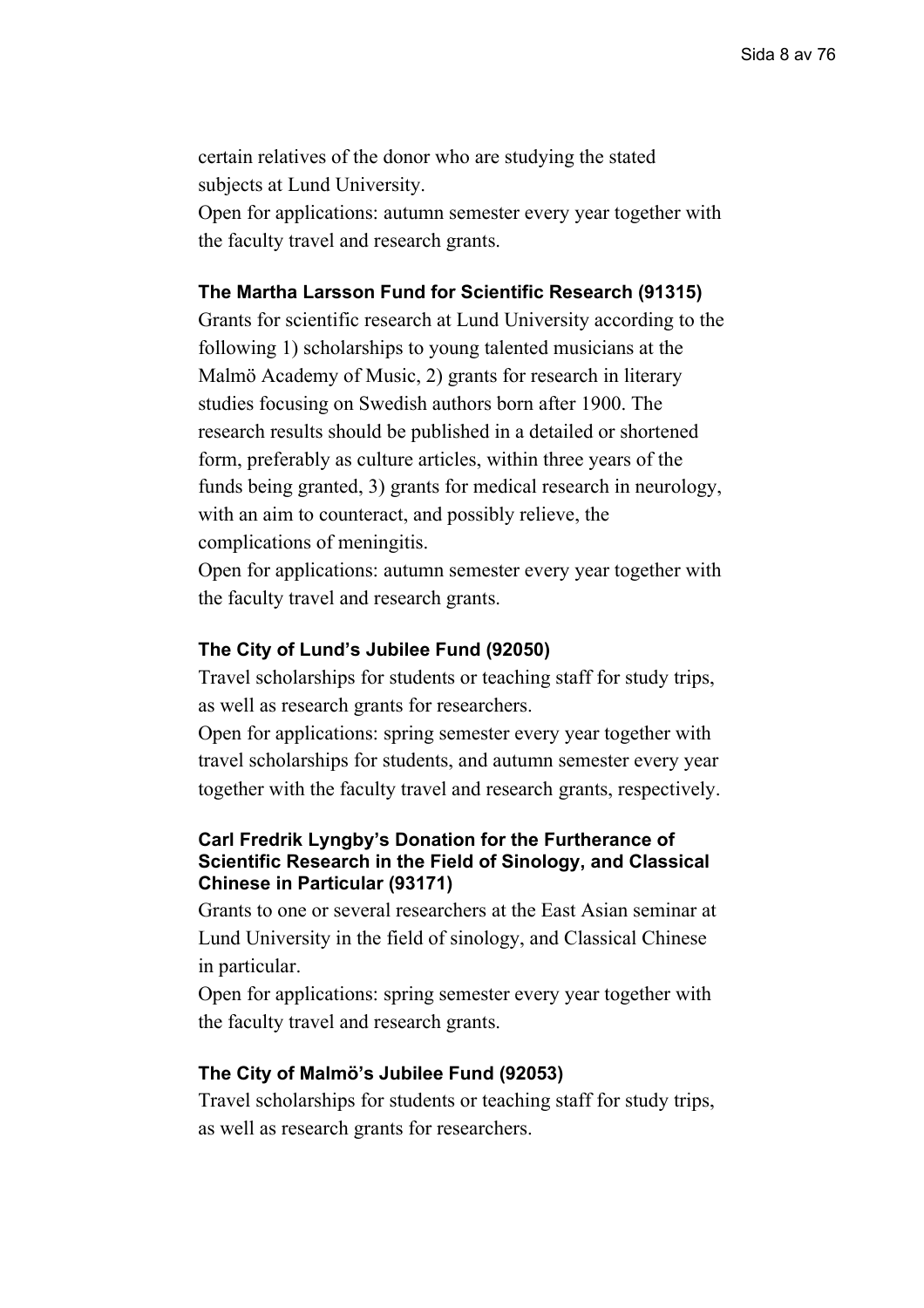Open for applications: spring semester every year together with travel scholarships for students, and autumn semester every year together with the faculty travel and research grants, respectively.

#### **The Anna and Svante Murbeck Memorial Fund (93183)**

Scholarships for students at the Department of Botany at Lund University. Precedence is given to those studying botanical systematics.

Open for applications: spring semester every year together with the faculty travel and research grants.

#### **The Anna Nilsson Fund for Scientific Research (92060)**

Grants for, among other things, research and study trips for female teaching staff and students at Lund University. Open for applications: autumn semester every year together with the faculty travel and research grants.

### **The C F O Nordstedt Fund (92348)**

Grants for study trips with a botanical purpose. Open for applications: spring semester every year together with the faculty travel and research grants.

## **PhD Uno Otterstedt's Fund for the Furtherance of Scientific Teaching and Research (92065)**

Furtherance of scientific teaching and research. Precedence is given to humanistic research.

Open for applications: spring semester and autumn semester every year together with the faculty travel and research grants.

## **The Carin and John Pape Fund for Nordic and Comparative Ethnology Research (92066)**

Grants for Nordic and comparative ethnology research at Lund University: printing of research results, execution of one or more research tasks.

Open for applications: spring semester every year together with the faculty travel and research grants.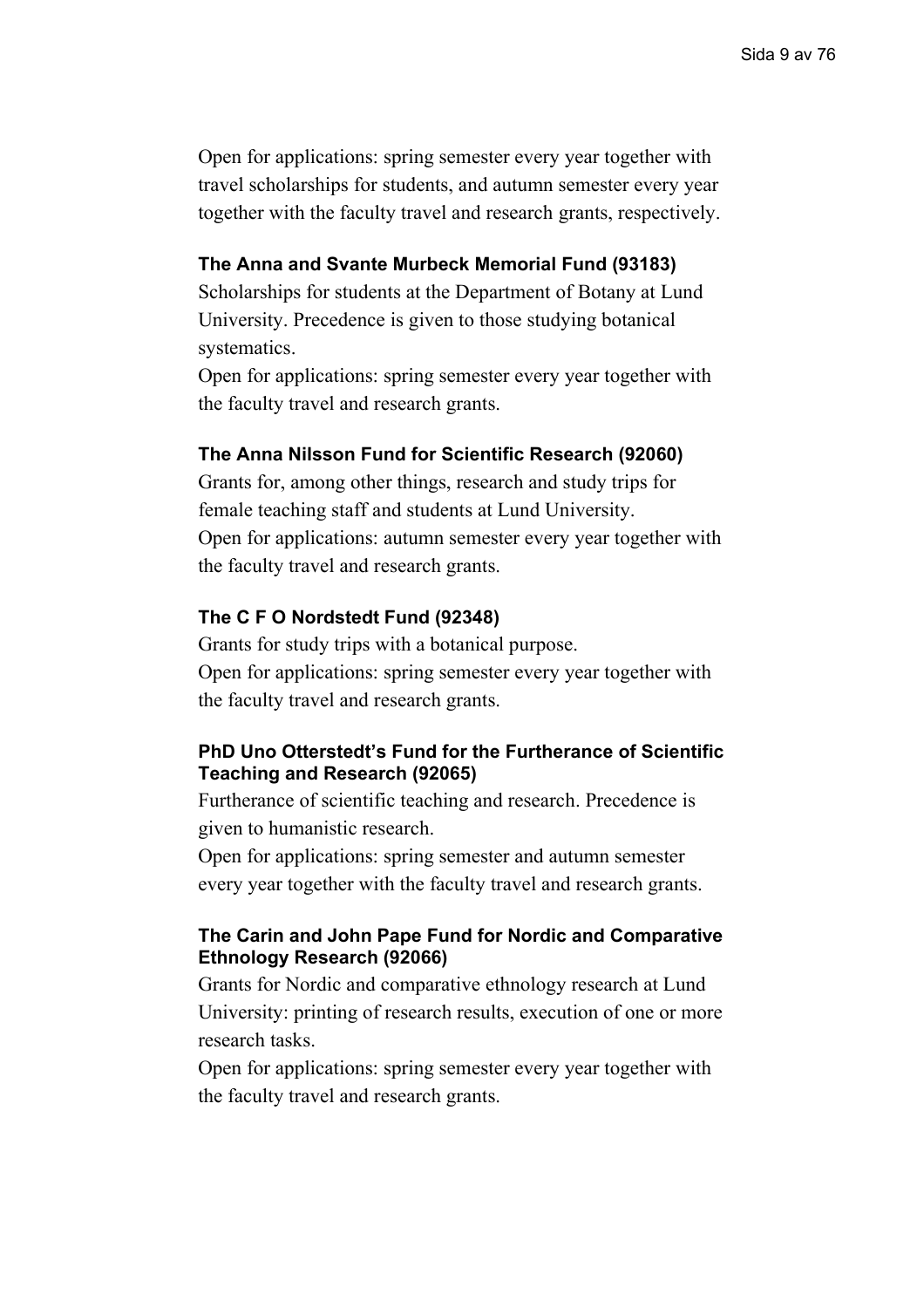#### **Professor Johannes Paulson's Scholarship Fund (94518)**

Travel scholarship for a scholar in the field of Classical languages (Greek and Latin) who is either a member of the teaching staff or a student at Lund University. Open for applications: spring semester every even year together with the faculty travel and research grants.

#### **The Magnus Pfannenstill Travel Scholarship (94517)**

Travel scholarship for theology students at Lund University who wish to pursue studies at a Protestant university in Luther's homeland. The amount is received at the beginning of the trip, which should consist of at least one semester at the German university. Eligibility to apply for this scholarship requires that the applicant is known for their good conduct, has been awarded a Bachelor's Degree in Theology with a good grade, and is continuing studies for a higher degree in Theology Open for applications: autumn semester every five years (2020, 2025, 2030) together with the faculty travel and research grants.

### **The Heinrich Poll Genetic Scholarship (93229)**

Grant for a person who is pursuing research work in the field of theory of heredity/genetics and has been awarded a degree that includes the subject theory of heredity/genetics, or has gained a Bachelor's Degree in Medicine supplemented with an exam in theory of heredity/genetics. The scholarship can be used for research trips, for the purchase of instruments or equipment, and for the recruitment of technical assistance.

Open for applications: spring semester every even year together with the faculty travel and research grants.

#### **The Elisabeth Rausing Memorial Fund (95074)**

Travel grants for graduate researchers at the Faculty of Humanities at Lund University (holders of positions such as professor, senior lecturer and research assistant, consisting of at least 50% of full-time employment) and support for humanistic research in the form of grants for equipment, organising symposia or invitations to visiting researchers. Grants are not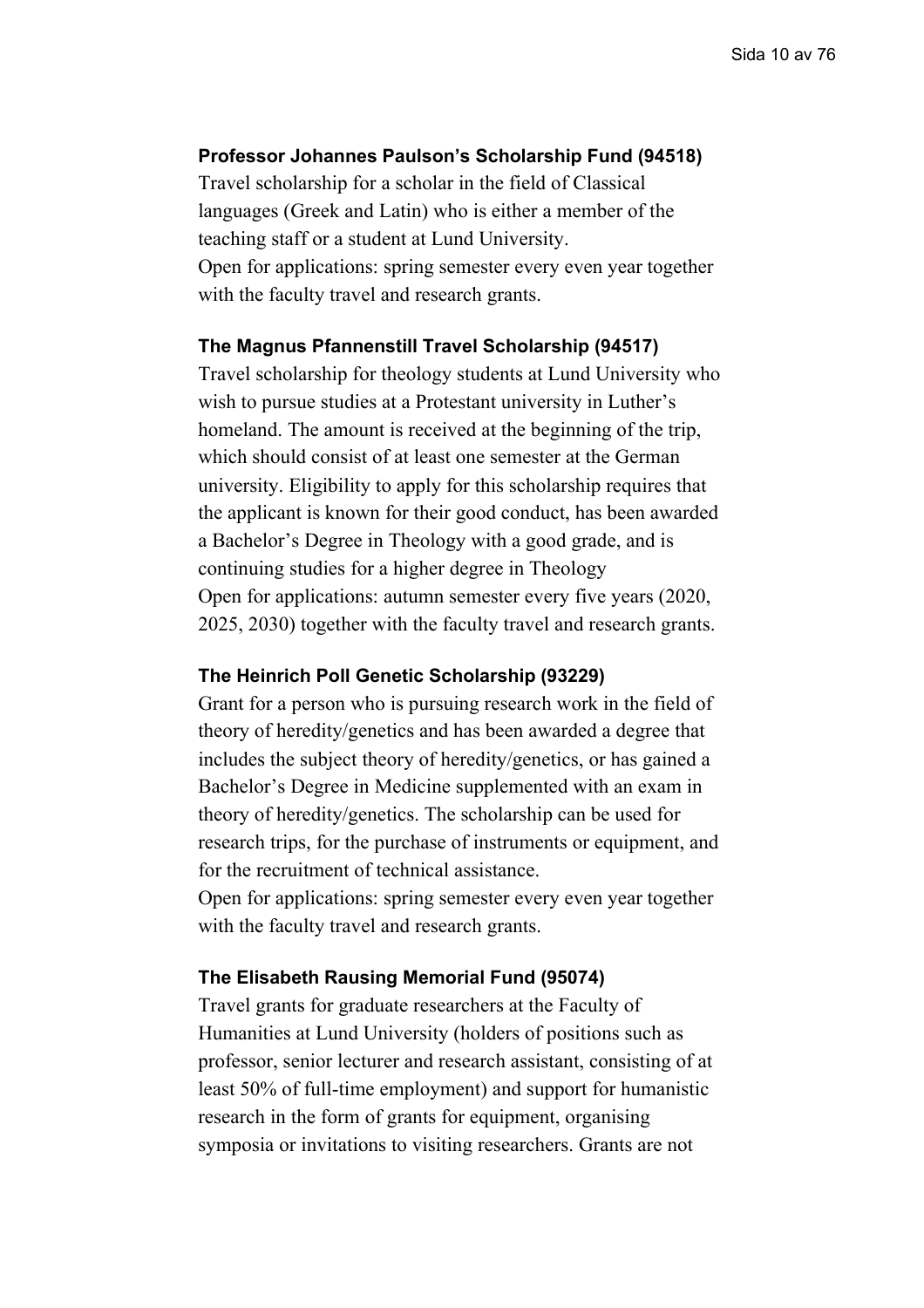awarded for the applicant's own salary or for employees on the project with the exception of temporary help from an expert or assistant, however this is not to include employment that may establish a basis for securing a permanent position. In addition, the grant is not to entail long-term measures commitments. Open for applications: autumn semester every year together with the faculty travel and research grants.

#### **The Seved Ribbing Travel Scholarship Fund (94519)**

Travel scholarships that are 1) to support trips abroad for students and employees at Lund University who do not hold an associate professor position or other senior teaching position at the University, 2) granted to a person who has shown ability and success working in southern Sweden for the education of the public and sobriety.

1) Open for applications: spring semester 2022, 2024 together with the faculty travel and research grants and, 2) Open for applications: every six years 2020, 2026 together

with other research grants.

### **The Andreas Rydelius Foundation (92355)**

For the following purposes: 1) for the organising of conferences in which current theological issues are addressed, particularly those that relate to the relationship between religion and cultural life, 2) to defray costs for lectures by theologians from abroad or another Swedish university, 3) grants for trips, whereby deserving theologians are given the opportunity for studies at, or contact with, theological organisations in other countries, 4) grants for other such purposes, that could be considered closely related to those mentioned above.

Open for applications: spring semester and autumn semester every year together with the faculty travel and research grants.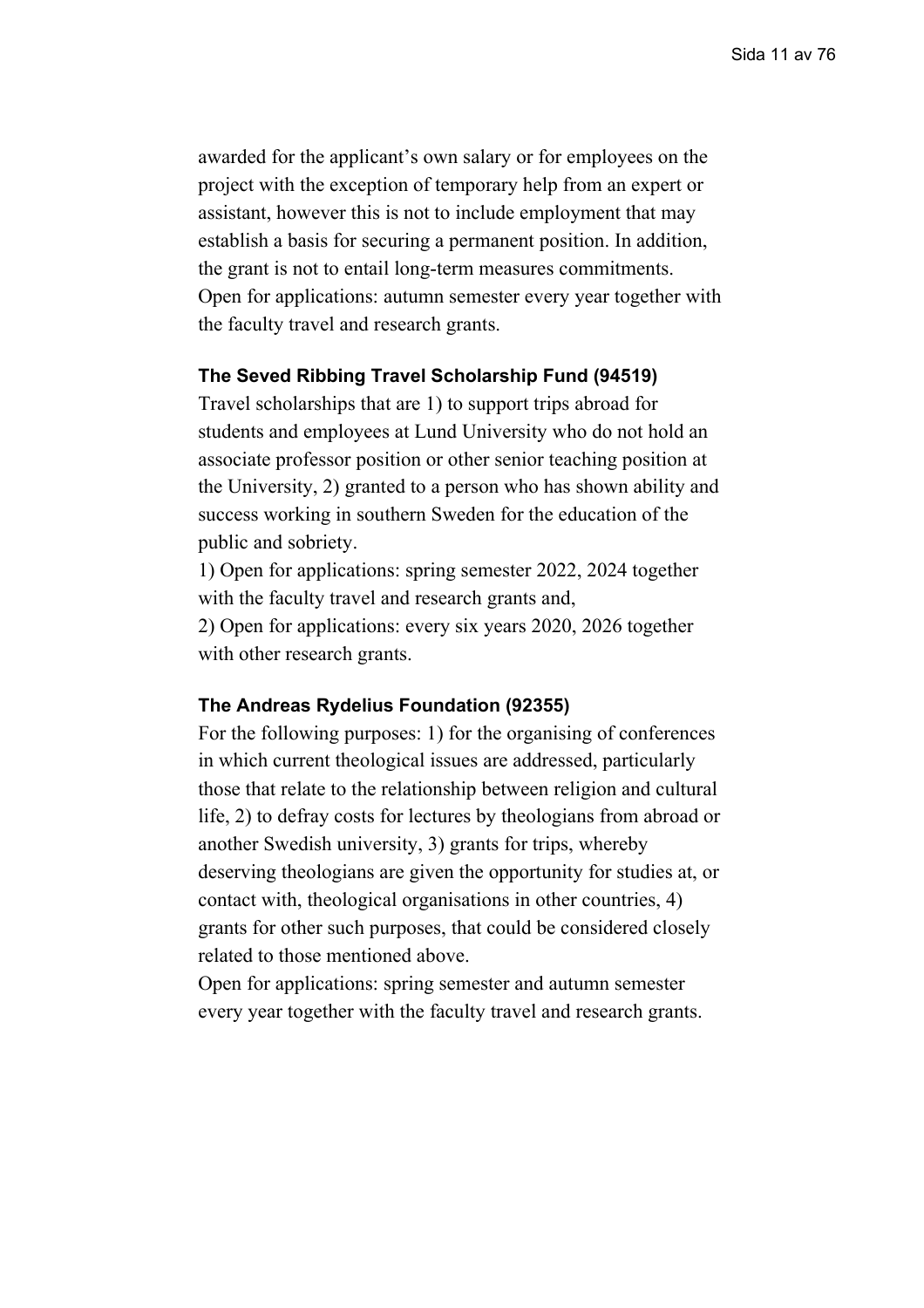## **Prof Herman Siegvald and Mrs Hilma Siegvald's Fund for Research in Education and Psychology (92078)**

Grants for teaching staff members or students at the departments of Education and Psychology in Lund and Malmö respectively for research in Education and Psychology.

Open for applications: spring semester every year together with the faculty travel and research grants.

## **The Narendra V Soosania Research Fund (92082)**

For research at Lund University relating to mysticism. Open for applications: autumn semester every year together with the faculty travel and research grants.

## **Vice-Chancellor Nils Stjernquist's Research Fund (92069)**

For research purposes intended to contribute to positive developments for Swedish society and its business sector. The available funds shall be used in their entirety for research initiatives in this area.

Open for applications: spring semester every year together with the faculty travel and research grants.

## **The Carl Swartz Memorial Fund (92084)**

Awarded for research and teaching purposes to all faculties at Lund University.

Open for applications: autumn semester every year together with the faculty travel and research grants.

## **Fund from the Doctoral Degree Conferment for Theology 1868 (93285)**

For the promotion of higher academic studies in Theology. Open for applications: spring semester every three years: 2021, 2024 etc., together with the faculty travel and research grants.

## **The Olof and Ruth Uppgren Scholarship Fund (93298)**

The scholarship is awarded to a young, talented, and ambitious man or woman with no means. Precedence is given to members of Lunds nation who are pursuing scientific research in medical science at Lund University, particularly relating to the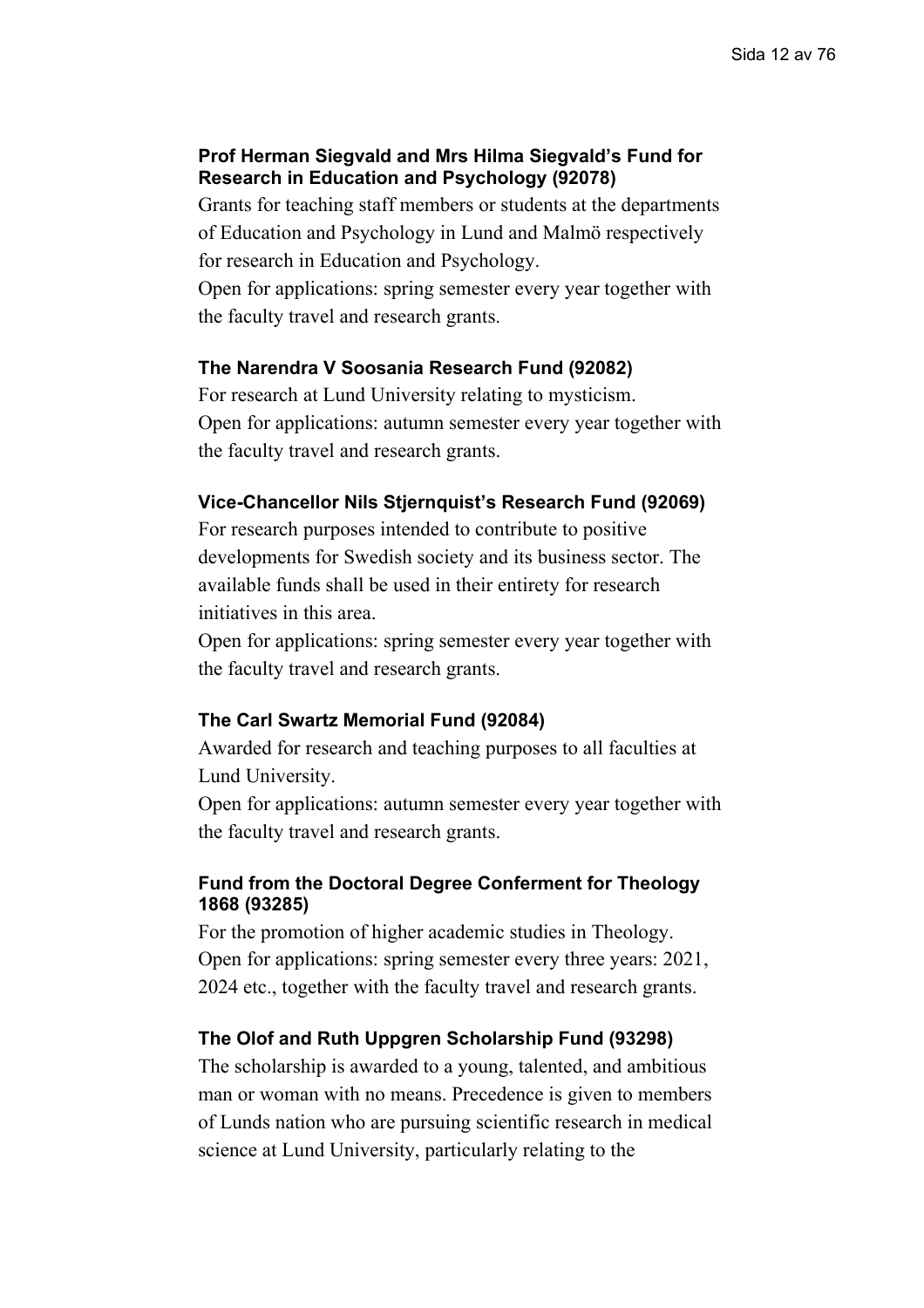devastating widespread diseases of cancer and/or rheumatoid arthritis.

Open for applications: autumn semester every year together with the faculty travel and research grants.

## **The Emanuel Walberg Travel Scholarship Fund (94520)**

Travel grants for students researching romance languages who for the preparation of a doctoral thesis need to spend some time in France or, in the second instance, another country where a romance language is spoken.

Open for applications: spring semester every year together with the faculty travel and research grants.

## **County Governor Per Westling's Memorial Fund (95096)**

Support for scientific research at Lund University and for grants for study trips to scientists, regardless of age, at the University. Open for applications: spring semester and autumn semester every year together with the faculty travel and research grants.

## **The A and Charlotte Wollmar Donation (93320)**

Foreign travel scholarships for senior lecturers and associate professors at Lund University, and university scholarships for students at Lund University.

Open for applications: spring semester every year together with the faculty travel and research grants and together with the University and nation scholarships, respectively.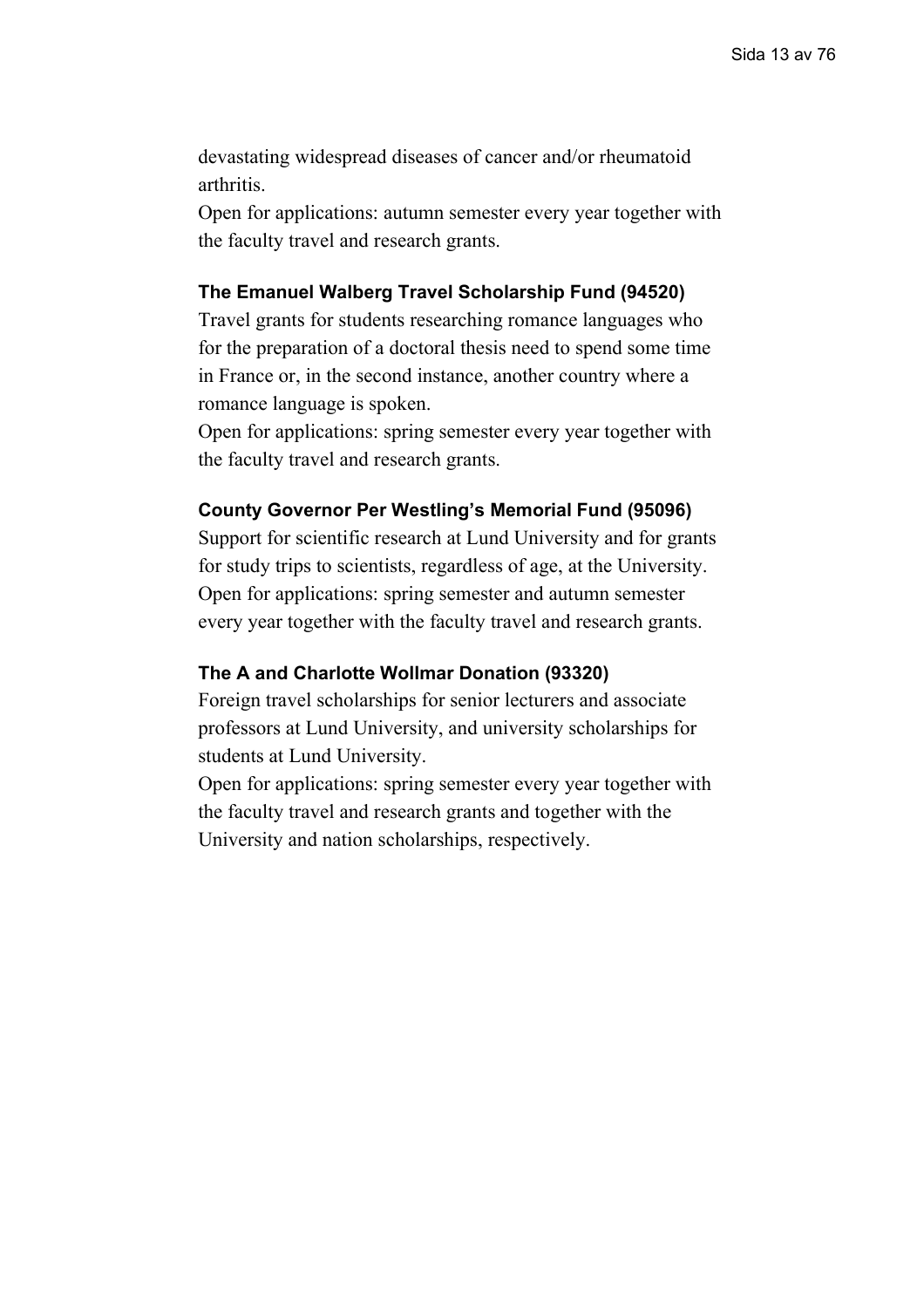## <span id="page-13-0"></span>Travel scholarships for students

Travel scholarships for undergraduate and Master's students are announced in February each year. Eligibility for travel scholarships extends to those studying at the undergraduate, Bachelor's, Master's (60 credits) and Master's (120 credits) levels. You can apply for a travel scholarship in connection with degree projects and academic papers, for exchange studies and for other foreign travel connected with your education at Lund University.

You apply via a form directly through the online application system, where you also upload the attachments you want to submit. When the application period is over, scholarships are granted from the respective foundations based on the purpose of your trip, a ranking that takes into consideration academic achievements and rate of study, as well as your application and the documents you have submitted. It is therefore very important that you enclose the documents that are relevant in your case, as you may miss out on a scholarship if your application is incomplete.

Decisions are usually announced in April and all successful applicants are notified via email.

#### **The Axel Andersson Travel Scholarship Fund (94502)**

Travel scholarship for students at Lund University. Open for applications: spring semester every year together with travel scholarships for undergraduate and Master's students.

#### **The Nils Flensburg Travel Scholarship Fund (94521)**

Travel scholarship alternating each time between a student at Lund University for studies at the University of Oslo, and a student at the University of Oslo for studies at Lund University. Precedence is given to members of the Vogt family. Open for applications: spring semester every year together with travel scholarships for undergraduate and Master's students.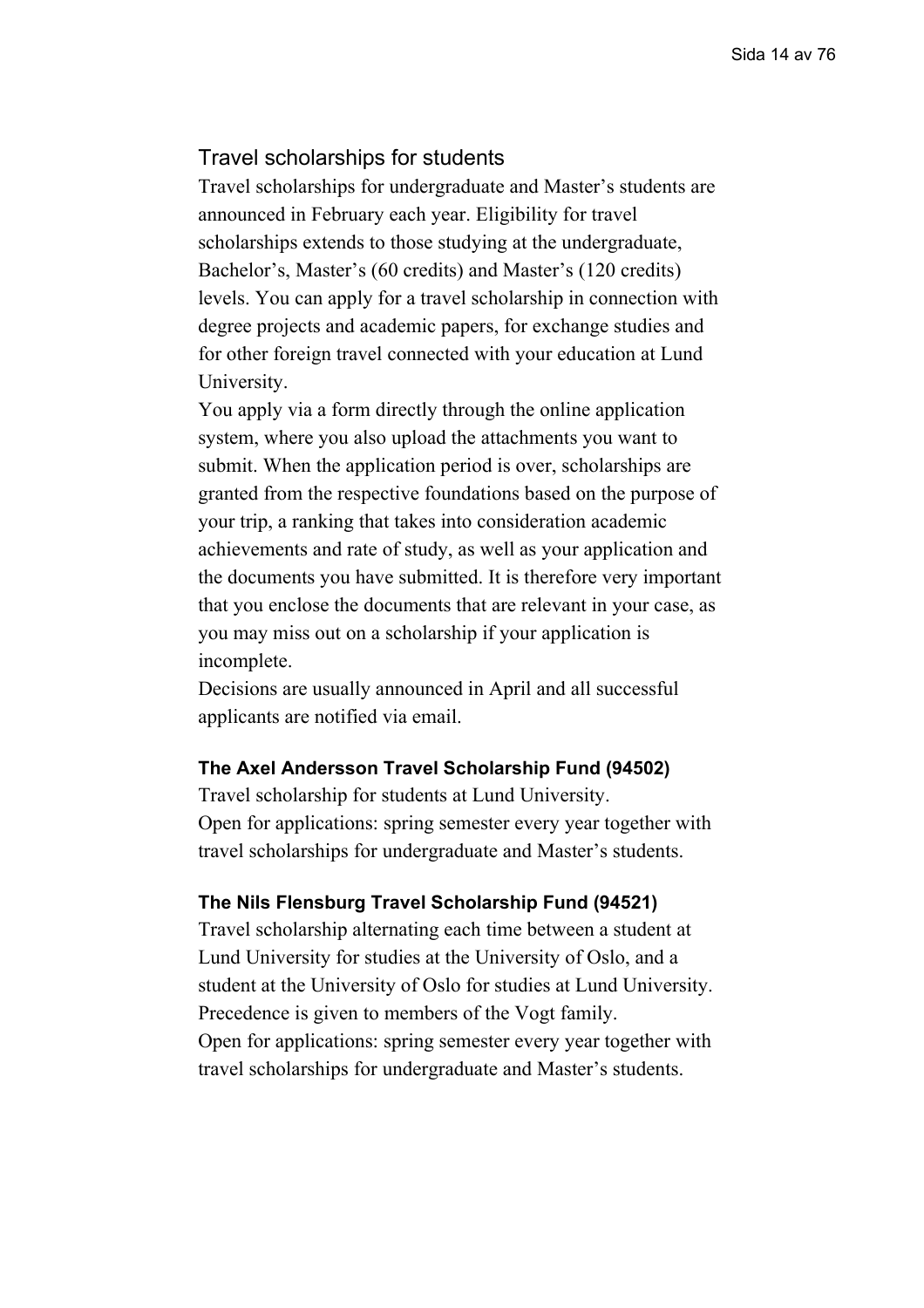## **Regimental Doctor Dr Hartelii's Scholarship Foundation (93099)**

Scholarship for one or more students at the Faculty of Medicine within undergraduate, Master's or PhD programmes who need an extended, unbroken stay at a university or other research institution in Denmark, Norway, England, France, or Germany. Precedence for the scholarship is given to lineal descendants of the testator who fulfil the other conditions.

Open for applications: spring semester every year together with travel scholarships for undergraduate and Master's students, and with the faculty travel and research grants.

#### **The Humero-Steuchius Travel Scholarship (94512)**

Grants for students at Lund University for study trips to universities abroad. Precedence is given to relatives, in which case it is not necessary that the person concerned is studying, or has studied, at the University.

Open for applications: spring semester together with travel scholarships for undergraduate and Master's students every six years, 2024, 2030 etc.

### **The City of Lund's Jubilee Fund (92050)**

Travel scholarships for study trips for students or teaching staff members, and for research grants to researchers.

Open for applications: spring semester every year together with travel scholarships for students, and autumn semester every year together with the faculty travel and research grants, respectively.

## **The City of Malmö's Jubilee Fund (92053)**

Travel scholarships for study trips for students or teaching staff members, and for research grants to researchers.

Open for applications: spring semester every year together with travel scholarships for students, and autumn semester every year together with the faculties' travel and research grants, respectively.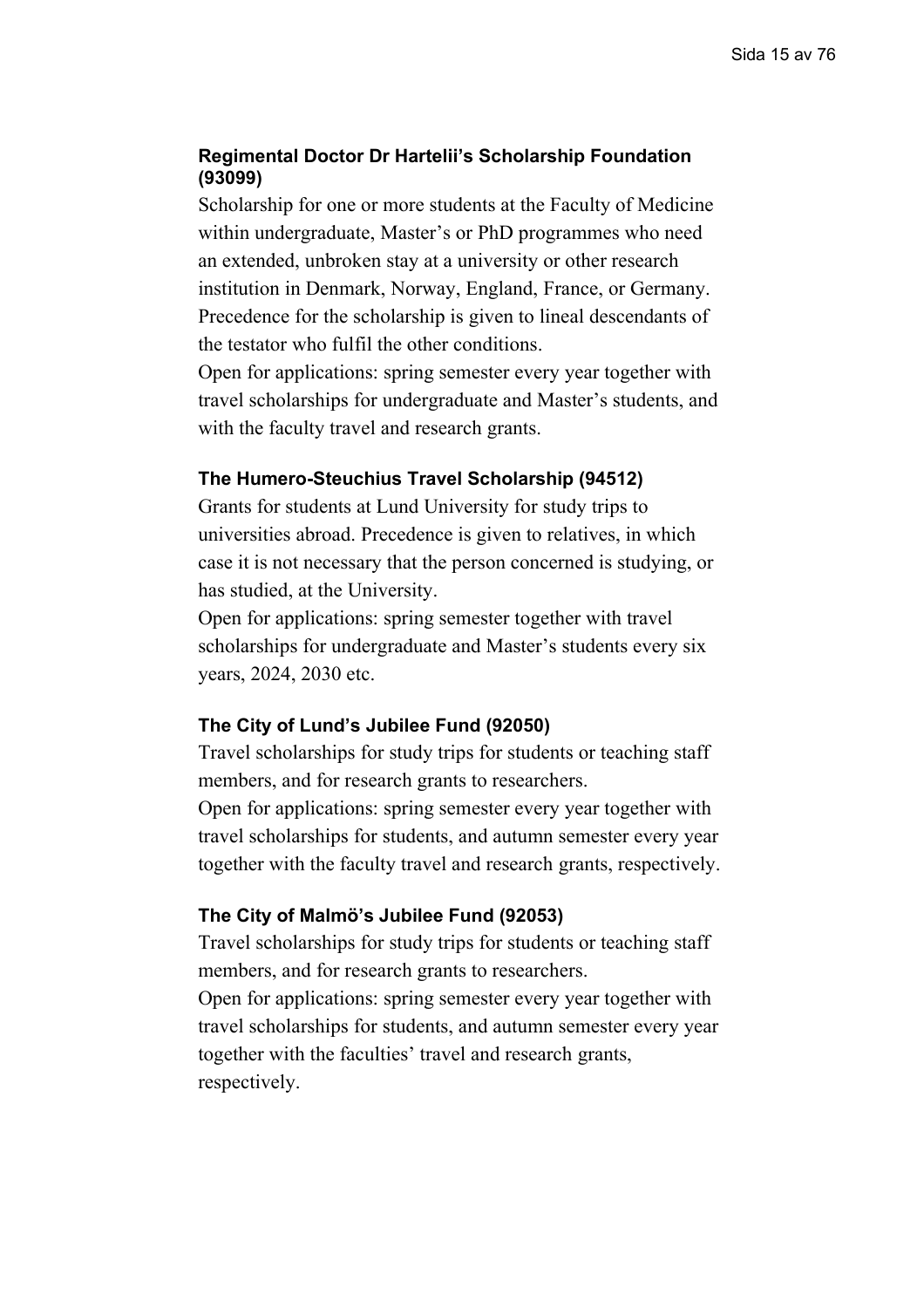## <span id="page-15-0"></span>University and student nation scholarships

Each semester, students at Lund University are invited to apply for University and student nation scholarships. The application period in the autumn is September and, in the spring, February. The University scholarships are awarded to undergraduate and Master's students. You are often required to have studied for at least two semesters to obtain a scholarship. The student nation scholarships are awarded to undergraduate, Master's and PhD students.

You apply via a form directly through the online application system. Attachments are only to be sent via post in special cases. Only one application per person is to be submitted, in which you apply for all the scholarships you are eligible for.

All applicants are ranked according to field, grades, and rate of study. Precedence is applied for some scholarships, if for example you are related to the donor or you are born in a certain province of Sweden.

A small number of scholarships are known as semester scholarships, which means that they are granted for four semesters. The conditions for payment of these scholarships is communicated separately to the successful applicants. Decisions are usually announced in April and November and you will be able to see in the online application system whether you have been awarded a scholarship or not. No notification is sent out, as the announcement is made online when the decisions are made.

#### **Professor J M Agardh's Prize Fund (93000)**

Scholarship for students at Lund University who after gaining a Bachelor's degree has displayed ability in the mathematical sciences.

Open for applications: spring semester every year together with the University and student nation scholarships.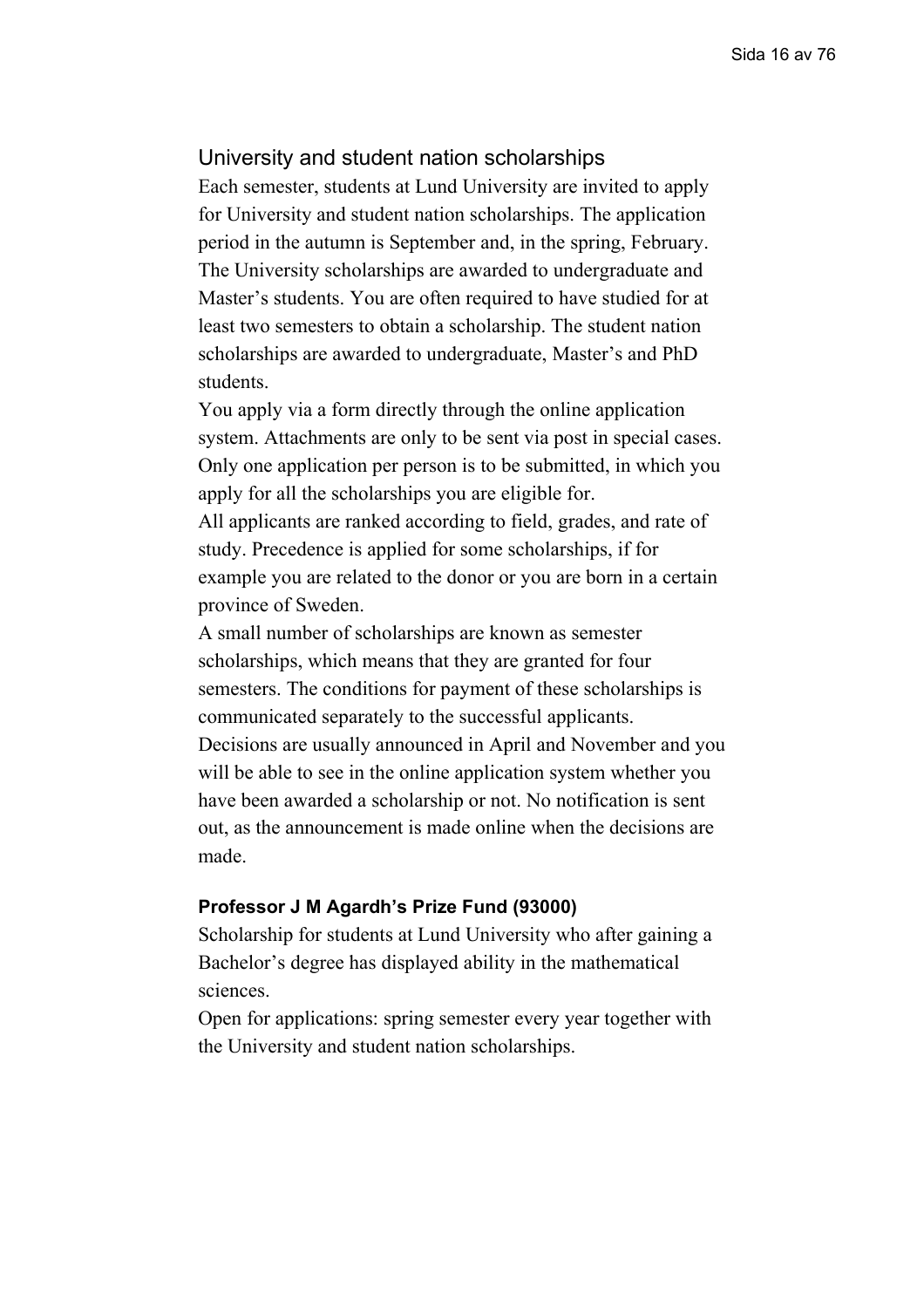## **Dr and Mrs Emil S Ahlström's Scholarship Fund No. 1 (93001)**

Scholarship for students at the Faculty of Medicine at Lund University. Precedence is given to relatives, close relatives before more distant relatives.

Open for applications: spring semester every year together with the University and student nation scholarships.

## **Dr and Mrs Emil S Ahlström's Scholarship Fund No. 2 (93002)**

Scholarship for students at the Faculty of Medicine at Lund University. Precedence is given to relatives, close relatives before more distant relatives.

Open for applications: spring semester every year together with the University and student nation scholarships.

## **The Akademistaten Premium Foundation (93003)**

Premium for a student at Lund University known for their favourable diligence and ability. Academic teaching staff or officials are not eligible for this premium.

Open for applications: autumn semester every five years: 2020, 2025, 2030 etc. together with the University and student nation scholarships.

## **The Agda and Nils Albert Andersson Scholarship Fund (93006)**

Scholarship for students at Lund University who have shown an aptitude for studies, good diligence, and exemplary conduct. In the first instance to descendants and in the second instance to students who were born or grew up in the Oxie, Skytt or Wemmenhög county administrative districts.

Open for applications: spring semester every year together with the University and student nation scholarships.

## **The Ann Elisabeth Albertsdotter, née Hansson, Fund (93004)**

Scholarships for students at Lund University. Precedence is given to relatives.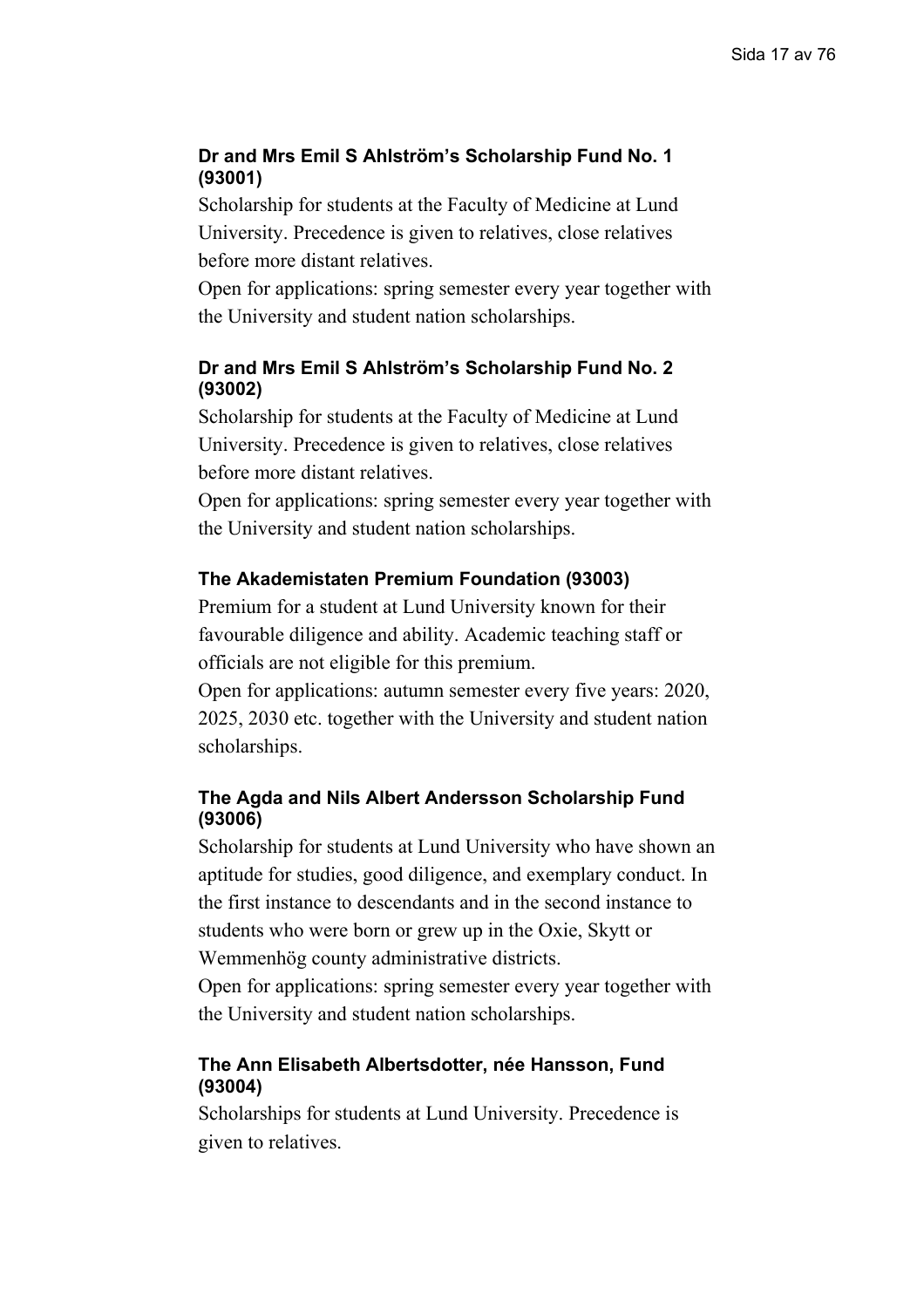Open for applications: autumn semester every year together with the University and student nation scholarships.

## **The Hilda Andersson Scholarship Fund (93005)**

A scholarship for decent, proper, and diligent theology or law students at Lund University, preferably from Malmöhus county, and with a decided precedence given to a member of the Helsingkrona or Lunds nations.

Open for applications: spring semester every year together with the University and student nation scholarships.

## **Schoolmaster Johan Andersson's Fund (93007)**

Scholarships for deserving students who are members of Västgöta nation pursuing a philosophy degree at Lund University.

Open for applications: spring semester every year together with the University and student nation scholarships.

## **The Lorens Alfred Andersson Fund (92003)**

Scholarship for free textbooks for students in need at Lund University.

Open for applications: spring semester and autumn semester every year together with the University and student nation scholarships.

### **The Per Andersson Scholarship Fund (93008)**

Scholarship for someone at Lund University, from a home of limited means, from a priest's or farmer's family in Skåne or Småland who is studying theology, and has become known for diligence and good conduct and has shown progress in their theological studies.

Open for applications: spring semester and autumn semester every year together with the University and student nation scholarships.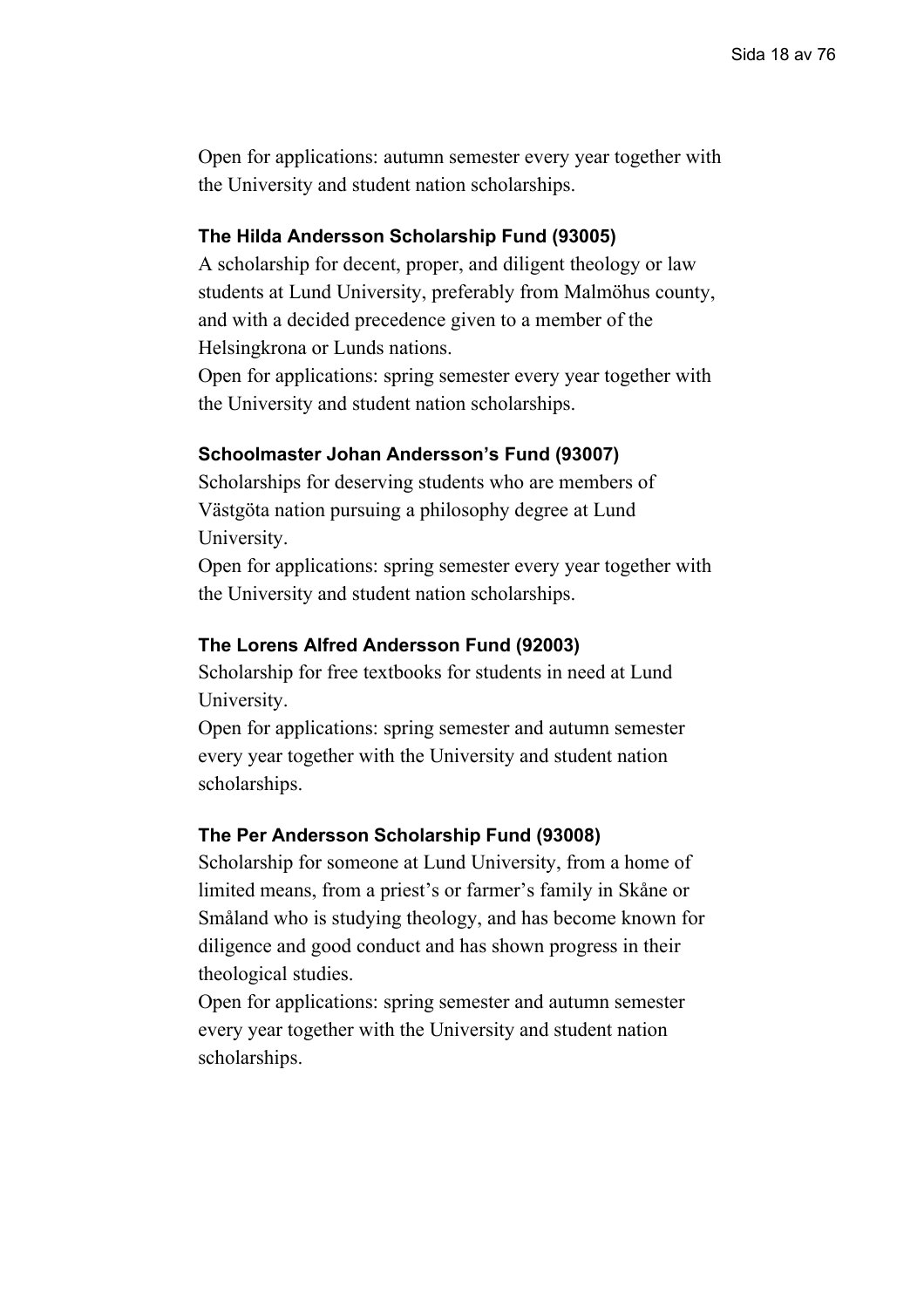## **The Roloff Andersson Fund (93009)**

Scholarship for young men studying at Lund University, born in the diocese of Lund, who are studying theology to become a priest.

Open for applications: spring semester every year together with the University and student nation scholarships.

## **The Anglin-Svenson Scholarship Foundation (93270)**

Scholarship for 1) students who are members of the Skåne nations, 2) students who are members of Småländska nation. Precedence is given in the first instance to relatives in need. Open for applications: spring semester every year together with the University and student nation scholarships.

## **The Aschan Fund (93011)**

For students who have been enrolled at Lund University for at least two semesters.

Open for applications: spring semester every year together with the University and student nation scholarships.

## **The Beck-Friis Scholarship Fund (93012)**

Scholarship for a young male student in need, born in Skåne, with good morals. Precedence is given to those who can confirm they are relatives of the donor.

Open for applications: spring semester every year together with the University and student nation scholarships.

#### **The Beathe and Sven Bengtsson Scholarship Fund (93014)**

Scholarship for one or two students with no means studying theology at Lund University.

Open for applications: spring semester and autumn semester every year together with the University and student nation scholarships.

## **The Bergendorff Scholarship Fund (93015)**

Annual scholarship for 1) diligent and virtuous young men who are the donor's closest relatives 2) diligent and able students who went to primary school and upper secondary school in Växjö,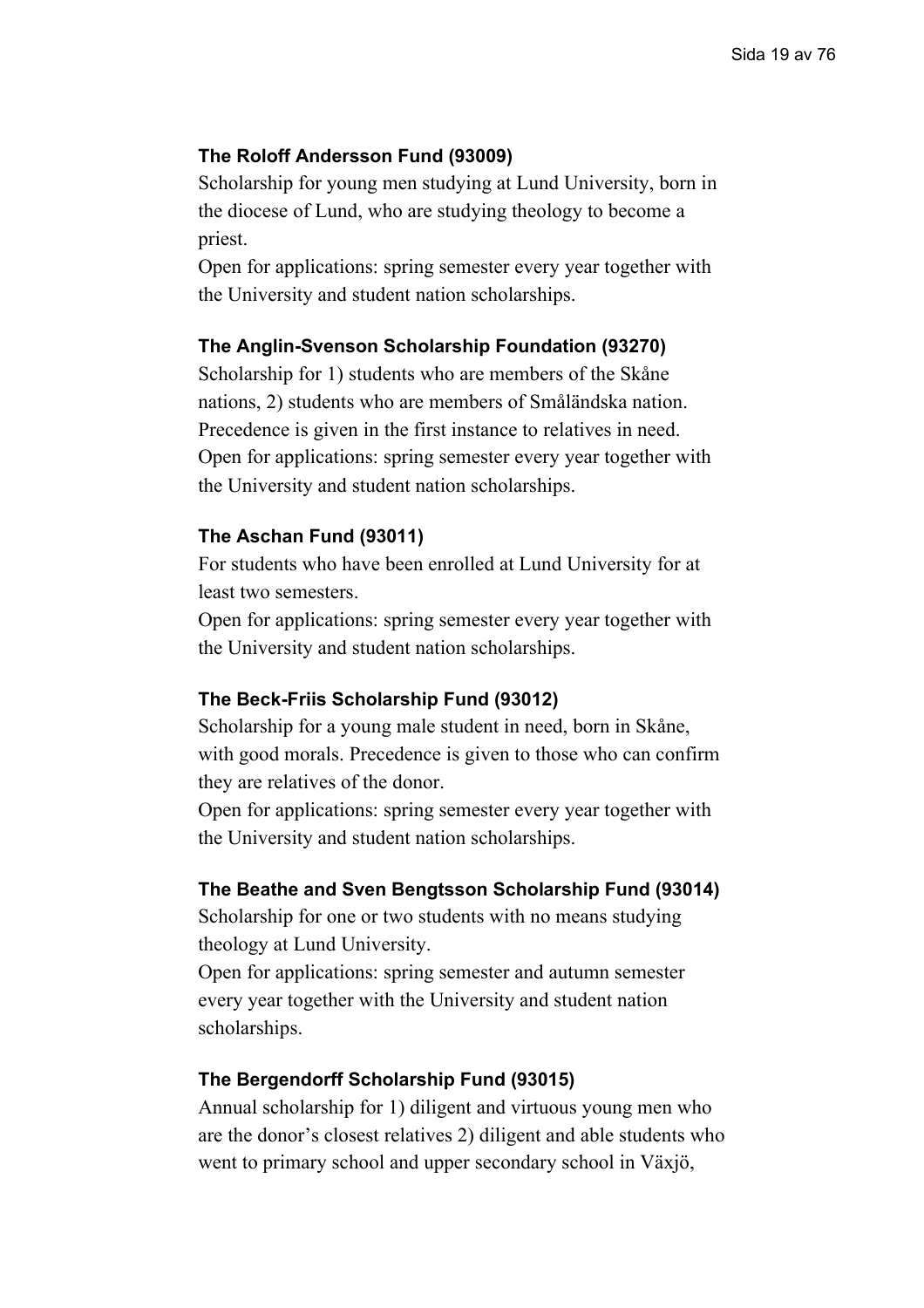preferably from the Berga parish of the Sunnerbo county administrative district.

Open for applications: spring semester every year together with the University and student nation scholarships.

#### **The Edwin Berger Scholarship (93016)**

The scholarship is awarded to a deserving student who is a member of Hallands nation in Lund.

Open for applications: spring semester every year together with the University and student nation scholarships.

## **The Augusta Berggren Scholarship Fund (93017)**

Scholarship for students at Lund University in a religious studies programme, with precedence given to students who are members of Göteborgs nation who were born in the diocese of Gothenburg.

Open for applications: spring semester and autumn semester every year together with the University and student nation scholarships.

### **Dr Emil Berg's Scholarship Fund (93019)**

Scholarship divided in equal parts for two medical students. Every two years the scholarship is to be awarded to a medical student from Sydskånska nation.

Open for applications: spring semester every year together with the University and student nation scholarships.

### **The Marie Sophie de Berg Scholarship Fund (93018)**

Two scholarships of which 1) for relatives of de Berg, Liljehorn or a person who can show a lineage with these families and 2) to students with limited means. Born in Borgholm on Öland or the part of Småland that constitutes Kalmar county, these students should be known for their morality and diligence and be members of Kalmar nation at Lund University. If no relative applies for the scholarship, it shall be awarded to a student of limited means who is a member of Kalmar nation.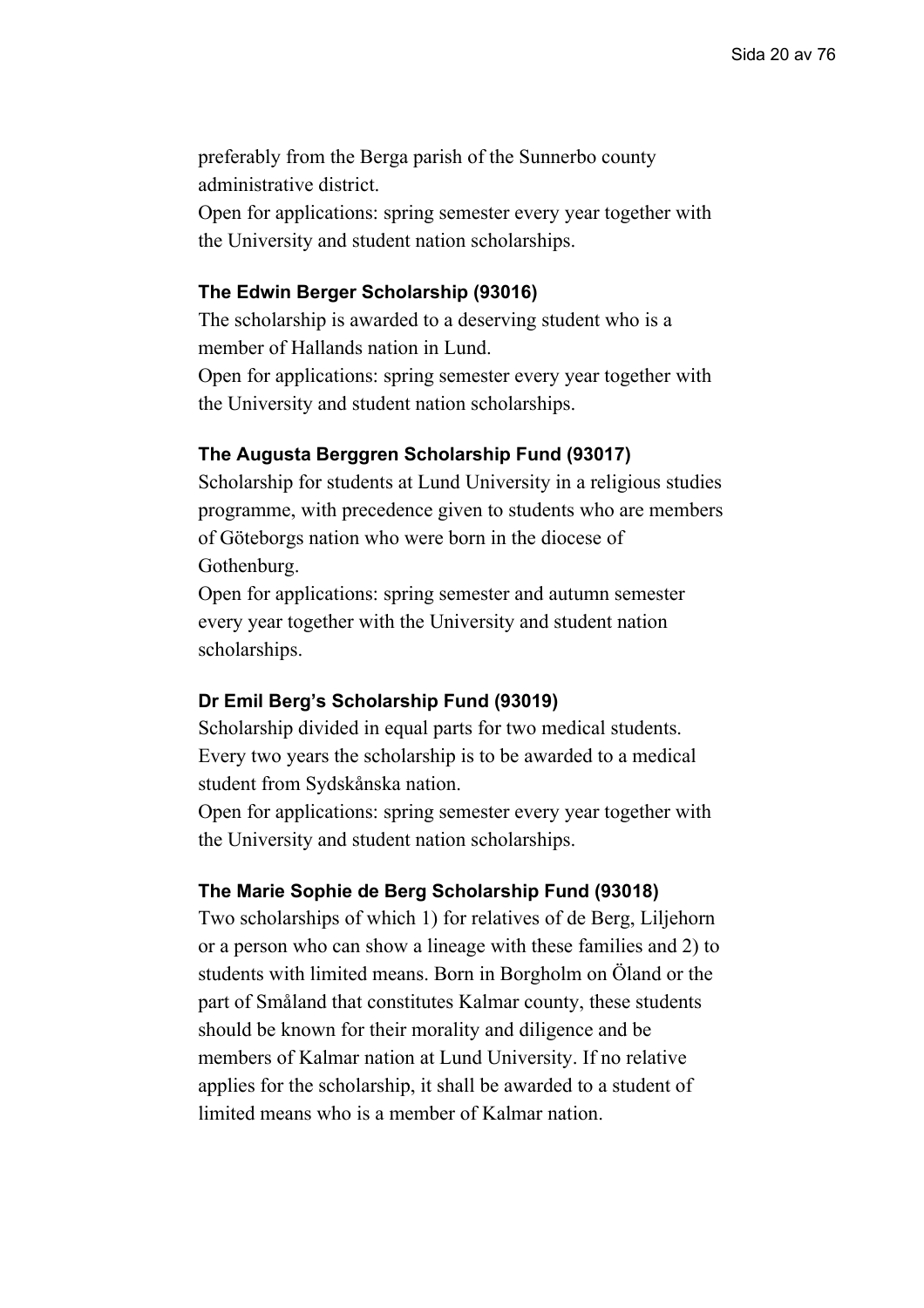Open for applications: spring semester every year together with the University and student nation scholarships.

## **The Berg Scholarship Fund (93013)**

Scholarship for students in the religious studies programme who intend to be priests in the diocese of Gothenburg. Precedence is given to students whose parents are, or have been, resident in the diocese of Gothenburg.

Open for applications: spring semester every year together with the University and student nation scholarships.

## **Senior Lecturer Ture Betzen's Donation No. 2 (93023)**

Scholarship for deserving students in need and with no means at the Faculty of Humanities or Faculty of Science at Lund University.

Open for applications: autumn semester every year together with the University and student nation scholarships.

### **Senior Lecturer Ture Betzen's Donation No. 3 (93024)**

Scholarship for deserving students in need and with no means at the Faculty of Humanities or Faculty of Science at Lund University.

Open for applications: autumn semester every year together with the University and student nation scholarships.

### **Senior Lecturer Ture Betzen's Donation No. 4 (93025)**

Scholarship for students in need and with no means at the Faculty of Humanities or Faculty of Science at Lund University. Open for applications: autumn semester every year together with the University and student nation scholarships.

### **Senior Lecturer Ture Betzen's Donation No. 5 (93026)**

Scholarship for students in need and with no means at the Faculty of Humanities or Faculty of Science at Lund University. Open for applications: autumn semester every year together with the University and student nation scholarships.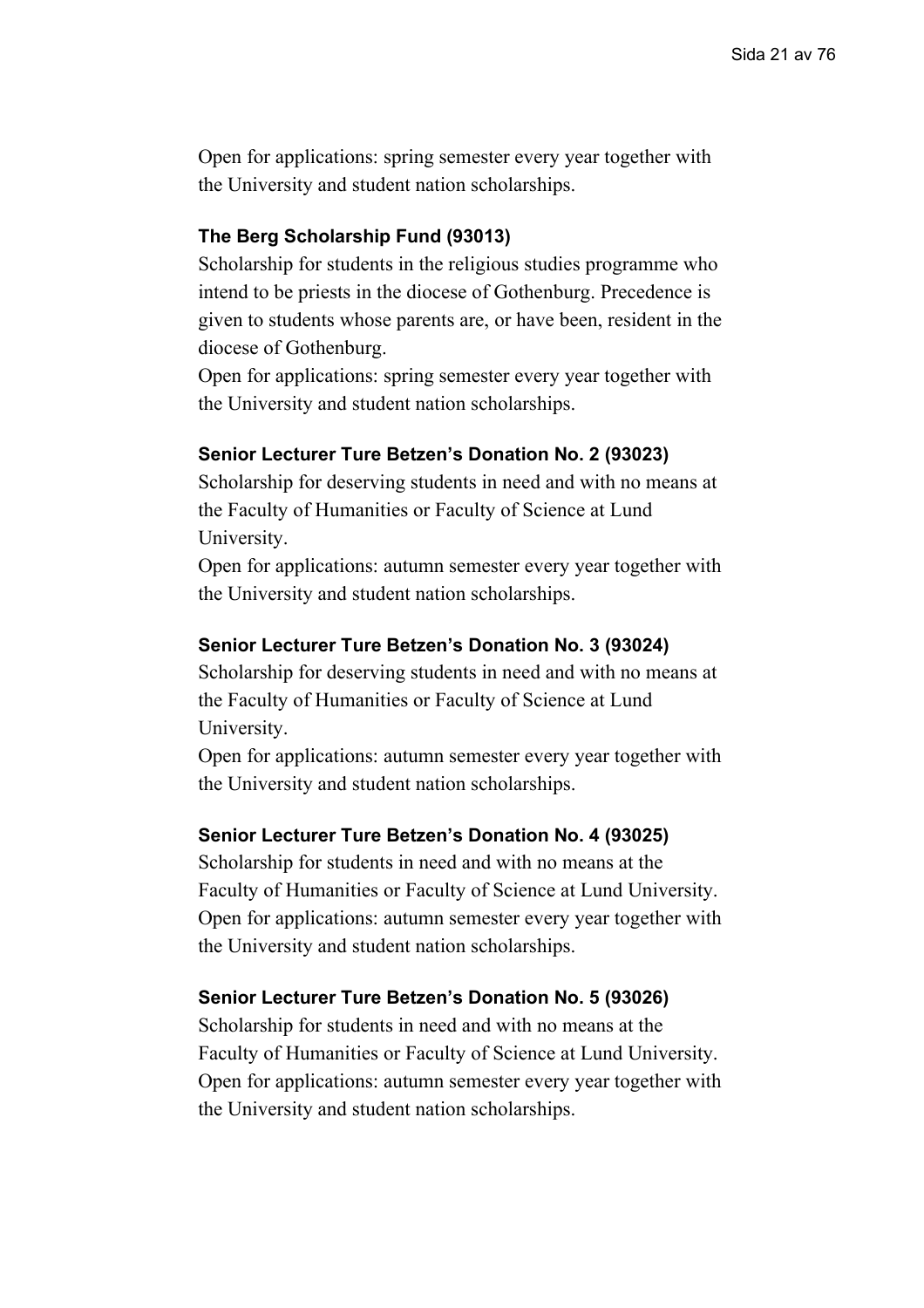## **The A Bildt Scholarship Fund (93027)**

Scholarship for an underprivileged, diligent student, known for their good morals, who has not yet attained the level of Master's (60 credits).

Open for applications: spring semester every year together with the University and student nation scholarships.

### **The Gottfrid Billing Scholarship Fund (93028)**

One or two scholarships for theology students who intend to be ordained to serve on the diocese of Lund.

Open for applications: spring semester every year together with the University and student nation scholarships.

#### **The Herman Billing Scholarship Fund (93029)**

Scholarship for one or two students at Lund University. Open for applications: spring semester every year together with the University and student nation scholarships.

#### **The Karl Bjerke Scholarship Fund (93030)**

Scholarships for students at the Faculty of Medicine at Lund University.

Open for applications: spring semester and autumn semester every year together with the University and student nation scholarships.

#### **The Bjerke Scholarship Fund (Kristianstads nation) (93031)**

Scholarships for students enrolled at Kristianstads nation. Open for applications: spring semester every year together with the University and student nation scholarships.

#### **Priest Sven Björck's Fund (92007)**

Scholarship for candidate priests who are yet to turn 25. Precedence is given to descendants of the priest G. L. Björck, Vinberg who fulfil the conditions.

Open for applications: autumn semester every year together with the University and student nation scholarships.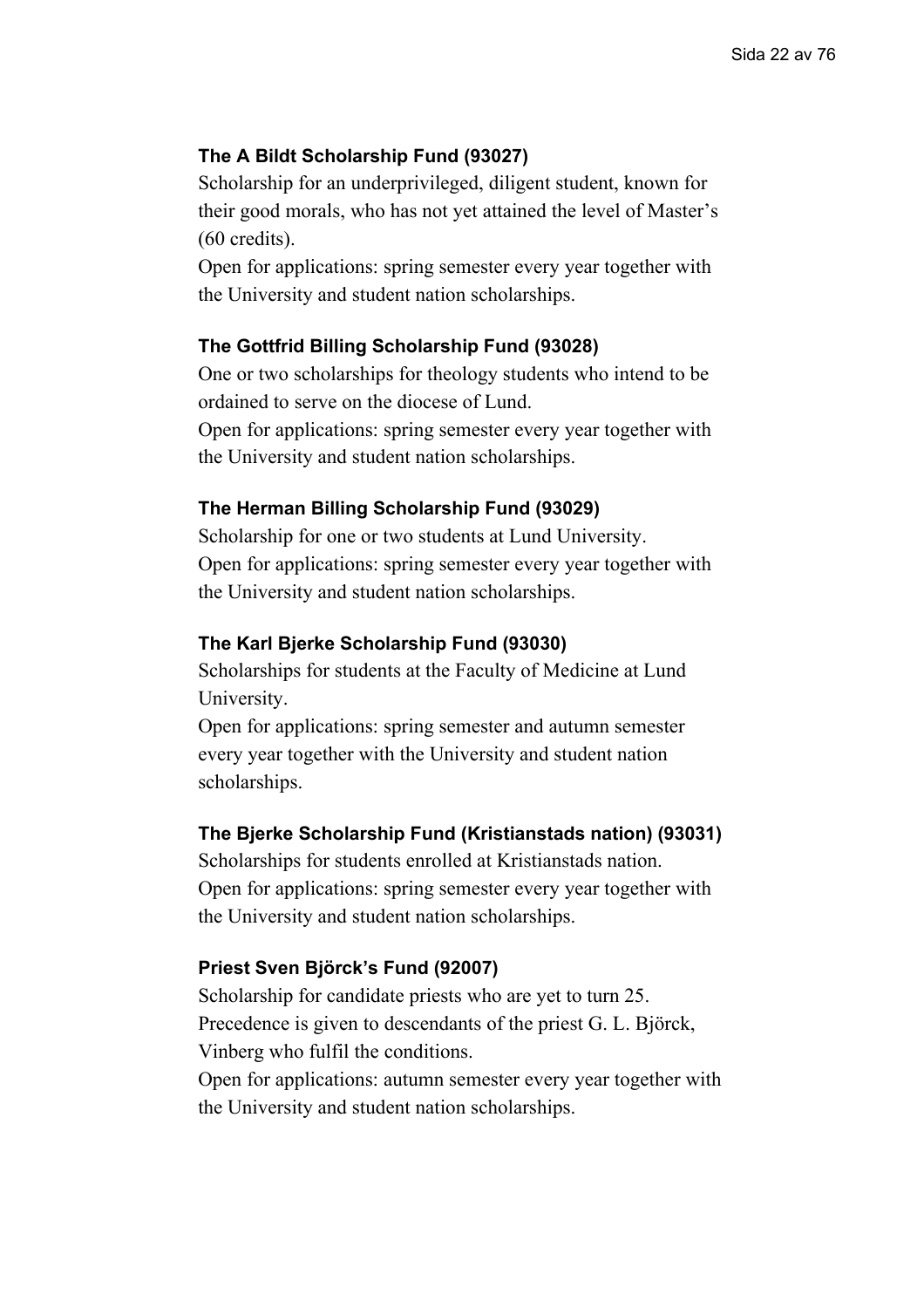## **The Blekingska Nation Jubilee Scholarship Fund 1918 (93187)**

A scholarship awarded annually intended to serve as support for a student in need who has excelled in terms of diligence and good morals, and who has been enrolled in the nation during the semester the scholarship is awarded and for at least the previous semester.

Open for applications: autumn semester every year together with the University and student nation scholarships.

## **The Blekingska Nation Jubilee Scholarship Fund 1868 (93186)**

Scholarships for students at Lund University who are members of Blekingska nation and have been enrolled in the nation for at least one semester. The scholarship applies for four semesters. Open for applications: together with the University and student nation scholarships. Semester scholarship.

## **The Blekingska Nation Secular Scholarship Fund (93033)**

Scholarship for a student who is a member of Blekingska nation at Lund University, in need of support, who has excelled in terms of diligence and good morals, and who has been enrolled in the nation during the semester the scholarship was applied for, and for at least one previous semester.

Open for applications: spring semester every year together with the University and student nation scholarships.

## **The Bokelund Scholarship Fund (93035)**

Scholarships for four diligent students in need at Lund University, 1) one at the Faculty of Theology, 2) one at the Faculty of Law, 3) one at the Faculty of Medicine and 4) one at the Faculty of Philosophy, with an equal amount for each and every one.

Open for applications: autumn semester every year together with the University and student nation scholarships.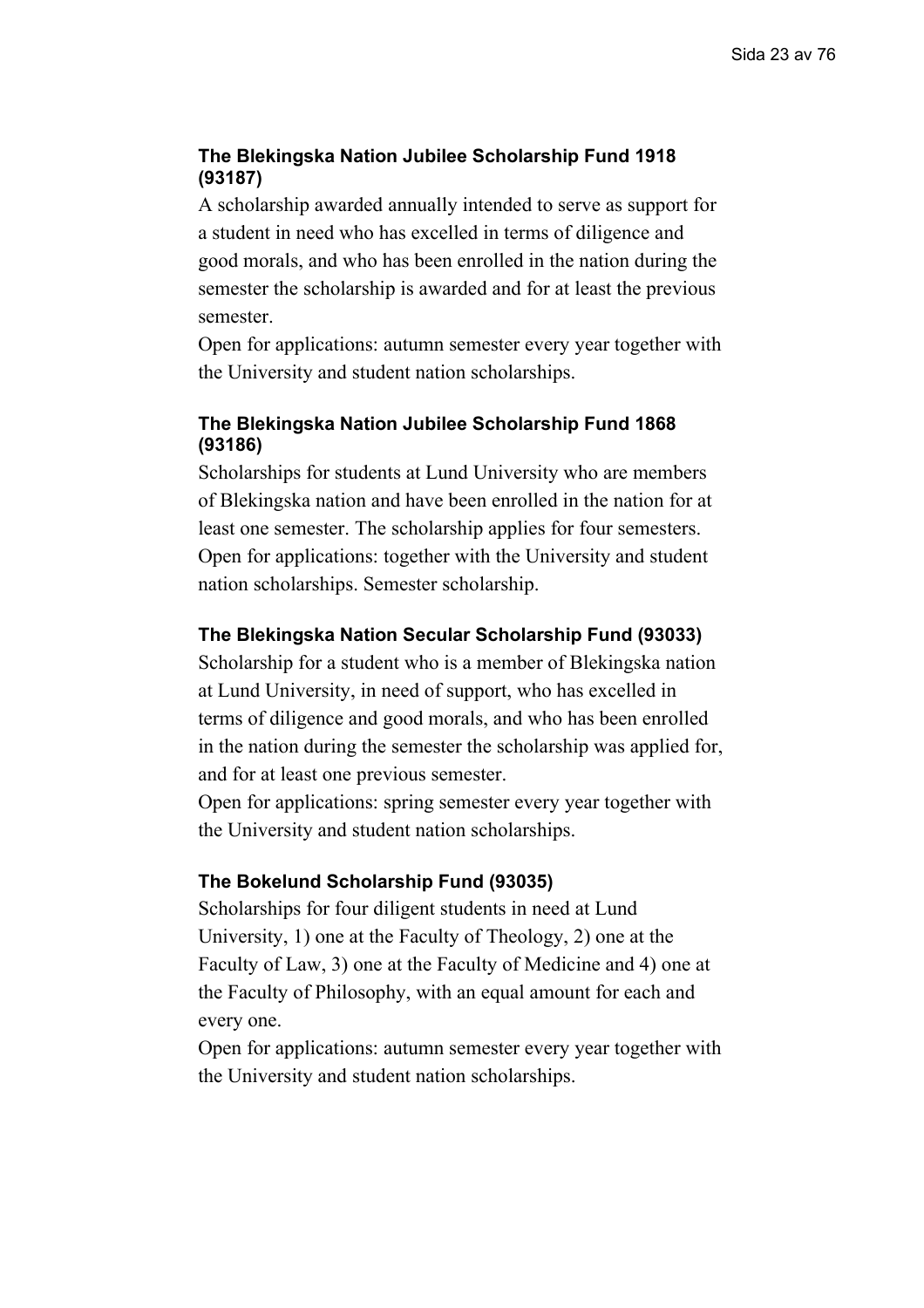## **The Borg-Areskoug Scholarship (93037)**

Awarded to an underprivileged, gifted student known for their diligence and good morals, who went to upper secondary school in south-east Skåne

Open for applications: autumn semester every year together with the University and student nation scholarships.

## **Academic Bursar G W Borg's Scholarship Fund (93038)**

Scholarships for students with precedence given to 1) relatives of Brita Charlotta Richter in need, 2) students who are members of Skånska nation.

Open for applications: autumn semester every year together with the University and student nation scholarships.

## **The M Fr Brag Scholarship Foundation (93039)**

Scholarship for a student recommended by their nation. Precedence is given to children and descendants of the donor's siblings have precedence, but if none such apply the right of precedence passes to those pursuing studies in Classical or Oriental languages.

Open for applications: spring semester every year together with the University and student nation scholarships.

## **The Carl Adolf and Julia Braun Scholarship Fund (93040)**

Scholarship awarded to a student with no means known for diligence and good morals at Lund University, who is member of Kalmar nation or a provincial association. Precedence is given to relatives engaged in legal studies.

Open for applications: spring semester every year together with the University and student nation scholarships.

#### **The Bring and Lagerlöf Scholarship Fund (93042)**

Scholarships for students at Lund University with precedence given to 1) relatives of priest Olof Bring, 2) relatives of Helena Sophia Svenonius née Lagerlöf, 3) members of the Bring family, 4) students in need who are members of Blekingska nation.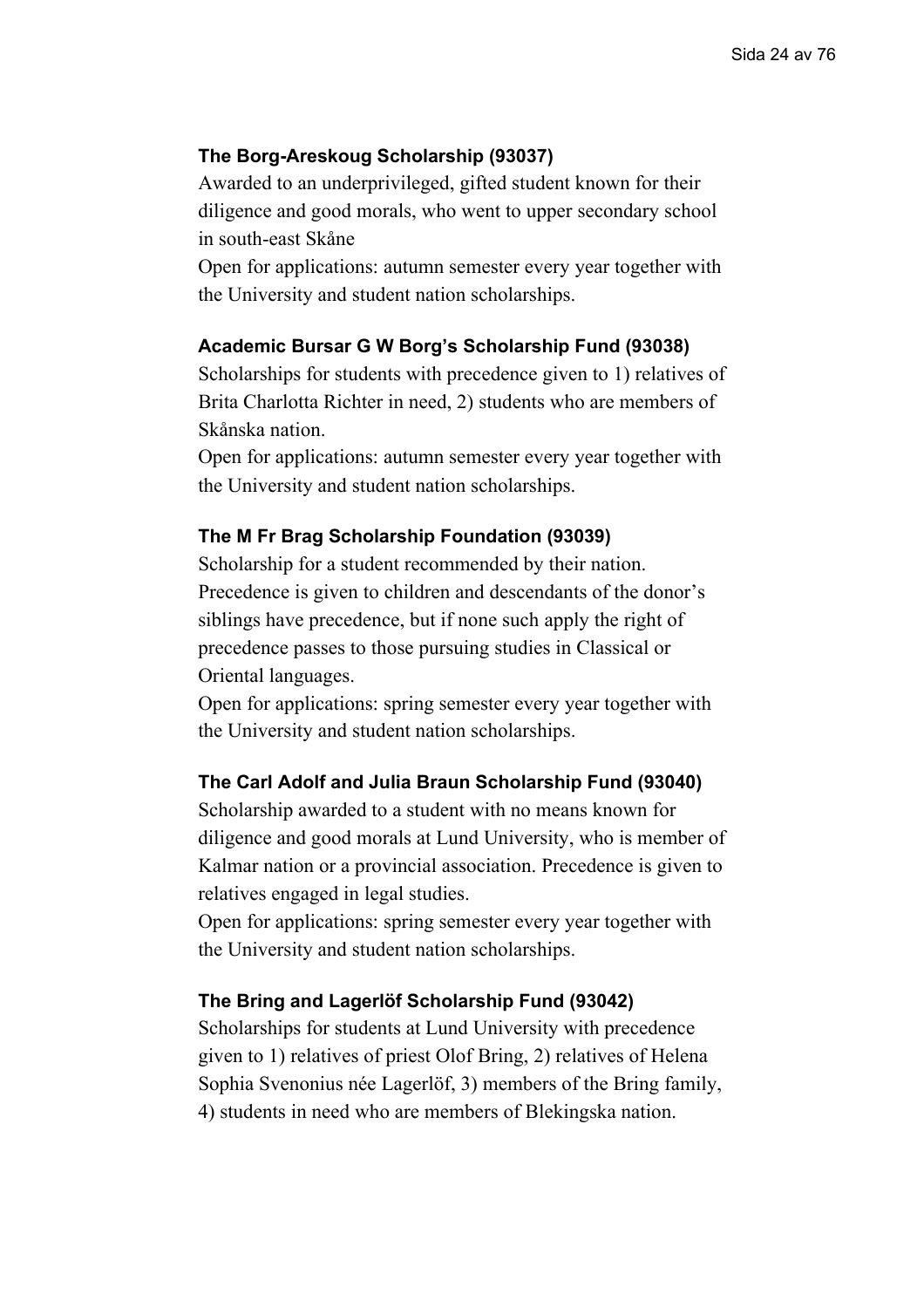Open for applications: spring semester every year together with the University and student nation scholarships.

#### **Mayor Carl Brink's Scholarship Fund (93041)**

Scholarship for a deserving student at Lund University's Faculty of Law.

Open for applications: spring semester every year together with the University and student nation scholarships.

### **The Brobäck and de Berg Donation (93043)**

Two equal scholarships of which one is awarded to 1) a de Berg, a Liljehorn, or a person who can show they are related to them, known for good morals and diligence who is studying at Lund University and is a member of Kalmar nation, 2) a student in need or with no means who is a member of Kalmar nation, born in Borgholm on Öland or the part of Småland that constitutes Kalmar county. If there is no relative other students in need are to be considered.

Open for applications: spring semester every year together with the University and student nation scholarships.

#### **The Bunth Scholarship Fund No. 1 (93045)**

Awarded to theology students who are members of Skånsk nation and whose father is or was a priest. Precedence for 1) the donor's heirs, 2) heirs of the donor's brother Ernst Fredrik Bunth and the donor's stepchildren.

Open for applications: autumn semester every year together with the University and student nation scholarships.

### **The Bunth Scholarship No. 2 (93044)**

Awarded to students at Lund University. Precedence is given to relatives (Parish Priest Daniel Bunth and his siblings) with good academic achievements.

Open for applications: autumn semester every year together with the University and student nation scholarships.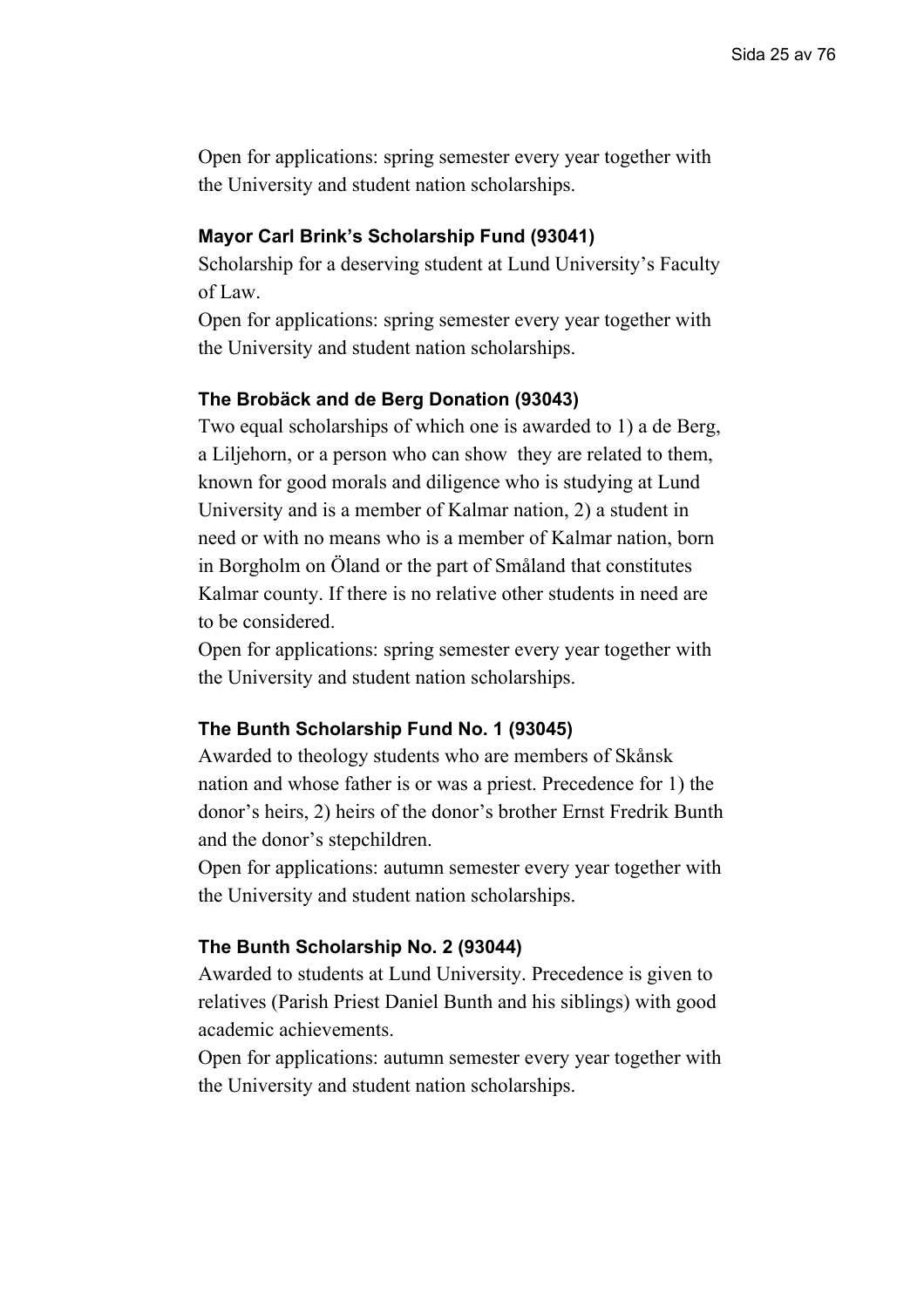## **The A V Bäcklund Scholarship Fund (93046)**

Scholarships for students in all education sectors at Lund University.

Open for applications: spring semester and autumn semester every year together with the University and student nation scholarships.

## **The A Carlström Support Fund for Medical Students (93047)**

Scholarship for support of medical students at Lund University. In the first instance for descendants of Parish Priest Carl Trädgårdh in Esphult and in the second instance to descendants of Priest Per Carlström in Önnestad.

Open for applications: autumn semester every year together with the University and student nation scholarships.

## **The A Carlström Support Fund for Theology Students (93048)**

Scholarship for support of conscientious theology students in need at Lund University. In the first instance, descendants of Priest Per Carlström in Önnestad are to be considered and in the second instance descendants of Parish Priest Carl Trädgårdh in Esphult.

Open for applications: autumn semester every year together with the University and student nation scholarships.

## **The David Carnegie Donation Fund of 1891 (92013)**

Eight scholarships to students in need at Lund University. Open for applications: spring semester and autumn semester every year together with the University and student nation scholarships.

## **Doctor of Law H Cavalli's Donation Fund (93049)**

Scholarship to students at the Faculty of Law at Lund University who are deserving of support, with precedence given to law students who are members of Smålands nation if they are shown to be worthy of support.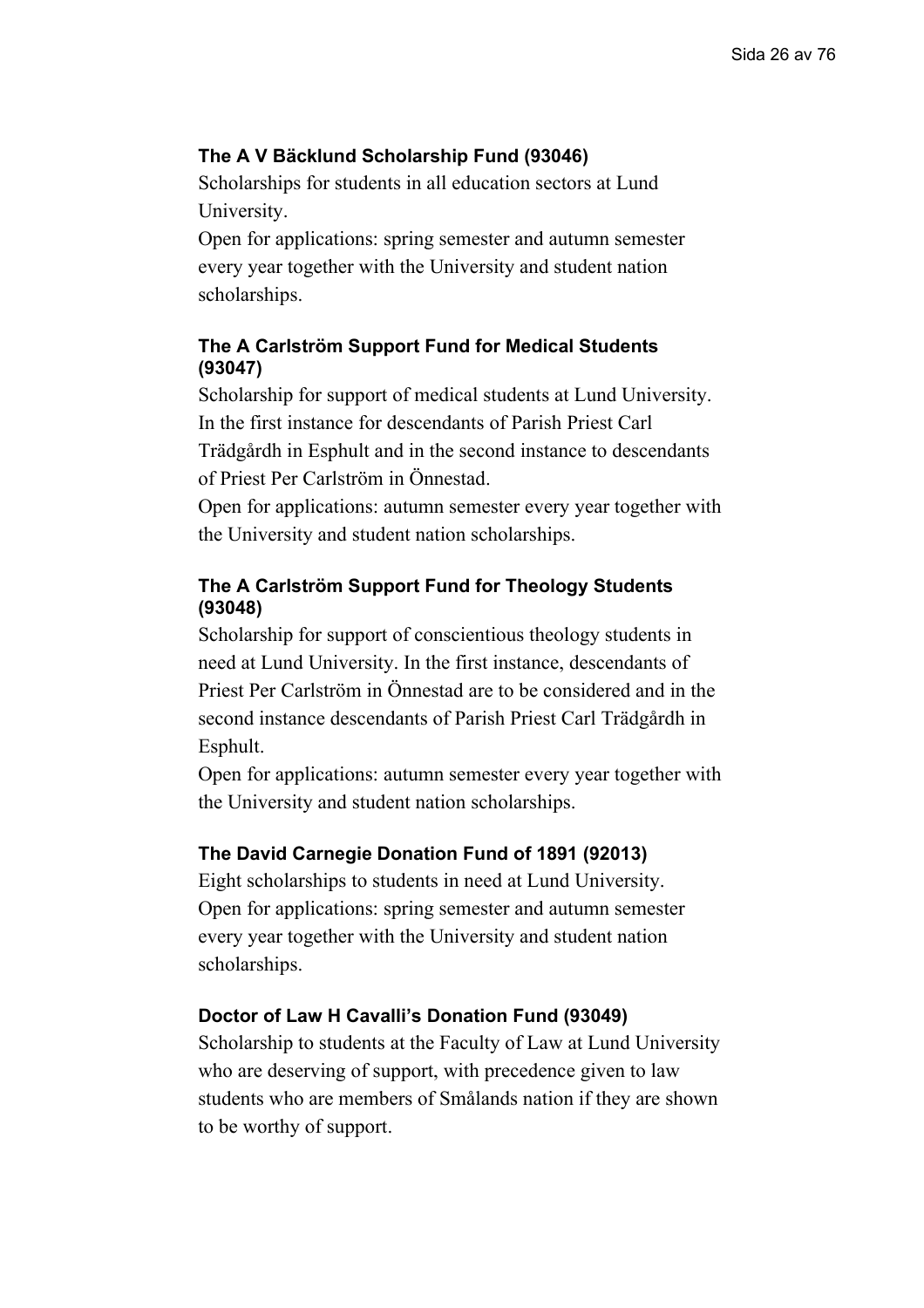Open for applications: autumn semester every year together with the University and student nation scholarships.

## **Doctor of Law H Cavalli's Donation Fund No. 2 (93050)**

Scholarship to one or several diligent students in need who are members of Smålands nation at Lund University. Open for applications: spring semester every year together with the University and student nation scholarships.

## **The Selma Colliander Premium (93051)**

Scholarship to philology students of no means at Lund University, who due to credentials, good conduct and good aptitude for studies can be considered worthy of encouragement. Open for applications: autumn semester every year together with the University and student nation scholarships.

## **Senior Lecturer Nils Coos and Ada Coos's Scholarship Fund (93052)**

Scholarship to students in need at Lund University who are diligent and gifted, pursue studies in chemistry and are members of Lunds nation. Precedence is given to confirmed relatives of Senior Lecturer Nils Coos regardless of nation affiliation. Open for applications: autumn semester every year together with the University and student nation scholarships.

## **The M J Crusenstolpe Scholarship Fund (93053)**

Scholarship to assist young male students regardless of nation affiliation who are preferably studying in the literary field. Open for applications: spring semester every year together with the University and student nation scholarships.

## **Master of Engineering Max Albin Dahlgren's Scholarship Fund (93054)**

At least two scholarships awarded to students of limited means who are members of Göteborgs nation and were born in Gothenburg and Bohus County.

Open for applications: autumn semester every year together with the University and student nation scholarships.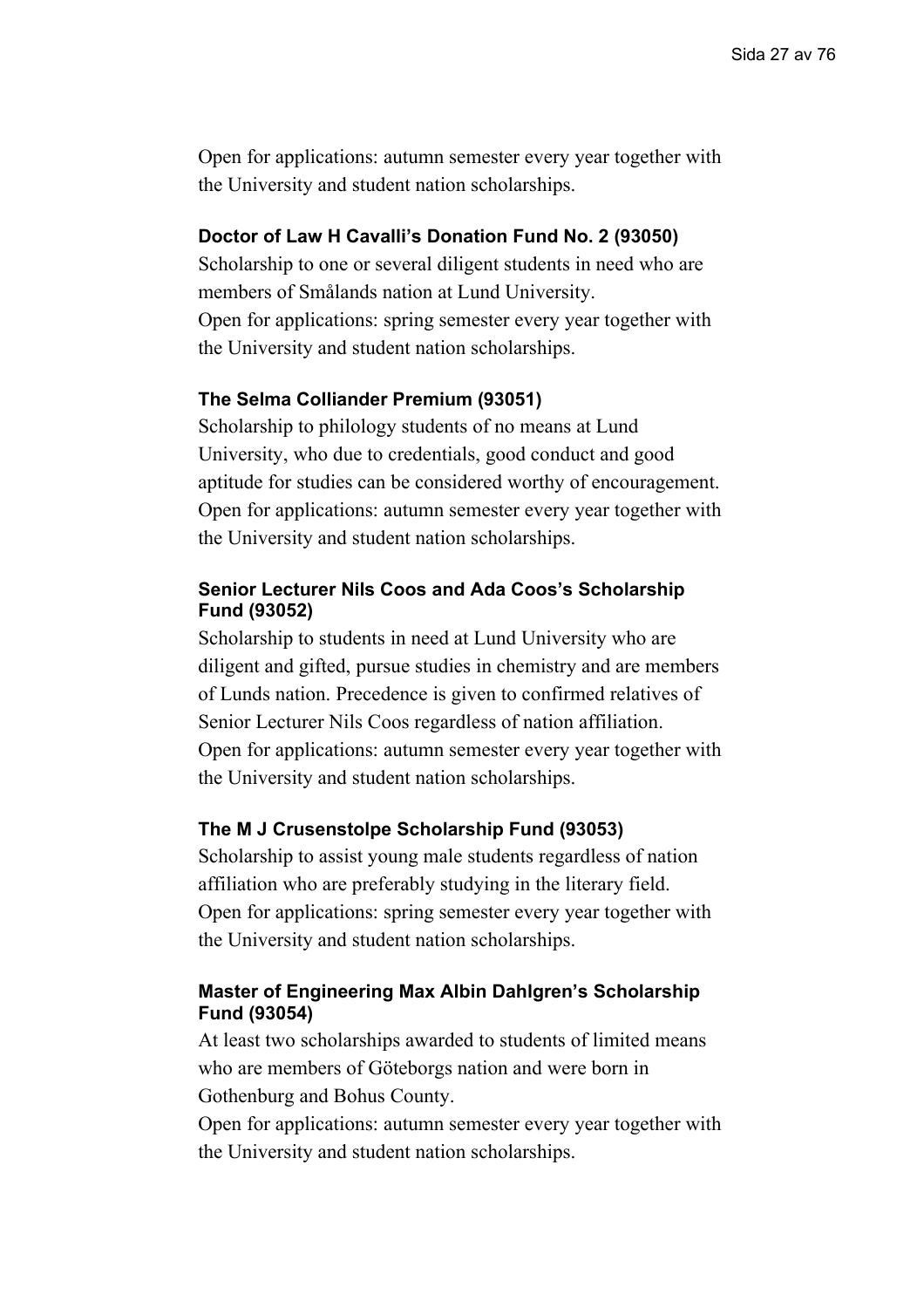## **The M G Danckwardt Scholarship Fund (93055)**

Two scholarships of equal value to students in need at Lund University, one to a student who is a member of one of the Skåne nations and one to a student who is a member of the Smålands nation. Precedence in the first instance is given to relatives of the donor and in the second instance to the daughters of the donor's brother, Judge Dankwardt. Open for applications: autumn semester every year together with the University and student nation scholarships.

#### **The Johannes Danielsson Scholarship Fund (93056)**

Scholarship to a member of one of the Skåne nations at Lund University who excels with their aptitude for studies, good morals, and diligence, and is in need of support. Open for applications: spring semester every year together with the University and student nation scholarships.

### **The Dickson Scholarship Fund (93057)**

Four equally large scholarships to students at Lund University – one for each of the four faculties of Theology, Law, Medicine and Philosophy. Awarded to undergraduate students. Open for applications: autumn semester every year together with the University and student nation scholarships.

#### **The Christian W Ducker's Scholarship Fund (93058)**

A scholarship for a student in need who is in the medical programme at Lund University.

Open for applications: spring semester every year together with the University and student nation scholarships.

#### **The Henrik Dücker Scholarship Fund (93059)**

Scholarships to students in need in the religious studies programme, and for male students in the law programme, medical programme, and at the other faculties, all studying at Lund University.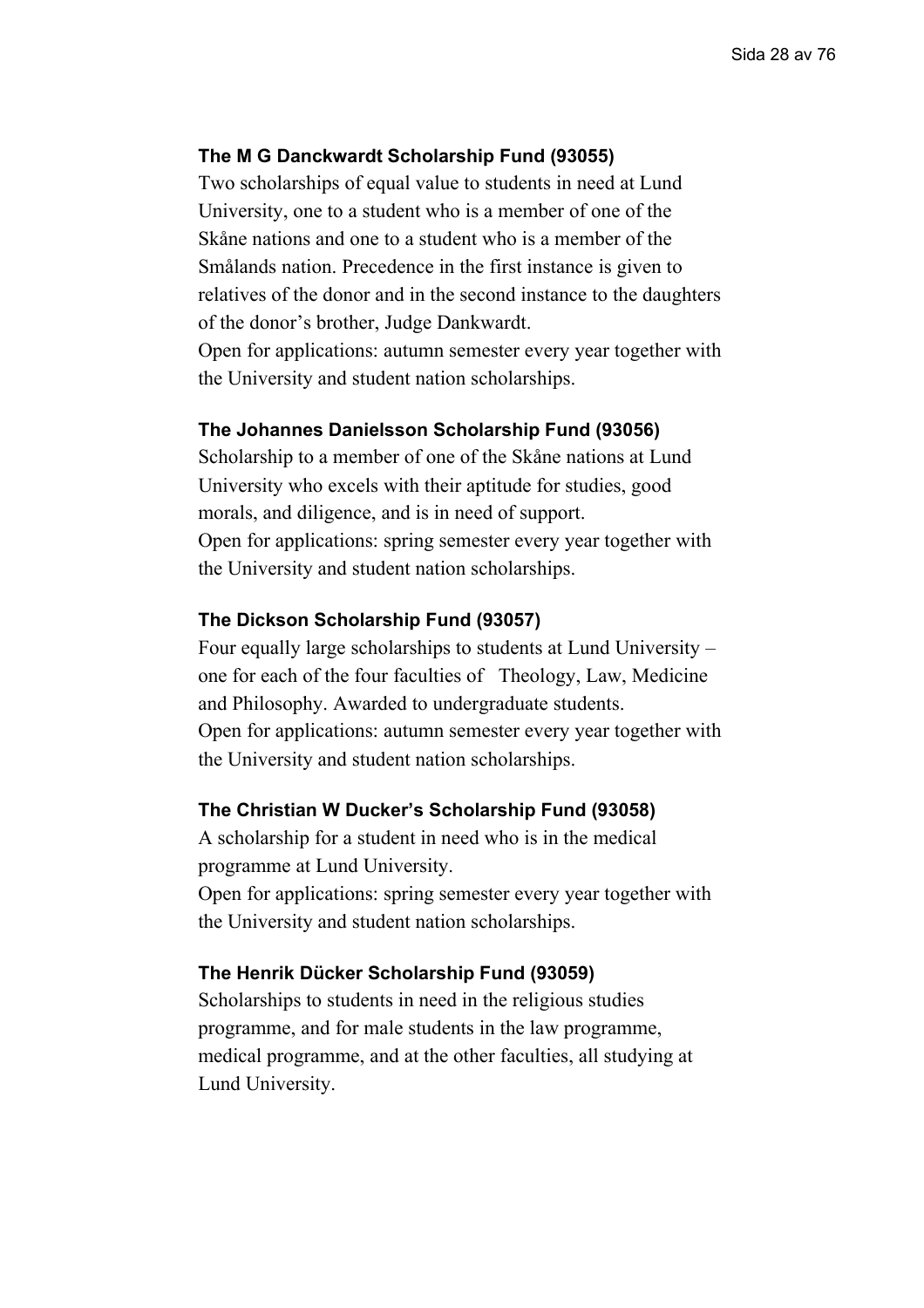Open for applications: spring semester and autumn semester every year together with the University and student nation scholarships.

#### **The Miss Sophie Eckardt Scholarship Fund (93060)**

Scholarships to students enrolled at the Faculty of Medicine at Lund University.

Open for applications: spring semester every four years: 2021, 2025 etc., together with the University and student nation scholarships.

#### **The Friedrich and Elisabeth Eggeling Scholarship (93061)**

Scholarships to students at Lund University with precedence given to 1) relatives 2) students born in Lund. Open for applications: spring semester every year together with the University and student nation scholarships.

#### **The Ekedahl-Lundberg Fund (93063)**

Scholarships to students who are members of Smålands nation in Lund who are pursuing studies for higher degrees in the faculties of Theology or Philosophy. Precedence is given to relatives. Open for applications: autumn semester every year together with the University and student nation scholarships.

### **The A W Ekelund Scholarship Fund (93064)**

Awarded to a member of Smålands nation in Lund who is in need and recognised for their diligence.

Open for applications: spring semester every year together with the University and student nation scholarships.

#### **The Gustav Eklund Scholarship Fund (93065)**

A scholarship for a diligent student who is member of Småländska nation in Lund. Open for applications: spring semester every year together with the University and student nation scholarships.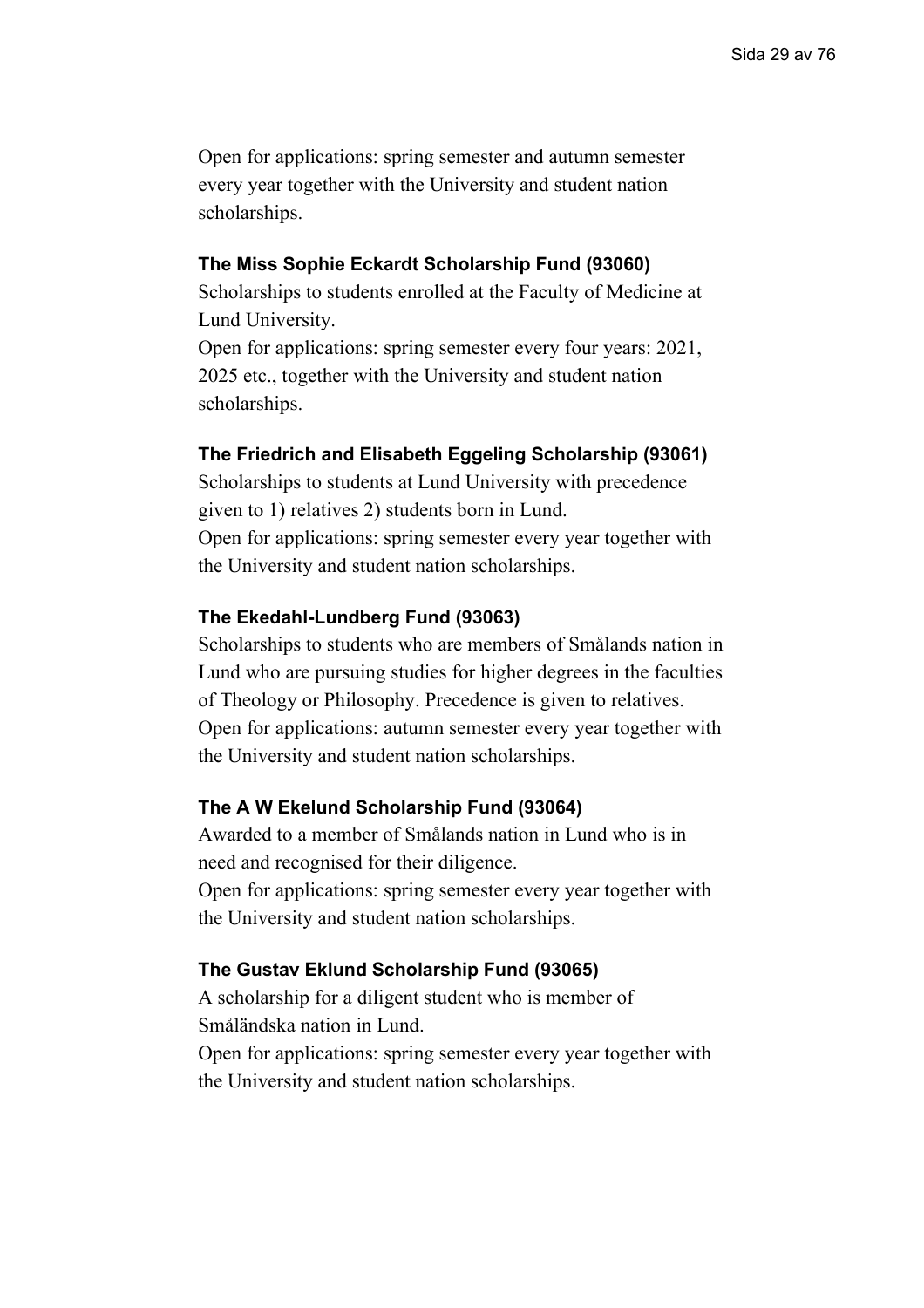## **The Pehr Eklund Scholarship (93066)**

Scholarship to a student at Lund University who is a member of Kristianstads nation.

Open for applications: spring semester every year together with the University and student nation scholarships.

## **The Dagny and Eilert Ekwall Premium and Scholarship Fund (93067)**

Scholarships to students who are members of Smålands nation in Lund, to be used for research, study trips, degree projects, work on academic papers or continuing professional development. Open for applications: spring semester every year together with the University and student nation scholarships.

## **The Ika Ekwall Scholarship (93068)**

Scholarship for a female or male student who is a member of Smålands nation and is studying medicine or modern languages at Lund University.

Open for applications: spring semester every year together with the University and student nation scholarships.

#### **The Martha and Nils Enewald Scholarship Fund (93069)**

Scholarship for students at Lund University who are members of Sydskånska nation and who pursue studies in subjects at the Faculty of the Humanities with the exception of the religious studies programme.

Open for applications: autumn semester every year together with the University and student nation scholarships.

## **The Åke Engström Scholarship Fund (93073)**

Scholarship for theology students who are members of one of the Skåne nations. Precedence is given to Engeström family members or descendants of Professor Munthe. Open for applications: autumn semester every five years: 2023, 2028 etc., together with the University and student nation scholarships.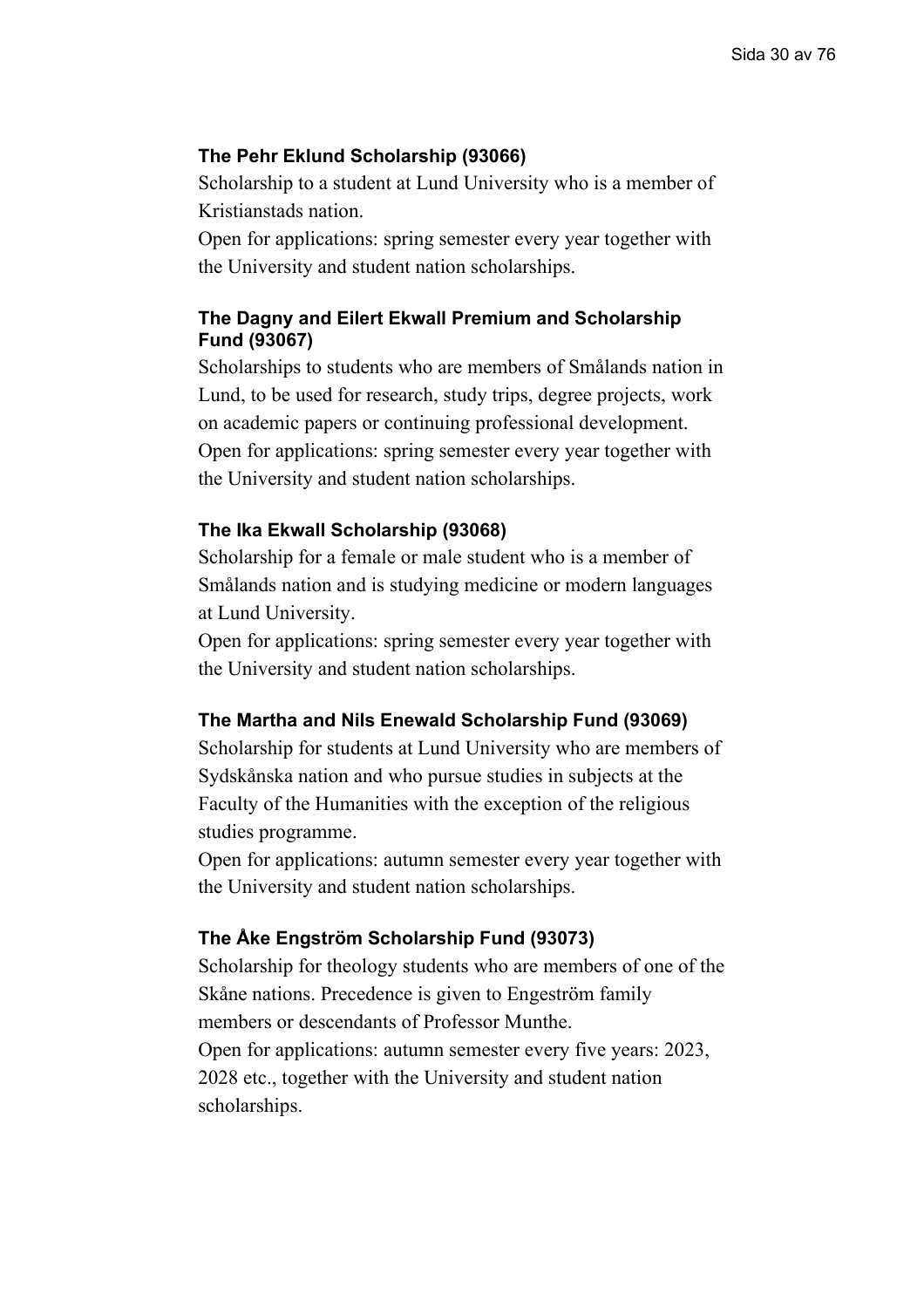## **The Jacob A Eriksson Scholarship Fund (93074)**

Scholarship for students in all educational sectors with the exception of the religious studies programme and law programme with precedence given to students who are members of Skånska nation.

Open for applications: autumn semester every three years: 2021, 2024 etc., together with the University and student nation scholarships.

## **The Falck Scholarship Fund (93076)**

Scholarship for students at Lund University, 1) descendants of Magnus Falck, firstly via the male line and then via the female line, if there are several the yield is divided equally among them. If only one family member applies, they receive two scholarships, and the rest is allocated to first 2) descendants of M C Brunnström and then 3) trainee priests from Wälinge and Kattarps parishes or Luggude administrative county district. Open for applications: spring semester every year together with the University and student nation scholarships.

#### **The Faltzburg Scholarship Fund (93077)**

1) Travel scholarship for scientific research. The scholarship is intended for an academic citizen with no salary at Lund University, to enable, through national or international trips, advances in their science. 2) Scholarship for a young student in need at Lund University with good prerequisites for studies. Precedence is given to relatives.

Open for applications: autumn semester every ten years: 2021, 2031 and autumn semester every five years: 2023, 2028 etc. respectively, together with the University and student nation scholarships.

## **Chief District Court Judge Daniel Fehrman's Theological Scholarship Fund (93079)**

For students who intend to be ordained in the diocese of Gothenburg and who belong to the same diocese, as do the parents of the person concerned. The successful applicant should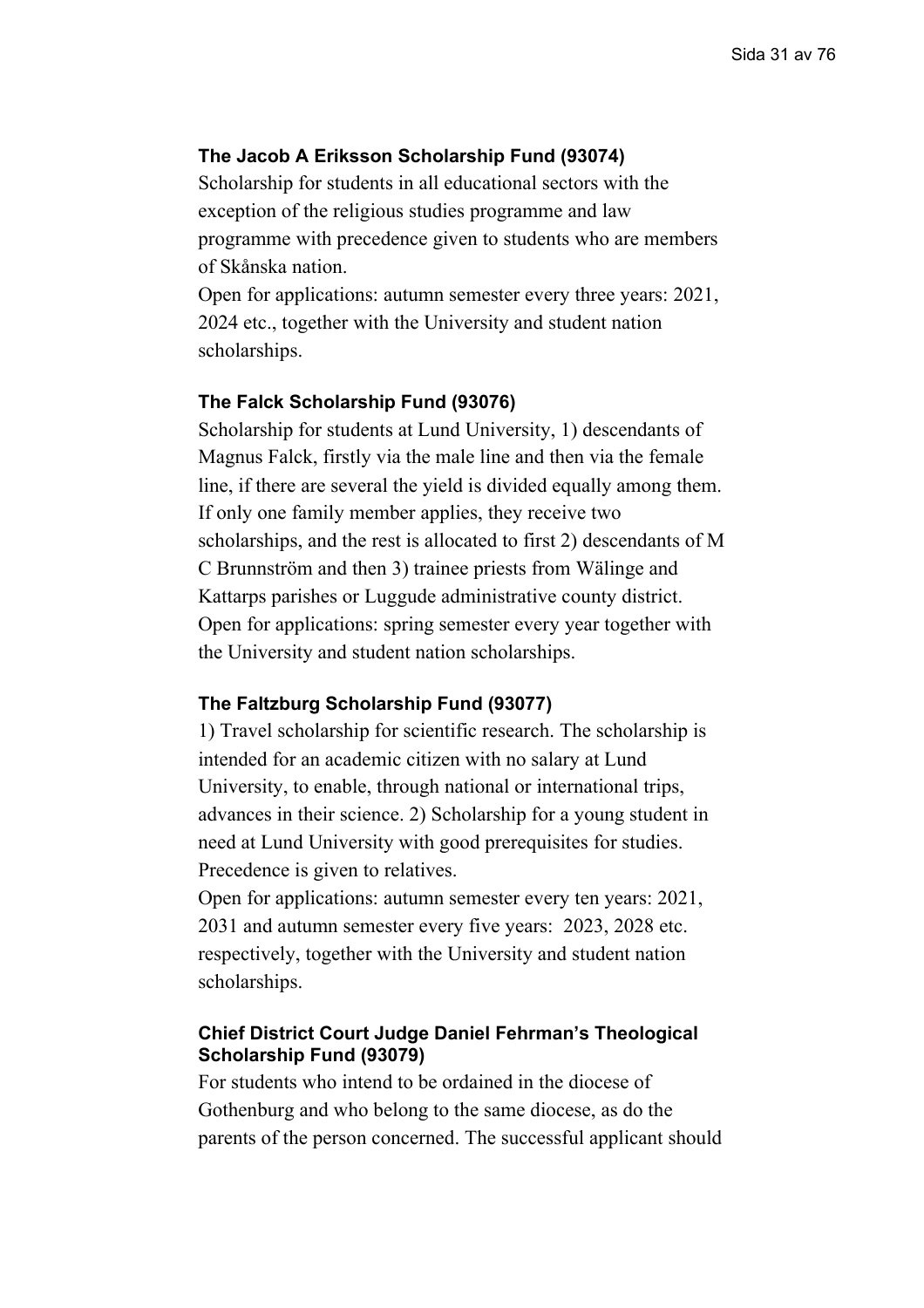have good knowledge of the holy scripture's basic languages and Latin.

Open for applications: together with the University and student nation scholarships. Semester scholarship.

## **The Walter Färhm Scholarship Fund (93082)**

Scholarship for students at Lund University who are members of Kristianstads nation. In odd years for a theology student and in even years for a medical student.

Open for applications: autumn semester every year together with the University and student nation scholarships.

#### **The Genberg Scholarship Fund (93083)**

Scholarship for a deserving student who is a member of the Blekinge or Skånska nations at Lund University, alternating each time between a student from Blekinge and a student from Skåne, however precedence is given every time to deserving medical students.

Open for applications: spring semester every year together with the University and student nation scholarships.

#### **The Gleerup Scholarship Foundation (93084)**

Two equally large scholarships, one for a student at the Faculty of Theology and the other for a student at the Faculty of Philosophy, who for at least one year has diligently pursued studies at the faculty in question.

Open for applications: spring semester and autumn semester every year together with the University and student nation scholarships

### **The Gramm Scholarship Fund (93085)**

For students in the religious studies programme who intend to become priests with precedence given to those born in the diocese of Lund. Precedence is given to relatives of Michael Gram or Peter Roos.

Open for applications: autumn semester every year together with the University and student nation scholarships.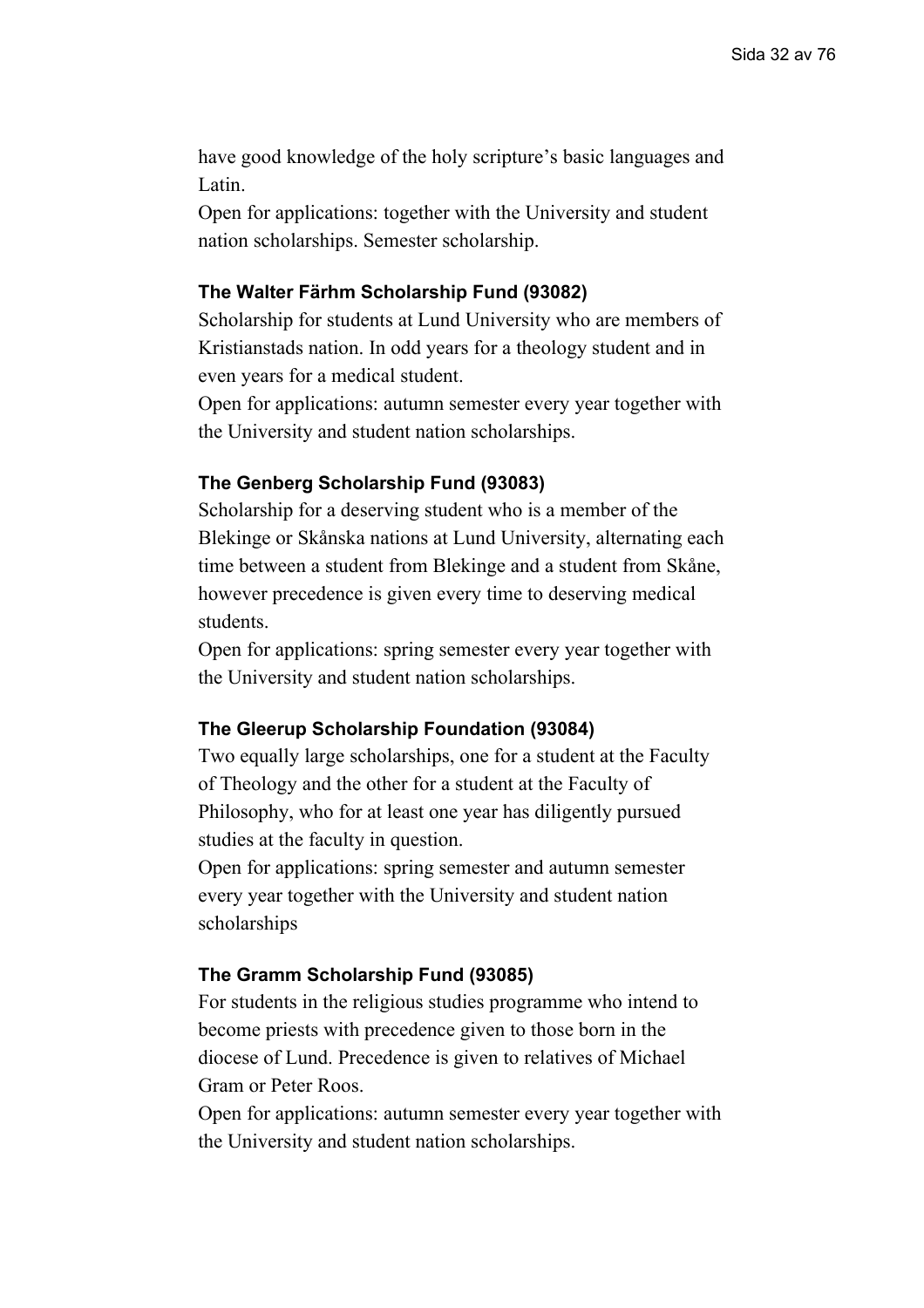## **The Grubbo-Piper Scholarship Fund (93086)**

Two scholarships for students in all study programmes at Lund University.

Open for applications: spring semester every year together with the University and student nation scholarships.

### **The Magna Gråberg, née Borg, Scholarship Fund (93087)**

Scholarship for students who are members of the Sydskånska nation at Lund University.

Open for applications: autumn semester every year together with the University and student nation scholarships.

## **The Mr. C G Gustafsson and Mrs. Betty Cederlöv-Gustavsson Memorial Fund (93089)**

Scholarship for male medical students in need at Lund University who are members of the Lunds nation. Open for applications: spring semester every year together with the University and student nation scholarships.

### **The Gerda Victoria Gustafsson Fund (93090)**

Scholarship as support for underprivileged theology students at Lund University.

Open for applications: spring semester every year together with the University and student nation scholarships.

### **The Fredric Gyllenkrok Scholarship Fund (93091)**

Granted to two underprivileged young male students at Lund University.

Open for applications: autumn semester every year together with the University and student nation scholarships.

## **The Göteborg and Halland Jubilee Scholarship Fund 1918 (93188)**

Scholarship for a student who has been enrolled at the Göteborgs or Hallands nation in Lund for at least one semester when the application is submitted.

Open for applications: autumn semester every year together with the University and student nation scholarships.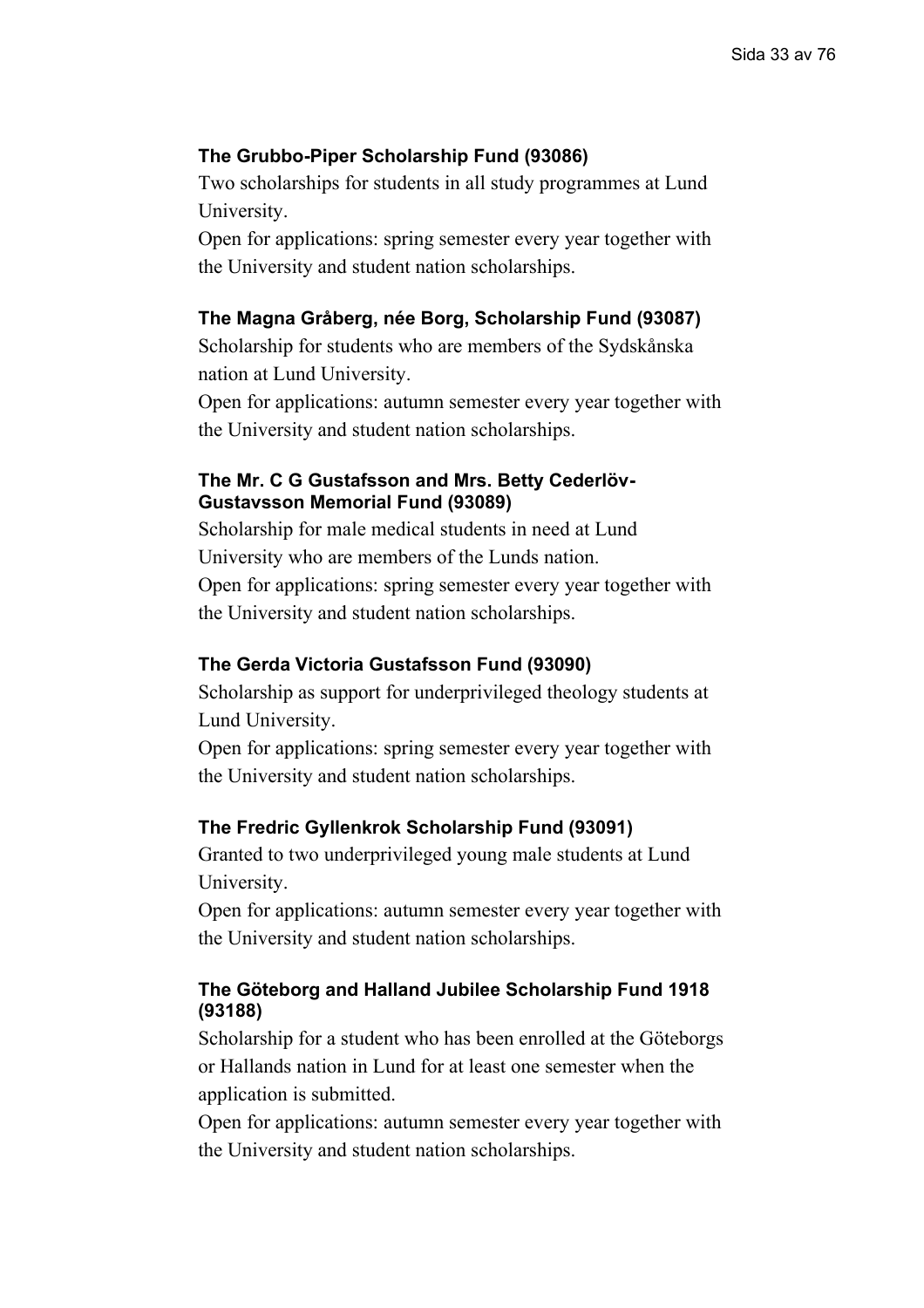## **The Göteborgska Nation in Lund Jubilee Scholarship Fund 1868 (93189)**

Two scholarships to students at Lund University who are members of the Göteborgs nation and have been enrolled in the nation for at least one semester. The scholarship is for four semesters.

Open for applications: together with the University and student nation scholarships. Semester scholarship.

## **The Göteborgska Scholarship from an Anonymous Donor (93093)**

Scholarship support for a theology student who is a member of the Göteborgs or Hallands nation at Lund University, enrolled at the Faculty of Theology who intends to study holy sermon subjects, and for this purpose, strives for, and wishes to have a thorough knowledge of the holy scripture's two basic languages. Open for applications: spring semester every year together with the University and student nation scholarships.

## **The Hadelin Scholarship Fund (93094)**

For students who have been enrolled at Lund University for at least two semesters. Precedence is given to certain relatives. Open for applications: autumn semester every year together with the University and student nation scholarships.

## **The Scholarship Fund of Peter Hagelqvist from Brännhult and his Wife (93095)**

Scholarship for two students of no means at the Faculty of Theology at Lund University, who with diligence and interest have pursued studies in theological science.

Open for applications: autumn semester every year together with the University and student nation scholarships.

## **Halländ Local History Scholarship Fund (93097)**

Scholarship awarded to members of Hallands nation, who find themselves in need of funds for pursuing their studies and are deserving of such support.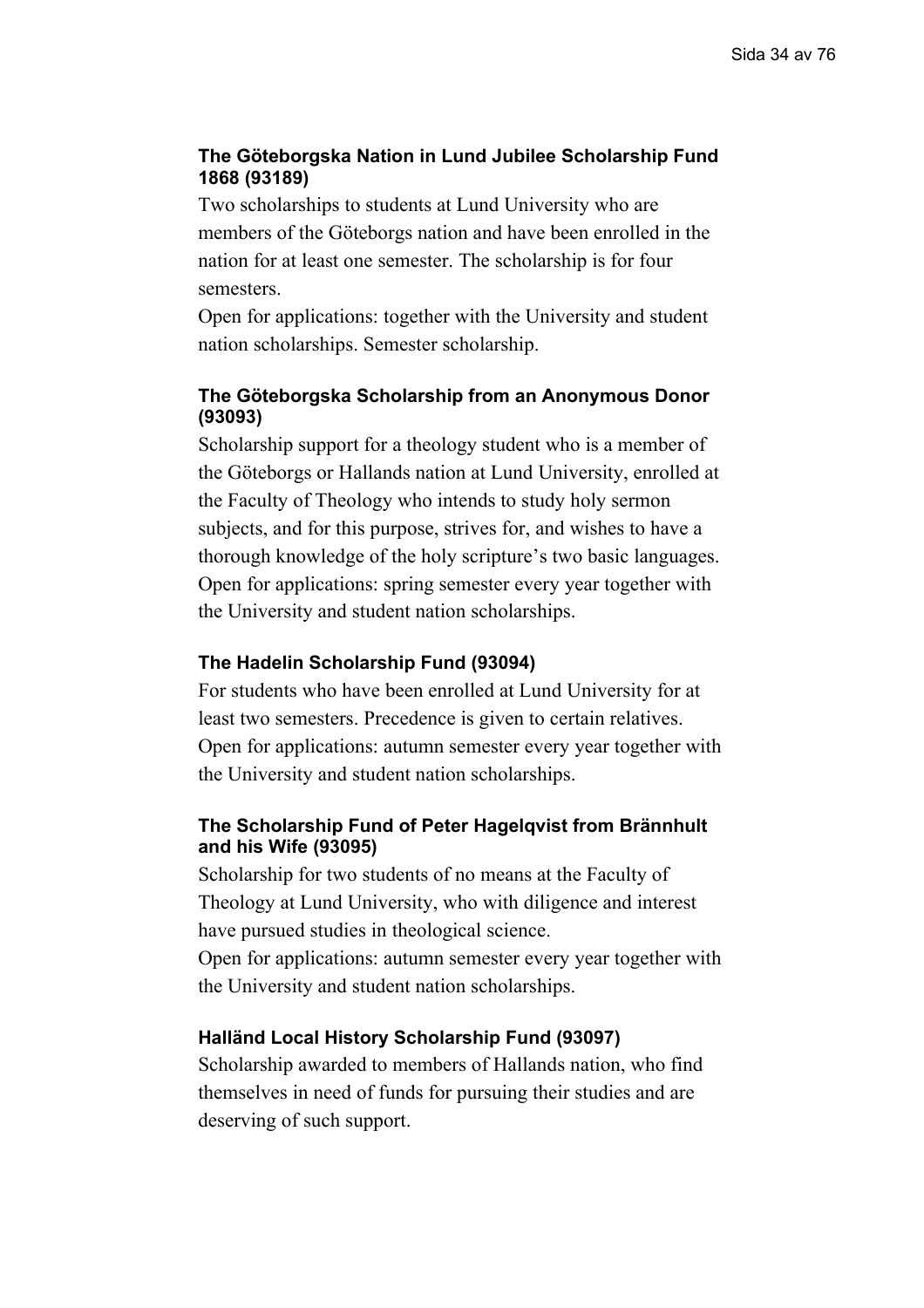Open for applications: autumn semester every year together with the University and student nation scholarships.

### **The Hammar Scholarship Fund (93098)**

Scholarship for one or several diligent, industrious, and ambitious students of no means who are members of Lunds or Malmö nation.

Open for applications: spring semester every year together with the University and student nation scholarships.

#### **The Hastfehr Scholarship Fund No. 1 (93100)**

For students at Lund University with precedence given to 1) relatives in need, Ramel or de la Gardie, 2) students in the medical programme.

Open for applications: autumn semester every year together with the University and student nation scholarships.

#### **The Hastfehr Scholarship Fund No. 2 (93101)**

For theology students at Lund University who are recognised for good morals and diligence in their studies and are in need of support.

Open for applications: autumn semester every year together with the University and student nation scholarships.

### **The Hastfehr Scholarship Fund No. 3 (93102)**

For young male students at Lund University regardless of nation affiliation for diligence in studies.

Open for applications: autumn semester every year together with the University and student nation scholarships.

#### **The E G Henschen Scholarship Fund (93103)**

For students at Lund University. Precedence is given to students who are members of Blekingska nation.

Open for applications: spring semester every odd year together with the University and student nation scholarships.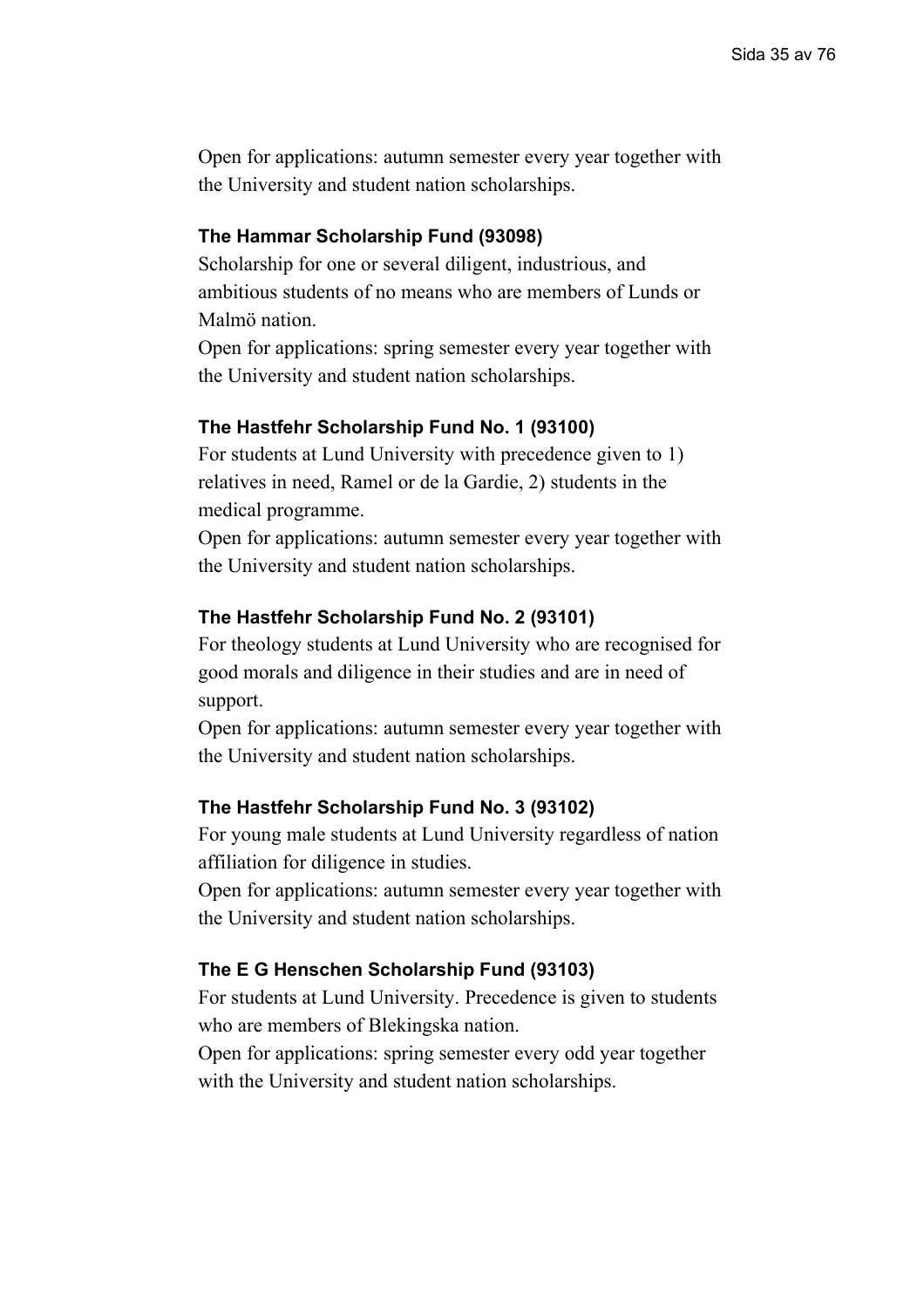## **The Adolf Herrlin Premium Fund (93105)**

Scholarships to members of Kristianstads nation who are pursuing studies within the sector relating to training for the technical professions or in the mathematical-scientific or technical faculties (LTH) at Lund University. Open for applications: autumn semester every year together with the University and student nation scholarships.

## **The Carl Herslow Scholarship Fund (93106)**

Two equally large scholarships awarded to two students at Lund University who are members of Malmö nation and have spent at least two semesters at the University.

Open for applications: autumn semester every year together with the University and student nation scholarships.

#### **The P J Herslow Scholarship Fund (93107)**

Scholarship for an underprivileged, diligent student within the diocese of Lund, who is a member of the Skånska or Blekingska nation at Lund University. Precedence is given to applicants who went to upper secondary school in north-east Skåne. Open for applications: spring semester every year together with the University and student nation scholarships.

## **The Hesslen Scholarship Fund (93108)**

Scholarship for students in the religious studies programme at Lund University. Precedence is given to relatives. Open for applications: spring semester every year together with the University and student nation scholarships.

## **The Mrs W Hierta Scholarship Fund for Female Medical Students (93109)**

The scholarship is awarded to a woman who is studying medicine at Lund University and can be awarded to several students.

Open for applications: spring semester every year together with the University and student nation scholarships.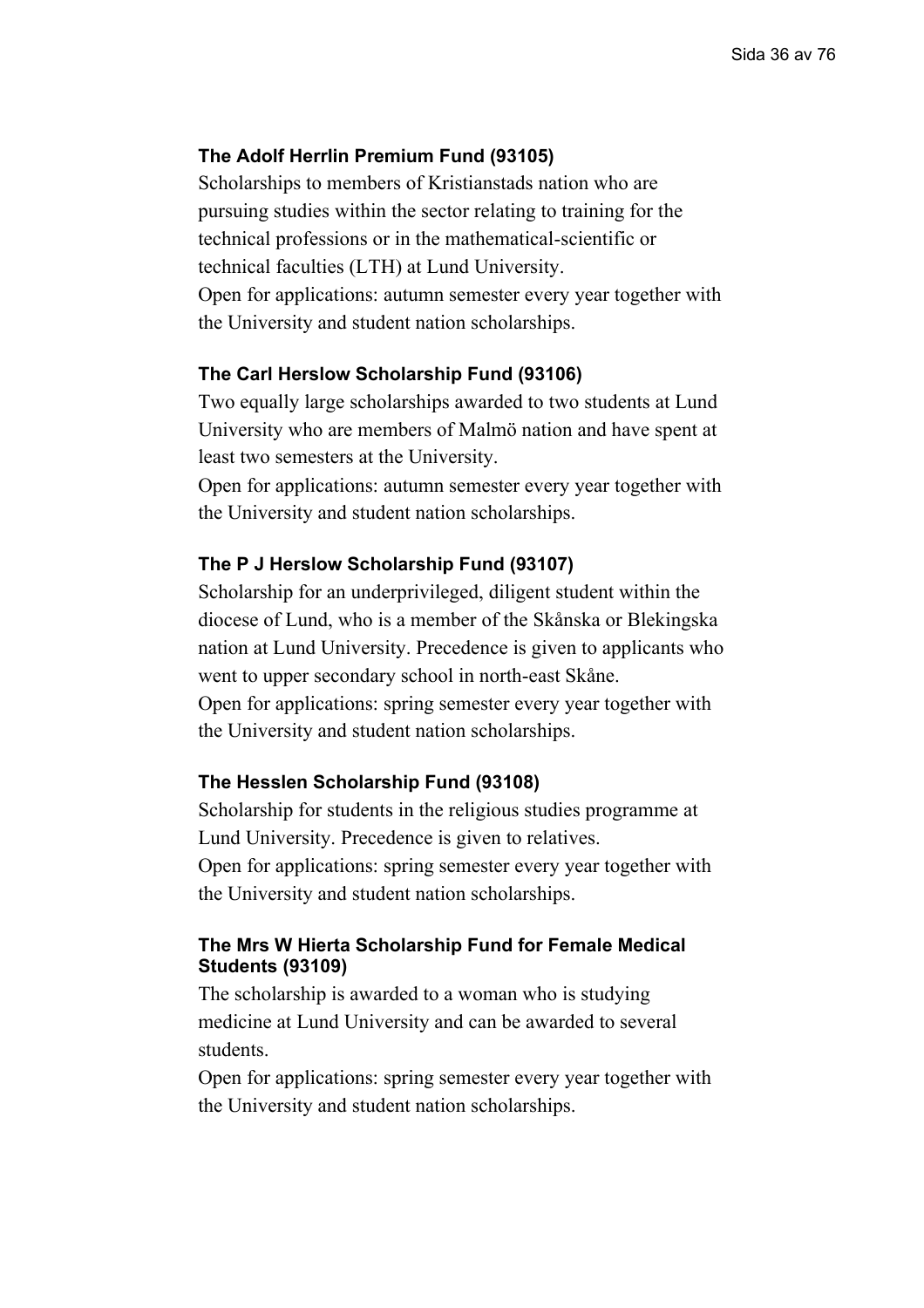# **The C J Hill Scholarship Fund No. 1 (93110)**

Scholarship for male students pursuing studies in the mathematical sciences. Precedence is given to relatives in need with good academic achievements regardless of the chosen specialisation.

Open for applications: autumn semester every year together with the University and student nation scholarships

# **The C J Hill Scholarship Fund No. 2 (93111)**

Scholarship for male students pursuing studies in the mathematical sciences in the educational sector for the technical professions or mathematical-scientific subject teacher programme. Precedence is given to relatives in need with good academic achievements.

Open for applications: spring semester every year together with the University and student nation scholarships.

# **The Jenny Hoflund Scholarship Fund (93112)**

Scholarship for gifted female students of no means at Lund University.

Open for applications: spring semester every year together with the University and student nation scholarships.

# **The Helene and Ingeborg Holck Scholarship Fund (93113)**

Scholarship for students at Lund University with a special interest in surgery.

Open for applications: spring semester every year together with the University and student nation scholarships.

# **Doctor Johan Holmbergsson's Scholarship Fund No. 1 (93116)**

Support for a law student at Lund University who has demonstrated inclination, aptitude, and progress in combination with good conduct.

Open for applications: autumn semester every year together with the University and student nation scholarships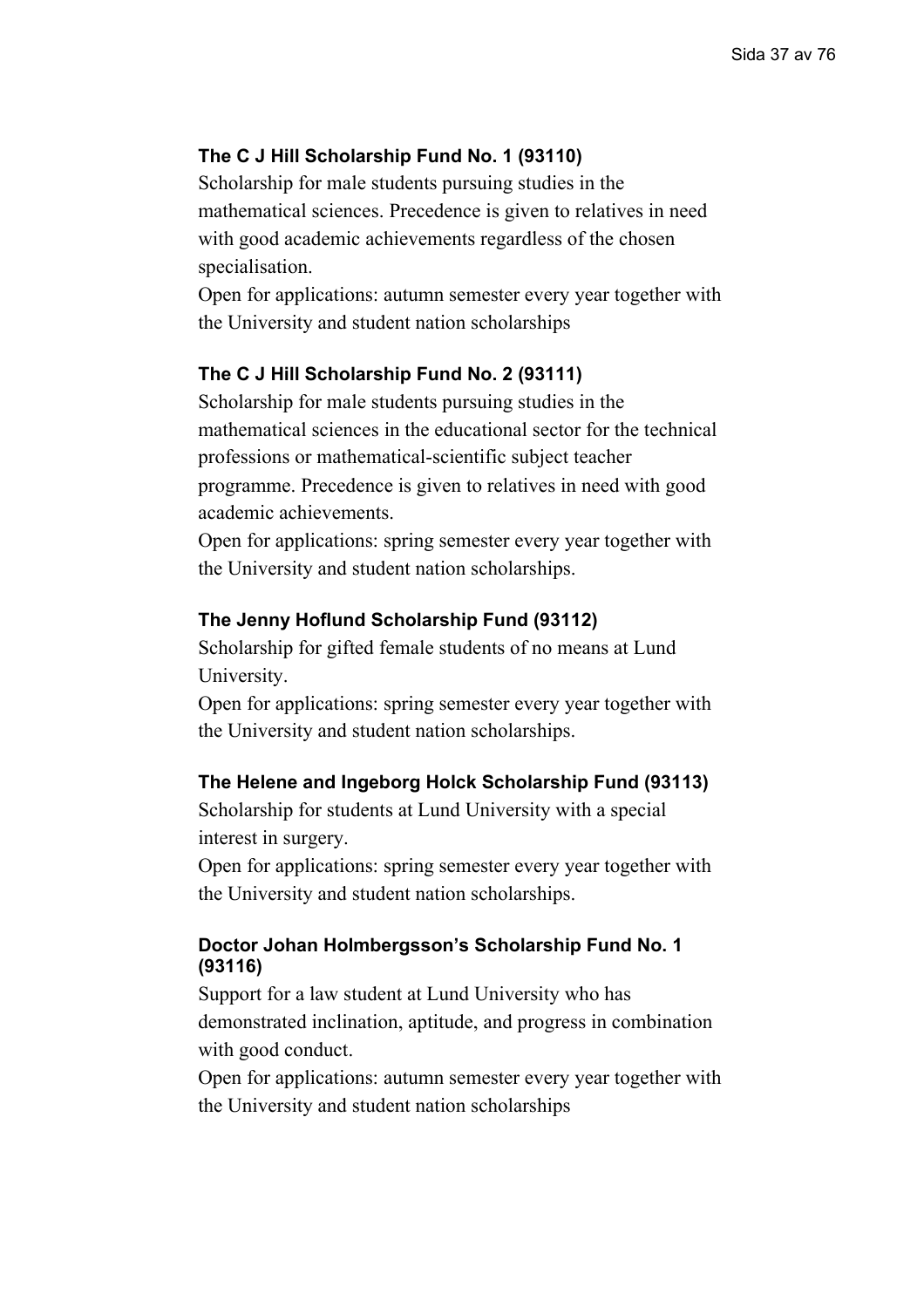# **The Holmbergsson Scholarship Fund No. 2 (93117)**

Scholarship for a young male law student at Lund University. The scholarship is awarded to a student who is a member of Smålands nation in even years, and a student who is a member of Skånsk nation in odd years.

Open for applications: autumn semester every year together with the University and student nation scholarships.

### **The Holmbergsson Scholarship Fund No. 3 (93118)**

Scholarship for law students at Lund University who are known for their diligence and good morals, are in need of support and have shown inclination and aptitude for law studies. Open for applications: spring semester every year together with the University and student nation scholarships.

# **The Fredrique Holmstedt and Emma Follin Scholarship Fund (93081)**

Scholarship Fund for theology students who are members of the Skånsk nation at Lund University.

Open for applications: autumn semester every year together with the University and student nation scholarships.

### **Professor Hjalmar Holmqvist's Prize Fund (93119)**

Scholarship for a diligent student in need who is a member of Wermlands nation.

Open for applications: spring semester every year together with the University and student nation scholarships.

## **The Holmqvist Scholarship Foundation (93120)**

Three scholarships for students at Lund University who are training to become priests. For students who are members of Göteborgs or Hallands nation with good knowledge of the holy scripture's two basic languages (Greek and Hebrew). Open for applications: autumn semester every year together with the University and student nation scholarships.

## **The C J Hultqvist Scholarship Fund (93121)**

Scholarship for a young male student at Lund University.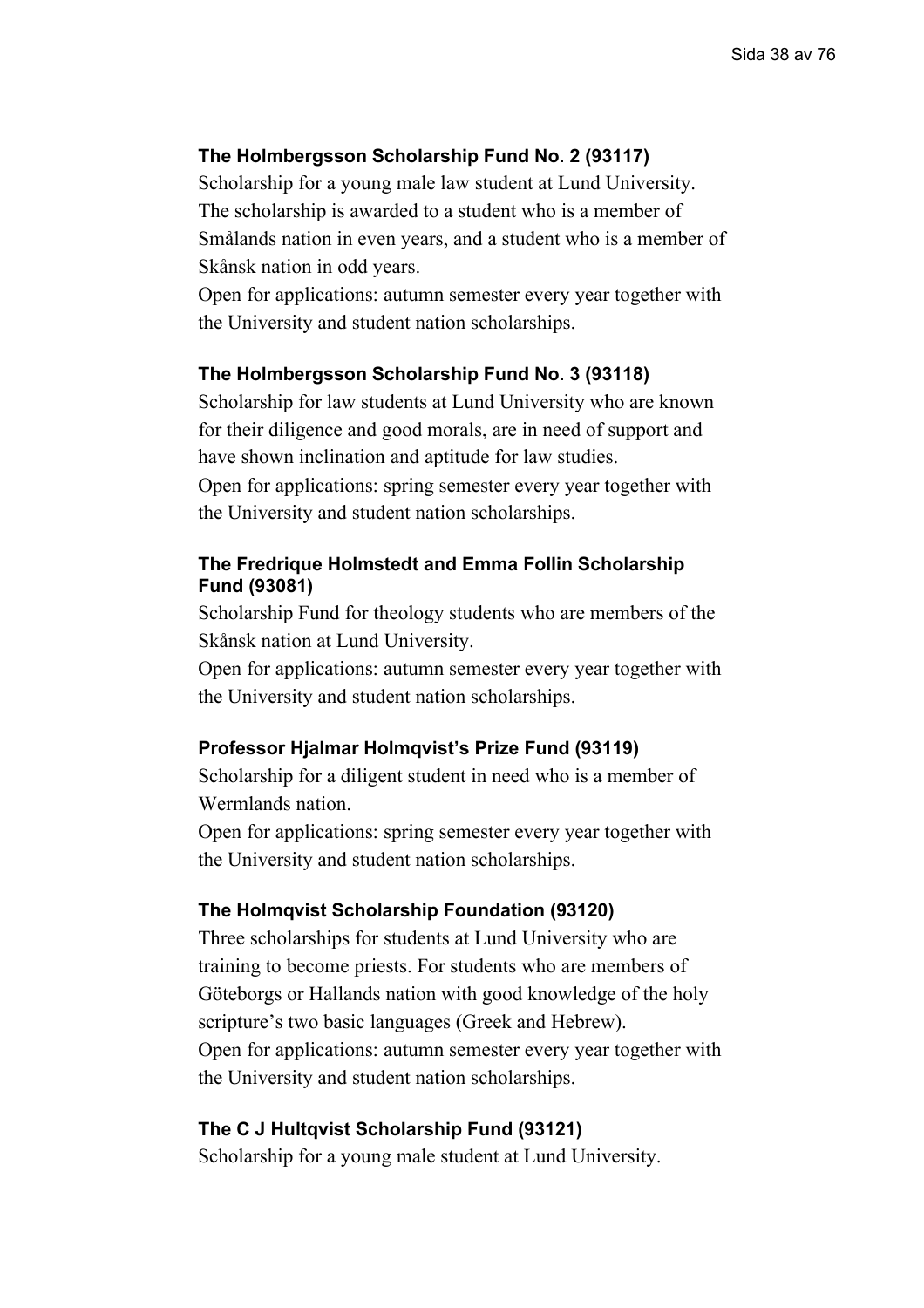# **The Kristina Håkansson Fund No. 1, Faculty of Medicine (93123)**

Scholarship for female medical students at Lund University. Open for applications: spring semester every year together with the University and student nation scholarships.

# **The Kristina Håkansson's Fund No. 2, Faculty of Theology (93124)**

Scholarship for impecunious, gifted, and diligent female student at Lund University's Faculty of Theology.

Open for applications: spring semester every year together with the University and student nation scholarships.

# **The Anders Högfeldt Scholarship Fund (93125)**

Scholarship for students at Lund University with precedence given to 1) relatives, 2) students who are members of the Skånsk nation.

Open for applications: autumn semester every year together with the University and student nation scholarships.

# **The Bernhard Ingelsson Scholarship Fund (93126)**

Scholarship for one or several students who are members of the Helsingkrona nation, with precedence given to students in the medical programme.

Open for applications: spring semester every year together with the University and student nation scholarships.

# **The Anders Jeppsson and Hanna Olsdotter Scholarship Fund (93127)**

Three scholarships for theology students of no means who are members of the Skånska nation.

Open for applications: spring semester every year together with the University and student nation scholarships.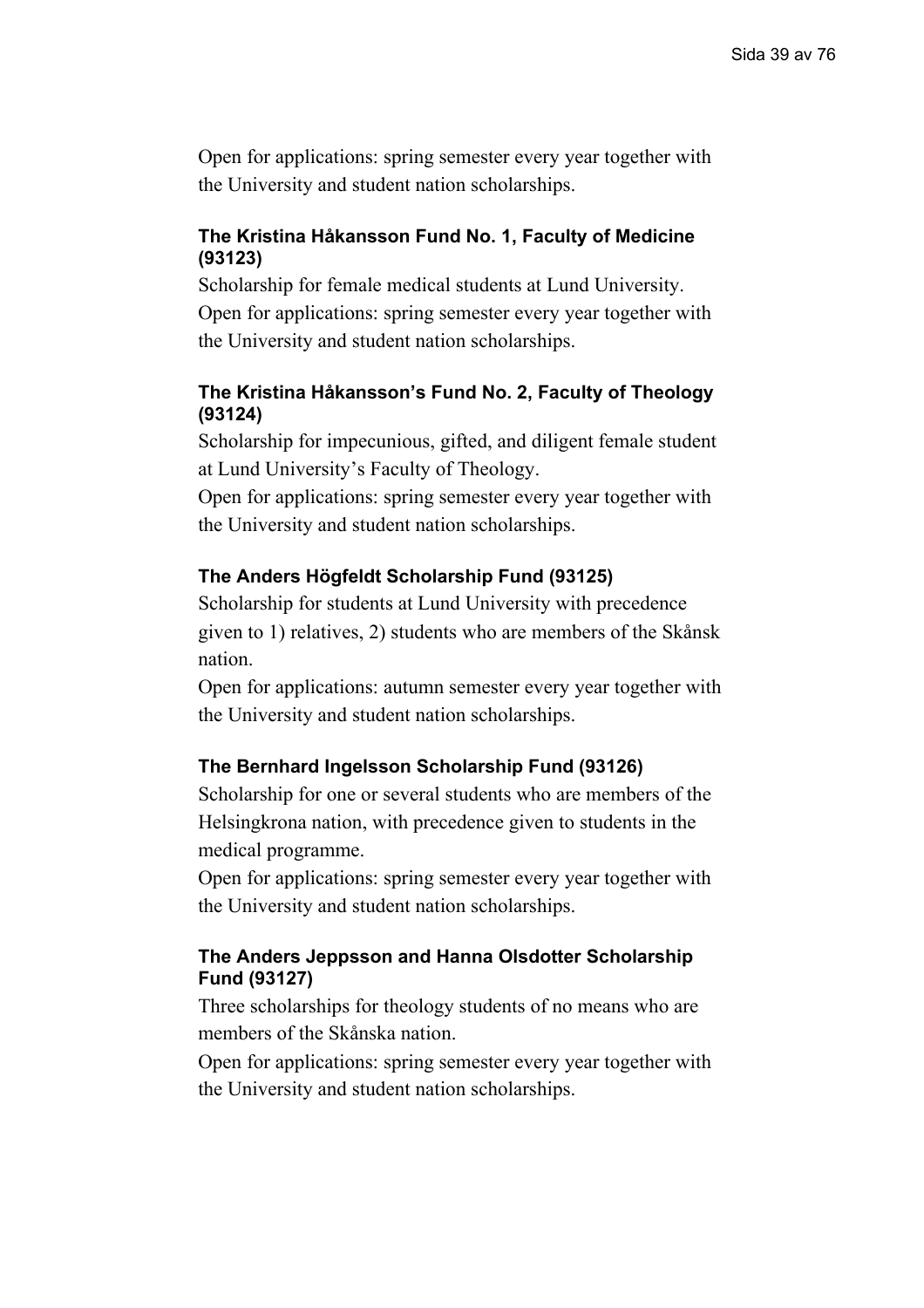# **The Olle Johansson Foundation for Law Students at Lund University's Faculty of Law**

(92010)

Scholarships for law students at Lund University who have passed exams to advance in their law studies to at least the third semester or with equivalent academic results.

Open for applications: autumn semester every year together with the University and student nation scholarships.

# **The Anders and Anna Jönsson Scholarship Fund (93128)**

Scholarship for a theology student from Skytts administrative county district or, if there are no applicants from there, Oxie administrative county district.

Open for applications: spring semester every five years: 2024, 2029 together with the University and student nation scholarships.

# **The J and E Jönsson Scholarship Fund (93129)**

Scholarship for a student who has demonstrated diligence despite being of limited means.

Open for applications: spring semester every odd year together with the University and student nation scholarships.

### **The Jönsson-Lindschoug Scholarship Fund (93130)**

Scholarships for students at Lund University who are members of the Skåne nations with precedence given to 1) relatives, 2) students born in Västra Göinge administrative county district. Open for applications: spring semester every year together with the University and student nation scholarships.

# **The Thilda Jönsson Fund (93131)**

Scholarships for well-behaved theology students in need from the diocese of Lund.

Open for applications: spring semester every year together with the University and student nation scholarships.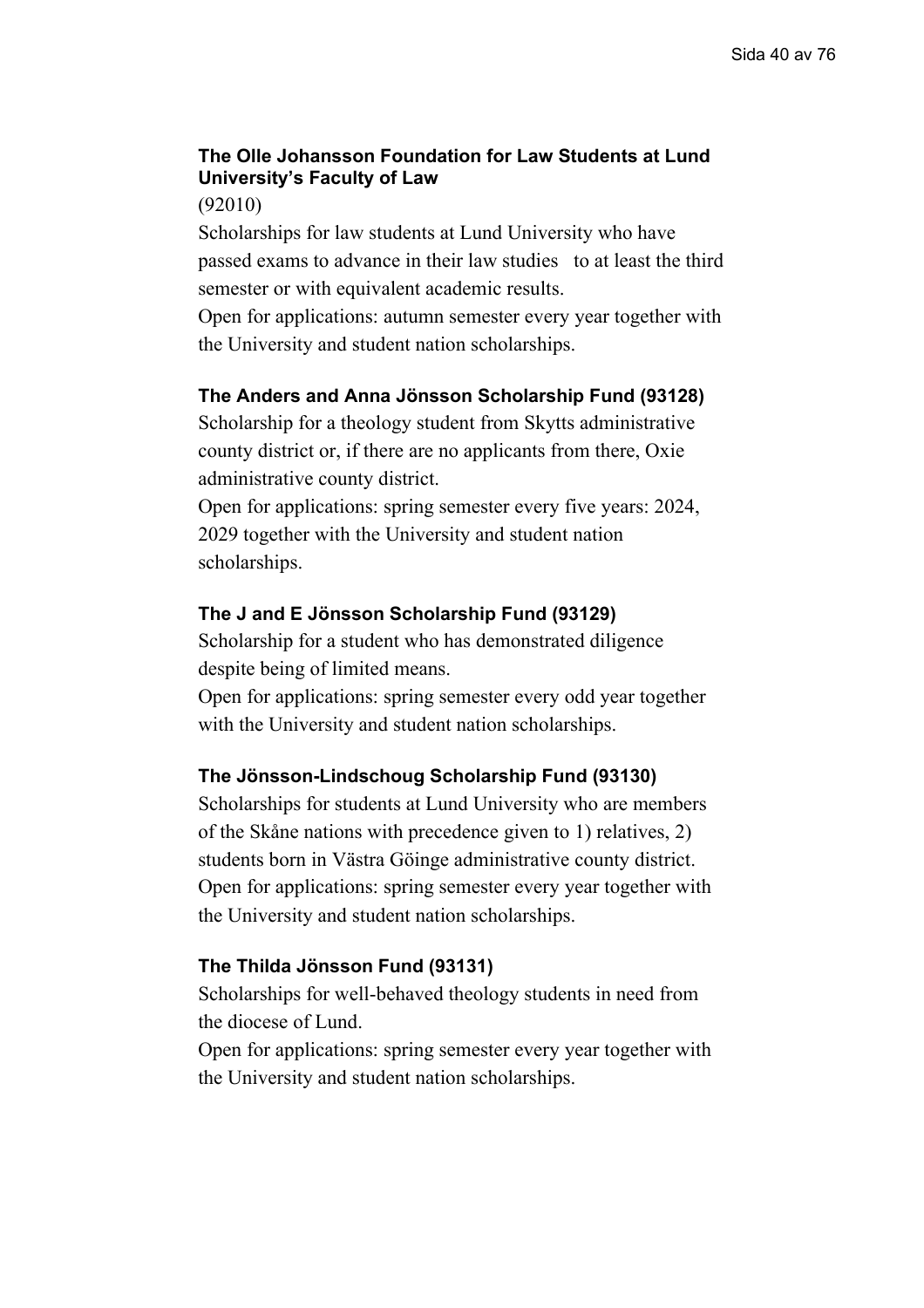## **The C G Kallenberg Scholarship Fund (93132)**

Awarded to two students of no means at Lund University who are pursuing priestly studies and are members of Malmö nation. Open for applications: spring semester every year together with the University and student nation scholarships.

#### **The Christian Kallenberg Scholarship Fund (93133)**

The Kallenberg scholarship is awarded to three diligent theology students of no means who are members of the Skånsk nation and known for their honourable behaviour, with precedence given to those from the Malmö or Tygelsjö and Klagstorp parishes. Open for applications: spring semester and autumn semester every year together with the University and student nation scholarships.

#### **The Kalmar Nation Jubilee Scholarship Fund 1868 (93190)**

Two scholarships to students at Lund University who are members of Kalmar nation and have been enrolled there for at least one semester.

Open for applications: together with the University and student nation scholarships. Semester scholarship.

### **The Kalmar Nation Jubilee Scholarship 1918 (93191)**

Scholarship for a student who is member of Kalmar nation who, in the semester the scholarship is applied for, has been enrolled at Lund University for at least two semesters.

Open for applications: together with the University and student nation scholarships. Semester scholarship.

#### **The Kjellman Scholarship Foundation (93134)**

Scholarships for male students enrolled in Wermlands nation. One scholarship for a student in the religious studies programme at Lund University and one scholarship for a student in the medical programme at Lund University. For both scholarships, precedence is given to 1) relatives, 2) students in need born in the diocese of Karlstad.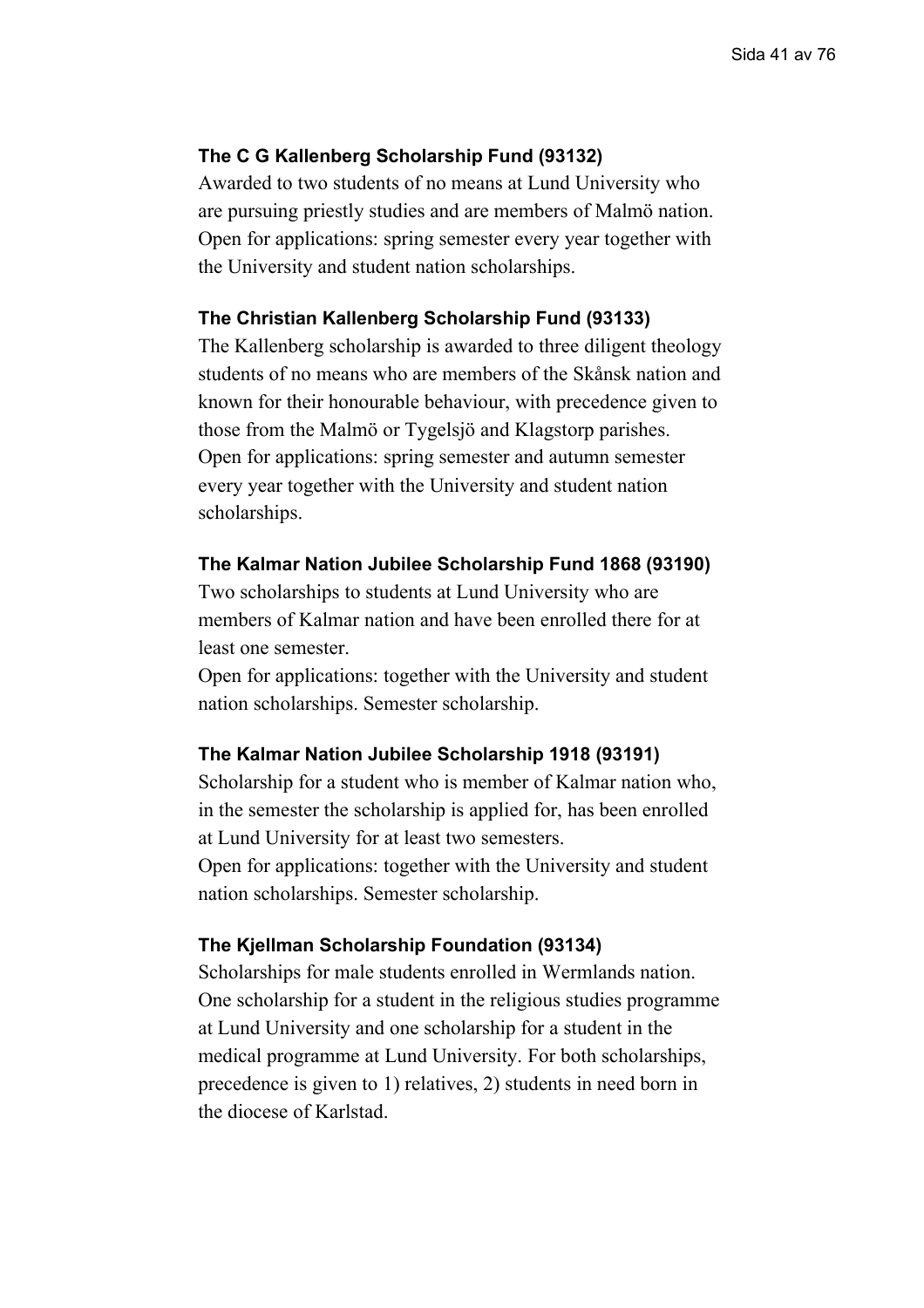### **The Kleen Scholarship Fund (93135)**

Scholarship to a male student of no means at Lund University. Precedence is given to relatives.

Open for applications: autumn semester every year together with the University and student nation scholarships.

#### **The Mathilde Kotte Scholarship (93137)**

Scholarship for a good, gifted young man of no means who is studying medicine at Lund University. Precedence is always given to applicants who are descendants of BA Mr. Carl Asp from Malmö and of Mr. Ossian Feuk, tenant farmer of Mariannelund in Skåne.

Open for applications: spring semester every year together with the University and student nation scholarships.

### **The Kristianstads Nation Jubilee Scholarship 1918 (93193)**

Scholarship for students who are members of Kristianstads nation.

Open for applications: autumn semester every year together with the University and student nation scholarships

#### **The Kristianstads Nation Scholarship Fund 1899 (93192)**

Scholarship for a student at Lund University who is a member of Kristianstads nation.

Open for applications: spring semester every year together with the University and student nation scholarships.

## **The D J Krook Scholarship Fund (93138)**

For students at Lund University with precedence given to 1) relatives, 2) students born in Malmöhus county. Open for applications: autumn semester every year together with the University and student nation scholarships.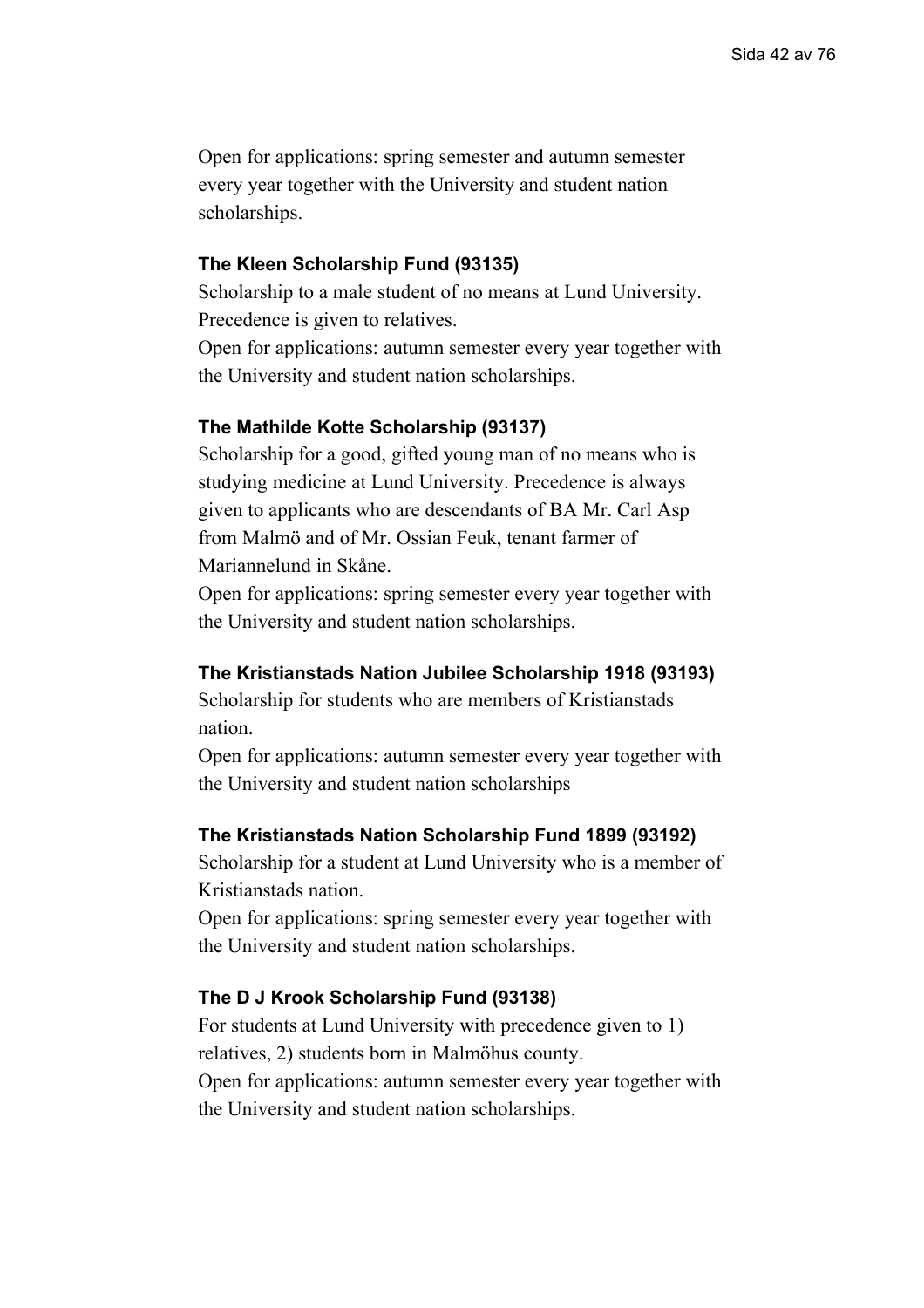# **The Nelly Krook Scholarship Fund (93139)**

Scholarship for students at Lund University. Precedence is given to relatives in need who have demonstrated good academic achievements.

Open for applications: spring semester every year together with the University and student nation scholarships.

### **The Krutmeijer-Scheele Scholarship Fund (93140)**

A scholarship for students in the religious studies programme who intend to become priests, and a scholarship for students in the law programme. Precedence is given to students who are members of the Skåne nations or to students who were born in Malmö, regardless of nation affiliation.

Open for applications: autumn semester in even years and autumn semester in odd years respectively together with the University and student nation scholarships.

# **The Female Student Association Jubilee Scholarship (93142)**

A scholarship for female students, who can be considered to be in need and have completed a period of study at Lund University of at least four semesters with good grades.

Open for applications: autumn semester every year together with the University and student nation scholarships.

#### **The Axel Lagerman Scholarship Fund (93144)**

Scholarship for a medical graduate enrolled at Lund University. Open for applications: autumn semester every year together with the University and student nation scholarships.

#### **The Gunnar and Elsa Lagerquist Scholarship (93145)**

To an academically interested student with good grades who is a member of Kalmar nation. Precedence is given to relatives in alternate years.

Open for applications: autumn semester every year together with the University and student nation scholarships.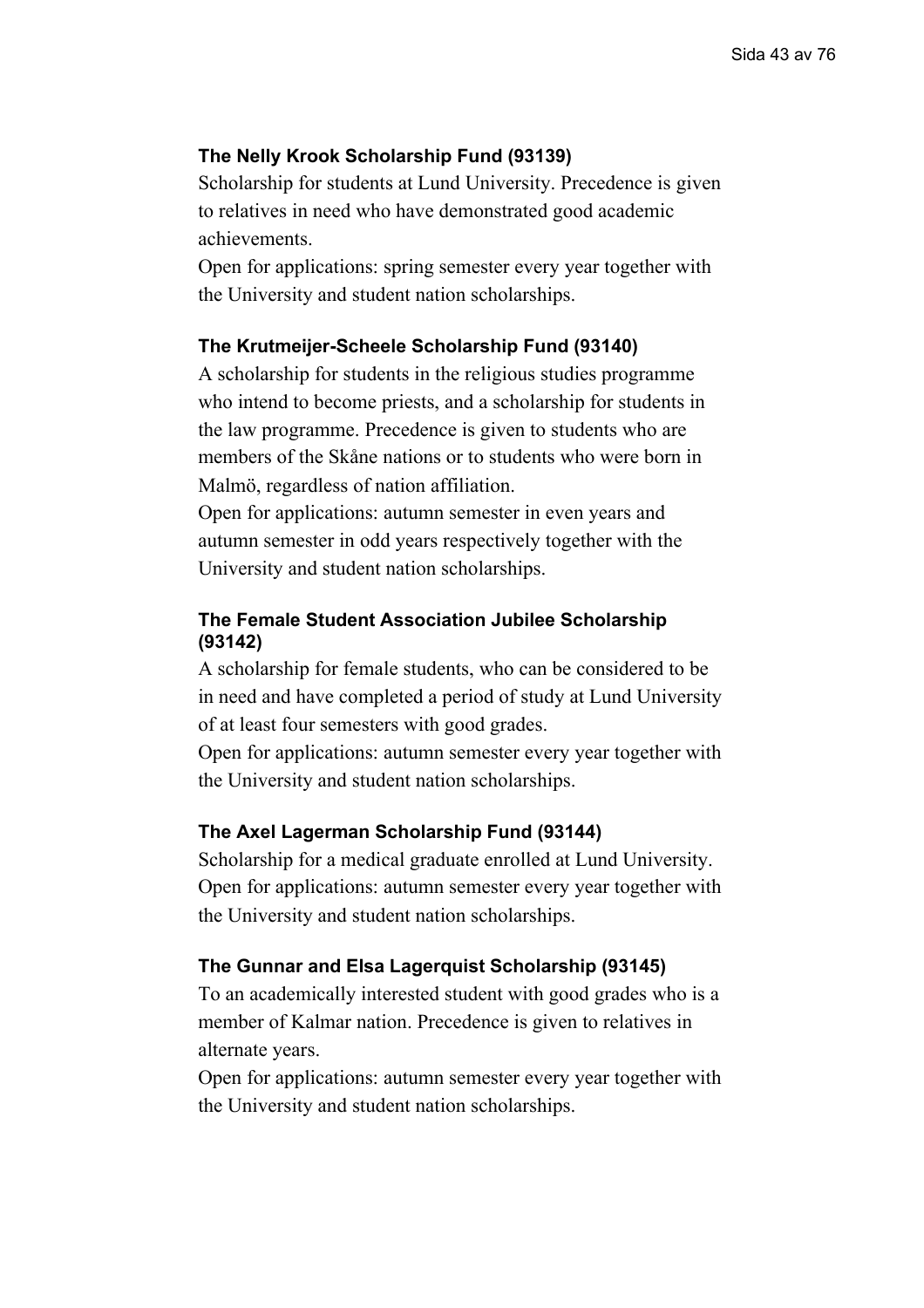# **The Emil Lauren Scholarship Fund (93146)**

Scholarships for deserving students at Lund University. Open for applications: spring semester every year together with the University and student nation scholarships.

### **The Johan Cornelius Ledebourg Scholarship Fund (93147)**

For students at Lund University with precedence given to 1) students born in Malmö, 2) students born in Lund. Open for applications: autumn semester every year together with the University and student nation scholarships

#### **Regimental Doctor C J Lembke's Scholarship Fund (93148)**

Scholarship awarded to relatives who are studying at Lund University and, in the second instance, to students in the medical programme at Lund University. Precedence is given to students who are members of Helsingkrona nation.

Open for applications: spring semester every year together with the University and student nation scholarships

### **The Lidbeck Scholarship Foundation (93149)**

Scholarships for well-behaved students in need at Lund University, young men who are members of Västgöta nation. Precedence is given to relatives.

Open for applications: spring semester and autumn semester every year together with the University and student nation scholarships.

#### **The A Lidtgren Scholarship Fund (93150)**

Scholarship for students at Lund University. Precedence is given in the first instance to students who are members of Västgöta nation, and in the second instance to students who are members of Östgöta nation.

Open for applications: spring semester every three years: 2022, 2025 etc. together with the University and student nation scholarships.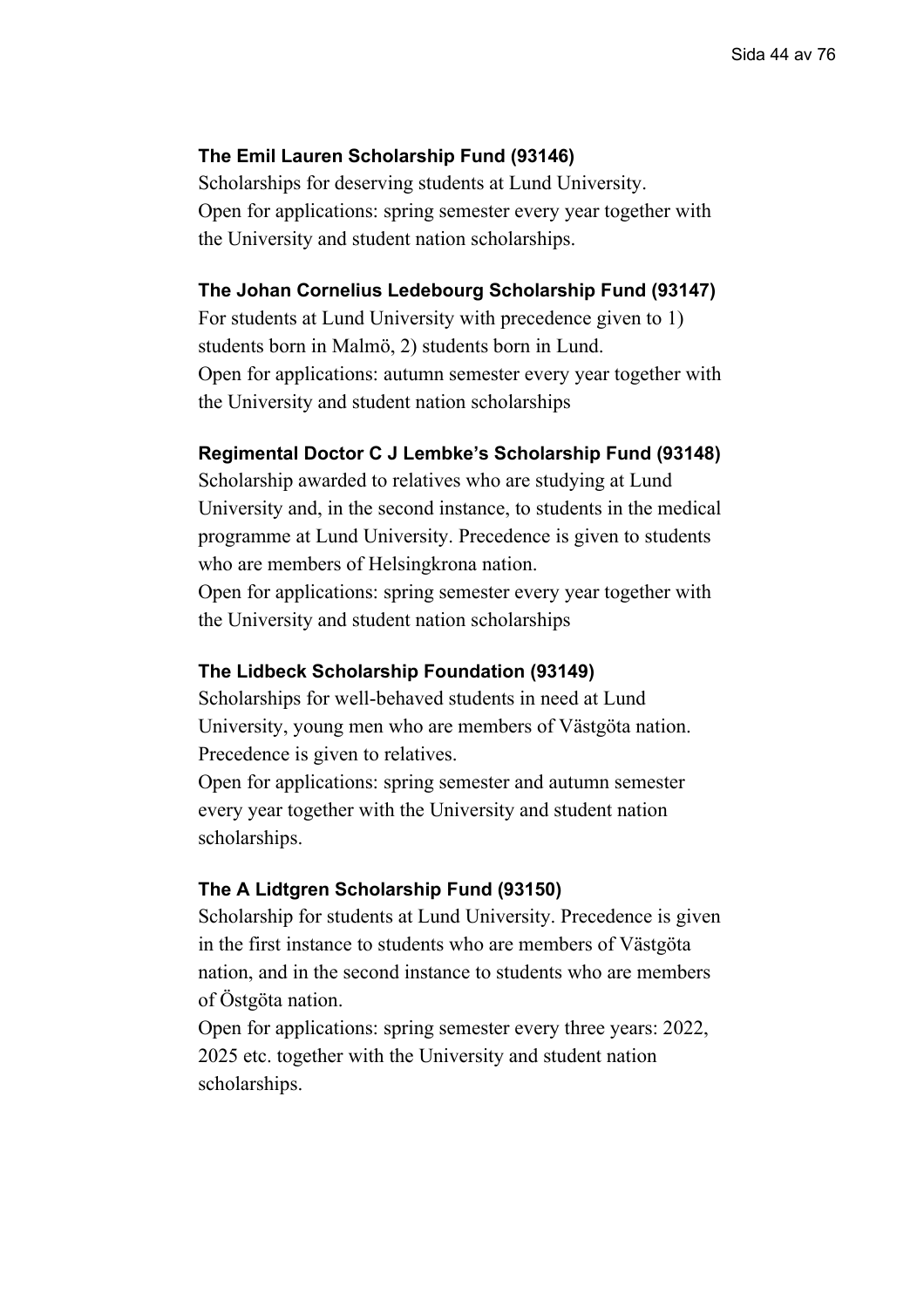# **Parish Priest M Liljeblad's Scholarship Foundation (93151)**

Two scholarships for students at Lund University who are members of the Skåne nations. Precedence is given to 1) relatives, 2) students in the religious studies programme. Open for applications: spring semester and autumn semester every year together with the University and student nation scholarships.

### **The Miss Sophie Lindencrona Scholarship Fund (93152)**

Scholarship to students who are members of Smålands nation at Lund University.

Open for applications: autumn semester every year together with the University and student nation scholarships.

# **The Donation of Hildning Linderoth from Hov Parish (93153)**

Scholarships for students in the religious studies programme at Lund University who intend to become priests. Precedence is given to students from Hov, Båstad and Västra Karup parishes, Bjäre administrative county district or Halland.

Open for applications: autumn semester every year together with the University and student nation scholarships.

# **Professor Carl Wilhelm Linder's Memorial (93154)**

Scholarships for students at Lund University that is 1) relatives of Carl Wilhelm Linder, 2) students in the religious studies programme who are members of Östgöta nation. Open for applications: spring semester every year together with the University and student nation scholarships.

### **The Lindfors-Andersson Scholarship Fund (93155)**

Scholarship for a diligent and moral young man who is member of Smålands nation at Lund University.

Open for applications: spring semester every year together with the University and student nation scholarships.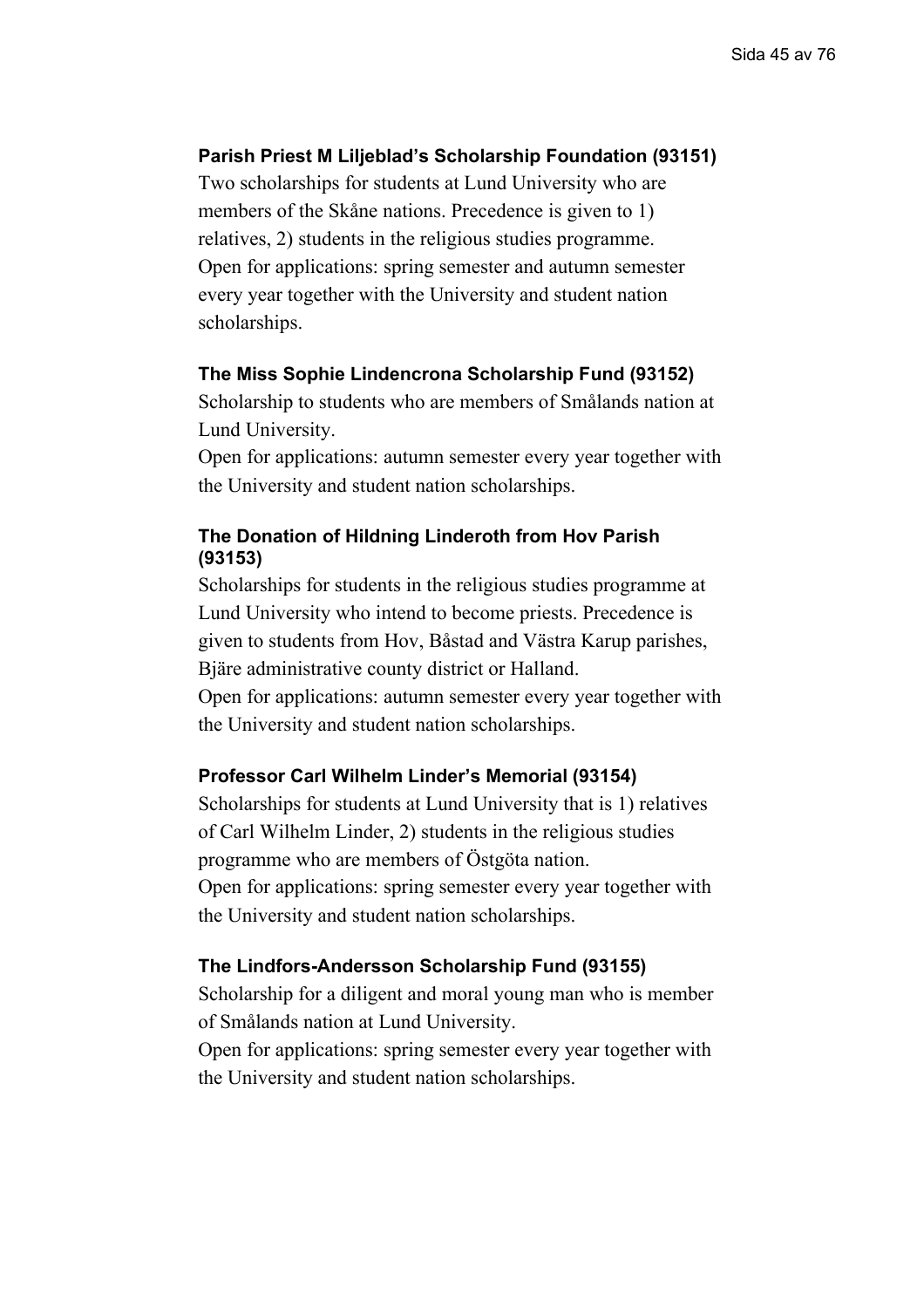# **The Hans Lind Scholarship Fund (93156)**

Scholarships for two young male students at Lund University who are my relatives, or in cases where there are no applicants, for two diligent students in need at Lund University who were born in Bohuslän.

Open for applications: spring semester every year together with the University and student nation scholarships.

### **The Anna Lithström Fund (93157)**

Scholarship to one or more students in need from Skåne who are studying at Lund University.

Open for applications: spring semester every year together with the University and student nation scholarships.

# **The M Ljungberg Scholarship Fund (93158)**

Scholarship for students at Lund University. Precedence is given to students who are members of Smålands nation. Open for applications: spring semester every odd year together with the University and student nation scholarships.

# **Senior Lecturer C A Ljunggren's Scholarship Fund (93159)**

Scholarship to male students from Halland who have studied at the state secondary grammar school in Halmstad and are enrolled at Hallands nation. Should it transpire that descendants of the donor who are in need are studying at Lund University, they are also eligible regardless of home district, state secondary grammar school, nation, or gender.

Open for applications: spring semester every year together with the University and student nation scholarships.

#### **The N P Ljunggrenska Scholarship Fund (93160)**

Scholarships for underprivileged, but in all respects wellbehaved, students at Lund University who are members of Kalmar nation.

Open for applications: spring semester every year together with the University and student nation scholarships.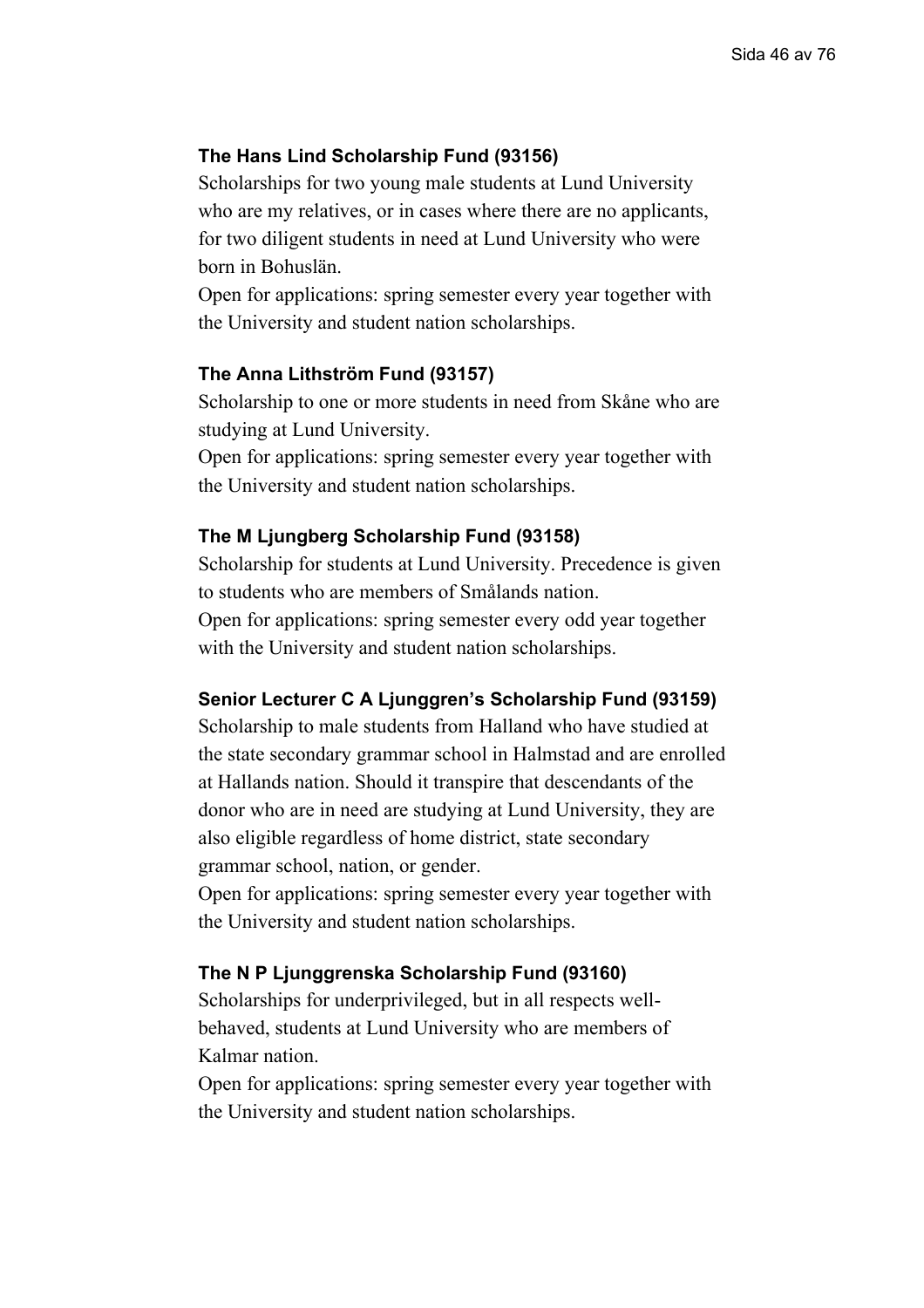# **The Fredrik Lundberg Scholarship Fund (93161)**

Awarded to one or several diligent, moral medical students of no means who are members of one of the Skåne nations at Lund University.

Open for applications: spring semester every year together with the University and student nation scholarships.

### **The O Lundberg Scholarship Fund (93162)**

Two scholarships for students at Lund University who are members of one of the Skåne nations.

Open for applications: autumn semester every year together with the University and student nation scholarships.

## **Parish Priest P Lundberg's Scholarship Fund (93163)**

Scholarship for a theology student at Lund University. Open for applications: autumn semester every year together with the University and student nation scholarships.

### **The Ruth Lundbladh Scholarship Fund (93164)**

Scholarship for female students at Lund University who are members of Göteborgs nation and have been enrolled there for at least two semesters.

Open for applications: autumn semester every year together with the University and student nation scholarships.

#### **The Lundegren Scholarship Fund (93165)**

A scholarship for students at Lund University. For students who are members of one of the Skåne nations.

Open for applications: autumn semester every year together with the University and student nation scholarships.

### **The Nils Lunde Scholarship Fund (93166)**

Scholarships for students at Lund University. Precedence is given to students who went to upper secondary school in Blekinge.

Open for applications: spring semester and autumn semester every year together with the University and student nation scholarships.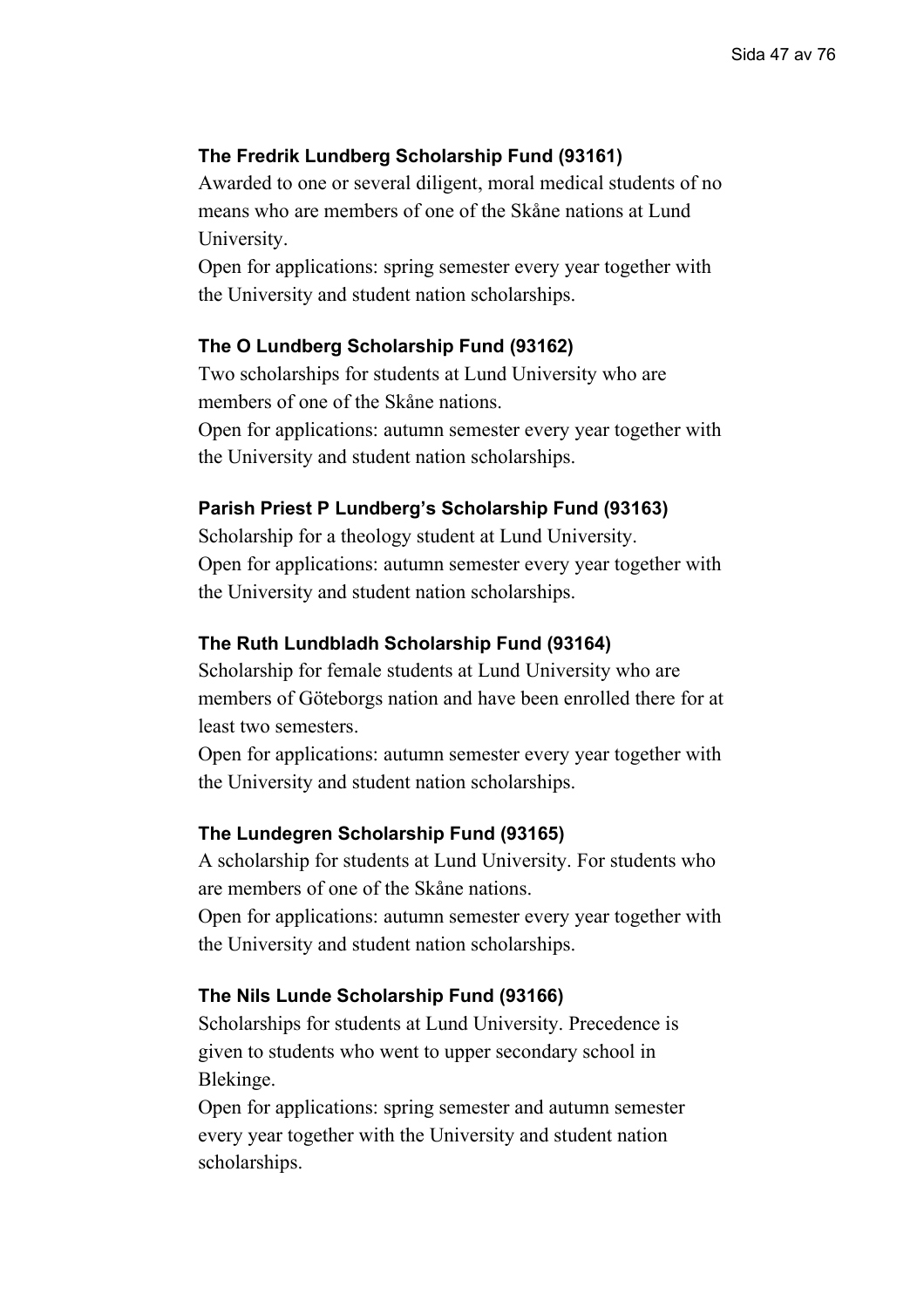# **The Lund Cathedral School Scholarship (93167)**

Scholarships for students who are members of one of the Skåne nations and who went to school at the Cathedral School in Lund. Open for applications: spring semester every year together with the University and student nation scholarships.

### **The Arne Lundvall Memorial Fund (93168)**

Scholarship for the purchase of medical literature. For students in the medical programme at Lund University, who have been enrolled for at least two semesters and who do not yet have a medical degree or medical licentiate degree.

Open for applications: spring semester every year together with the University and student nation scholarships.

## **The Lybecko-Weidman Scholarship Fund (93169)**

Scholarships for students at Lund University. Precedence is given to 1) certain relatives, 2) students from the diocese of Lund.

Open for applications: spring semester every year together with the University and student nation scholarships.

## **The Lyckå Scholarship Fund (93170)**

Scholarships for students at Lund University who are members of Smålands nation. Precedence is given to students who come from Uråsa or Agunnaryd, in the first instance the sons of priests.

Open for applications: autumn semester every year together with the University and student nation scholarships.

# **The State Secondary Grammar School in Lund Scholarship Fund (93172)**

Scholarships to female students at Lund University who are in need and deserving of support.

Open for applications: spring semester and autumn semester every year together with the University and student nation scholarships.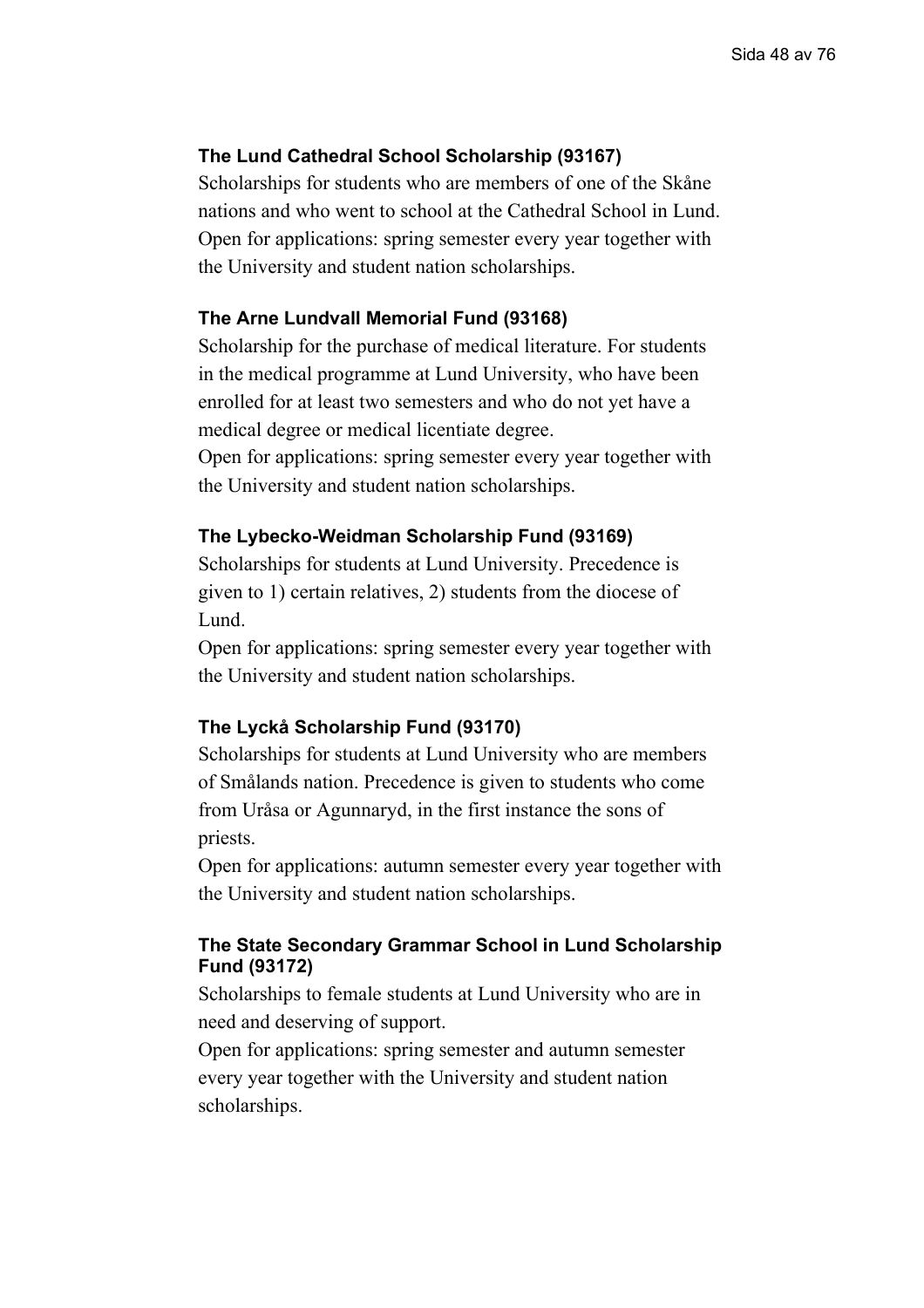# **The Gustaw Löfvenskiöld Scholarship Fund No. 1 and 2 (93173)**

For students who are members of Västgöta nation and are studying 1) botany, 2) zoology, 3) modern living languages and aesthetics, 4) other subjects. Precedence is given to students who went to school in the counties of Skaraborg or Älvsborg.

Open for applications: autumn semester every year together with the University and student nation scholarships.

# **The Arvid Löfving Fund for Students from Helsingkrona Nation (93174)**

Support for students in need who are members of Helsingkrona nation at Lund University. Precedence is given to students who were born in Helsingborg.

Open for applications: spring semester every year together with the University and student nation scholarships.

# **The Helmer and Ebba Lövgren Memorial Fund (93175)**

Scholarship to be divided between students of limited means at the Malmö Academy of Music who do not receive a salary or remuneration.

Open for applications: autumn semester every year together with the University and student nation scholarships.

# **The Magnat Jubilee Scholarship Foundation (93176)**

Seven scholarships for students at Lund University. Open for applications: spring semester and autumn semester every year together with the University and student nation scholarships.

# **The Malmros Scholarship Fund (93177)**

Scholarship for students at Lund University. For students who are members of one of the Skåne nations.

Open for applications: autumn semester every year together with the University and student nation scholarships.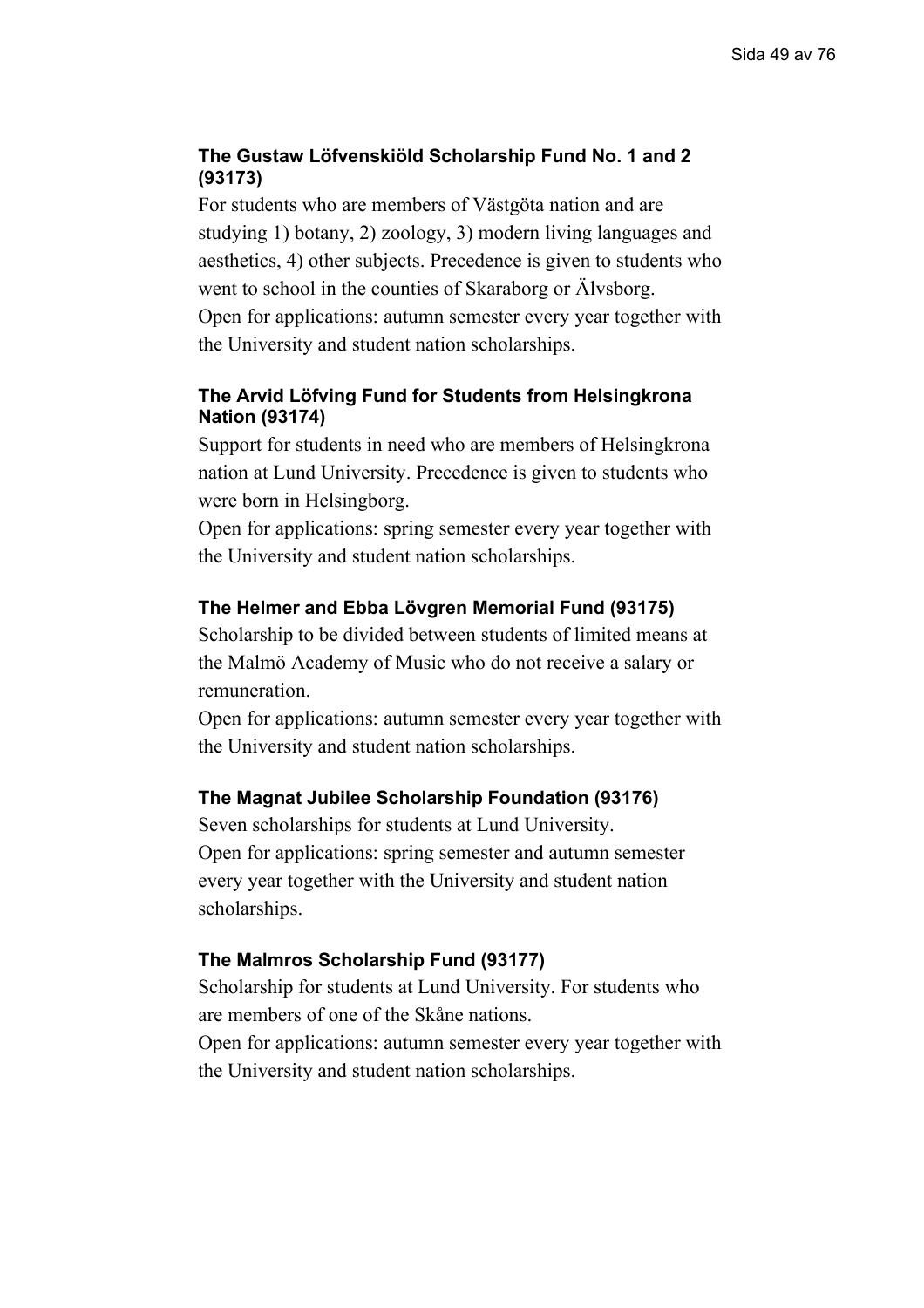# **The Malmstedt Scholarship Fund (93178)**

Scholarship for students in the religious studies programme at Lund University who intend to become priests. For students who are members of Göteborgs or Hallands nation. Open for applications: autumn semester every four years: 2022,

2026 etc., together with the University and student nation scholarships.

#### **The Malmö Nation Jubilee Scholarship Fund 1918 (93194)**

Scholarship for students at Lund University who are members of Malmö nation and have been enrolled in there for at least one semester.

Open for applications: together with the University and student nation scholarships. Semester scholarship.

#### **The Mellqvist Scholarship Fund (93179)**

Two scholarships for students who are members of Wermlands nation. In the first instance for trainee priests whose parents come, or came, from the city of Karlstad. In the second instance for trainee priests in Värmland.

Open for applications: autumn semester every year together with the University and student nation scholarships.

# **The Lars Morsing Scholarship Fund (93180)**

Scholarship to an able young student who is a member of one of the Skåne nations in Lund, and in particular one such who possesses aptitude and inclination for work related to economics and industrial companies using raw materials from Skåne. Open for applications: spring semester every year together with the University and student nation scholarships.

#### **The E W Mortensen Scholarship Fund (93181)**

Scholarship for students at Lund University. Awarded alternately by the joint committee of Lunds nation and the Skåne nations. Open for applications: autumn semester every year together with the University and student nation scholarships.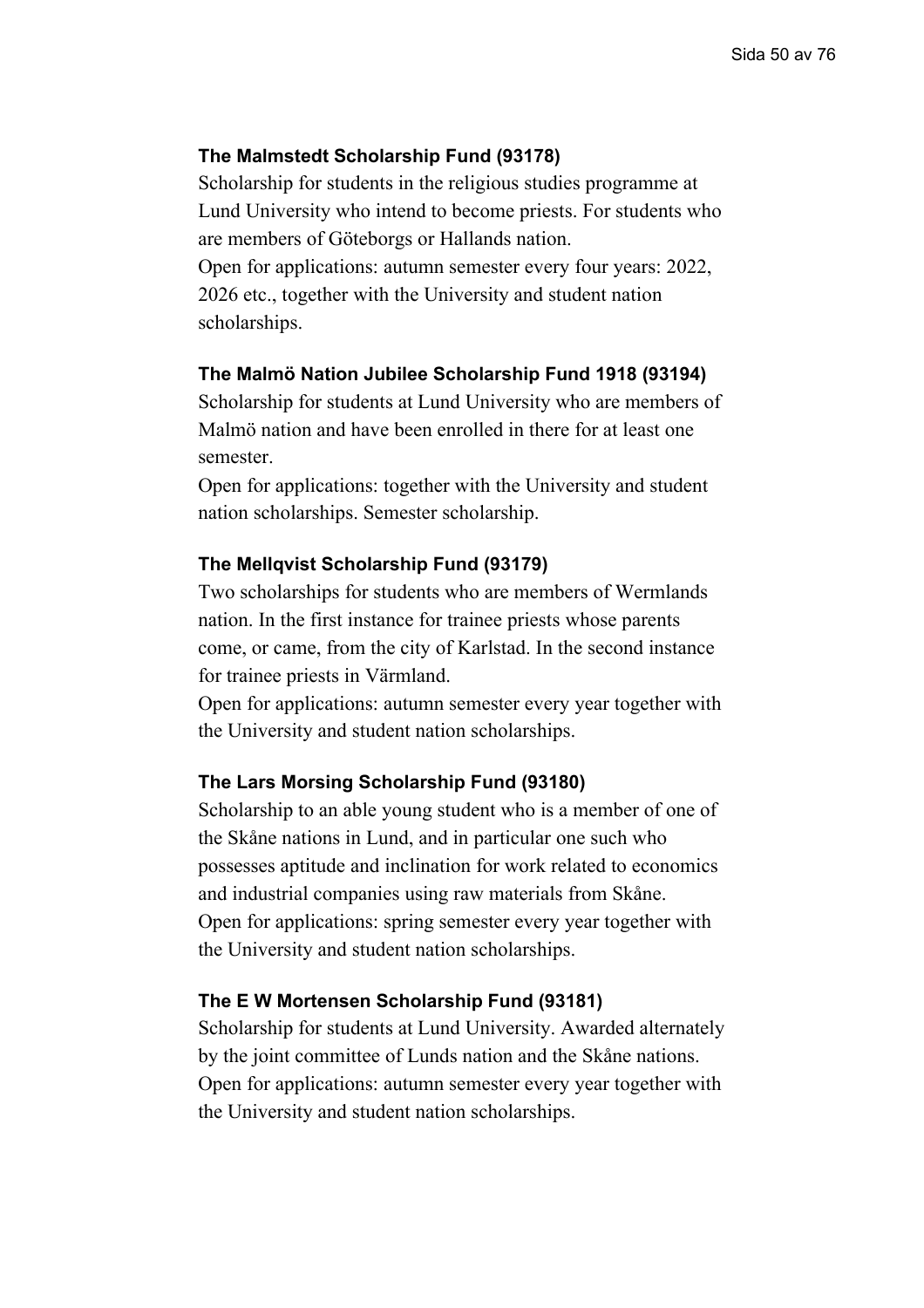## **The Natanael Muntzing Scholarship Fund (92056)**

Scholarship for students pursuing studies in musicology and similar. Precedence is given to relatives. Open for applications: autumn semester every year together with the University and student nation scholarships.

### **The Johan and Eva Månsson Scholarship Fund (93184)**

Scholarship for a well-reputed, theology student in need at Lund University who is to become a priest in the Church of Sweden, in the first instance for students from Småland province. Open for applications: autumn semester every odd year together with the University and student nation scholarships.

### **The P Möller Scholarship Fund (93185)**

Scholarship for a woman of no means who is studying medicine at Lund University's Faculty of Medicine.

Open for applications: autumn semester every three years: 2020, 2023 etc., together with the University and student nation scholarships.

#### **The T Nerander Scholarship Fund (93204)**

Scholarship for well-behaved students in need who are members of Wermlands nation and have taken their secondary school certificate at Karlstad state secondary grammar school. Precedence is given to men.

Open for applications: spring semester every year together with the University and student nation scholarships.

#### **The Jean B Nessim Scholarship Fund (93205)**

Scholarship for students at Lund University who show a special interest and proficiency in foreign languages. Open for applications: autumn semester every five years: 2023, 2028 etc., together with the University and student nation

scholarships.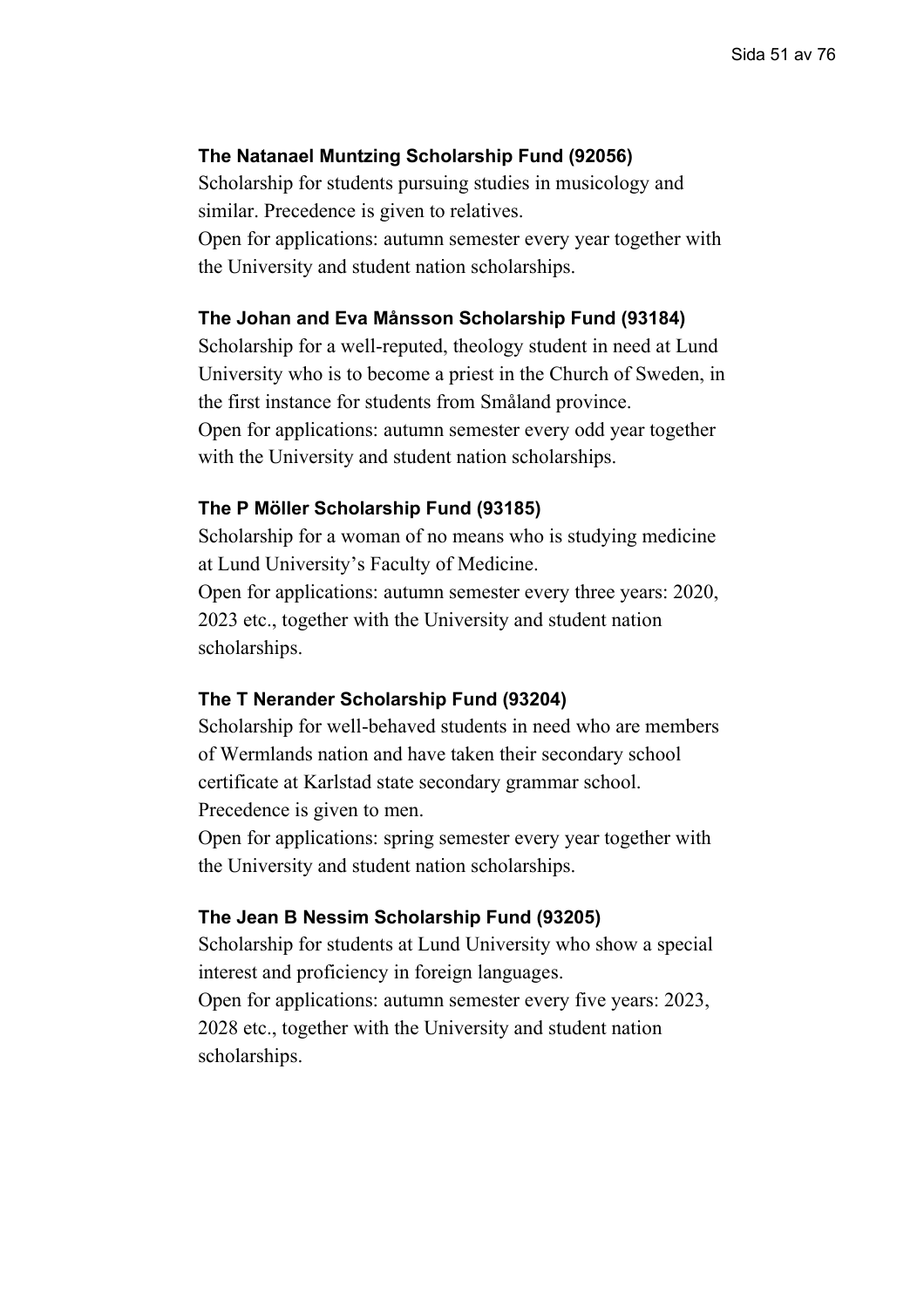## **The Nisbeth-Owenius Scholarships (93207)**

Two scholarships for students in the religious studies programme at Lund University. One scholarship for students in the law programme at Lund University.

Open for applications: autumn semester every year together with the University and student nation scholarships.

#### **The C G Nyman Premium Fund (93208)**

Scholarships to three students who come from the diocese of Växjö and are members of Smålands nation at Lund University. Open for applications: spring semester every year together with the University and student nation scholarships.

### **The Carl Olber Premium Fund (93210)**

Premium to deserving students who are members of Göteborgs or Hallands nation. Precedence is given to students pursuing humanistic studies who have been enrolled in the nation for at least two years.

Open for applications: spring semester every year together with the University and student nation scholarships.

# **Dean Carl Olber's Theological Scholarship and Premium (93211)**

Scholarship for students at Lund University who have been in the religious studies programme for at least two years. For students who are members of Göteborgs och Hallands nation. Precedence is given to students whose birthplace, or that of one of their parents, is in the diocese of Gothenburg and/or gained their secondary school certificate within the diocese. Open for applications: spring semester and autumn semester every year together with the University and student nation scholarships.

#### **The Bengt Olsson Scholarship Fund (93212)**

Scholarship for students who are members of the Skåne nations at Lund University.

Open for applications: spring semester every year together with the University and student nation scholarships.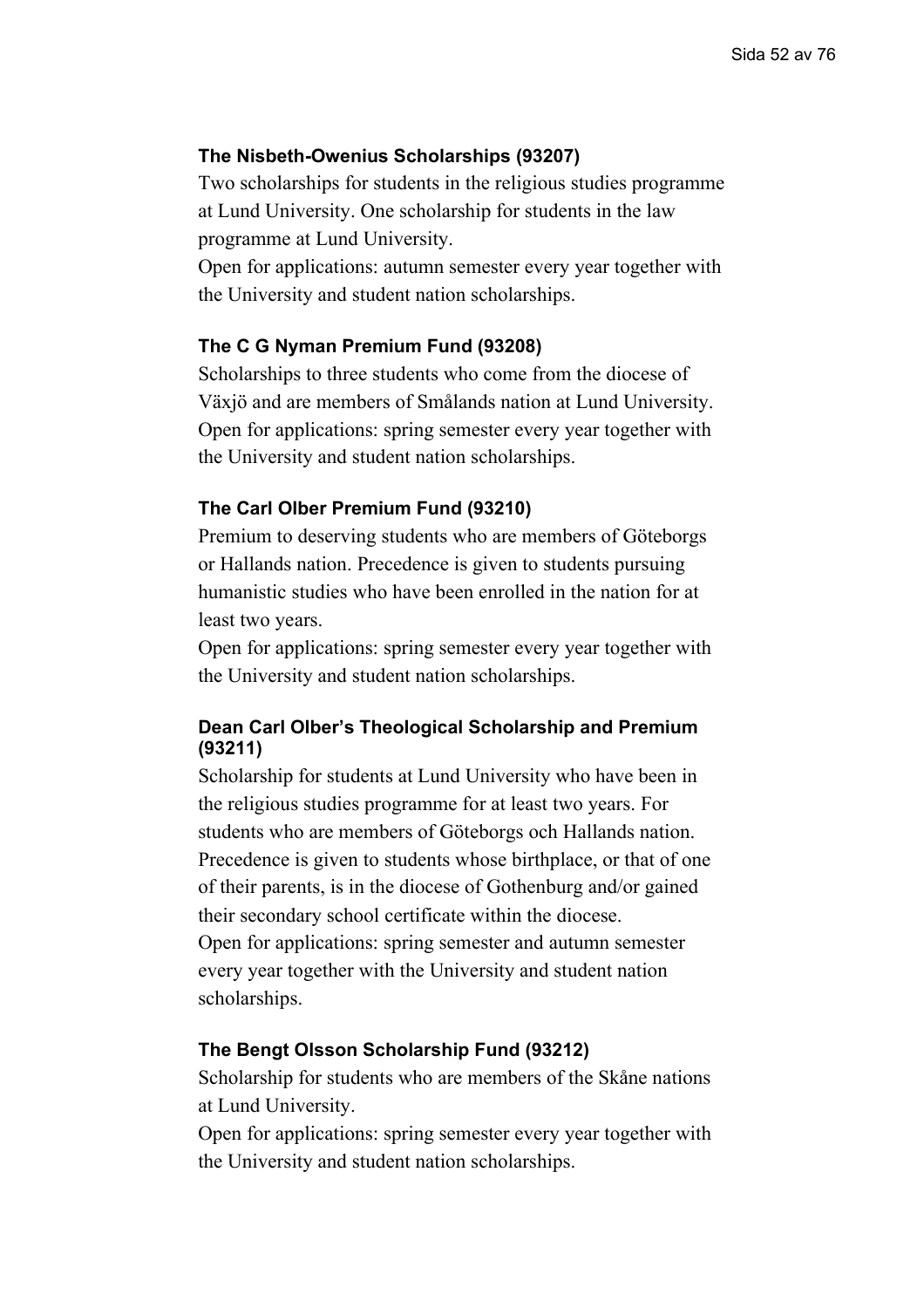# **The Oscar Scholarship Fund (93216)**

Scholarships to students at Lund University. For students who are members of one of the Skåne nations. Precedence is given to students who were born in Skåne.

Open for applications: spring semester every year together with the University and student nation scholarships.

### **The Pehr Palmcreutz Scholarship Fund (93217)**

Scholarships to students at Lund University. Precedence is given to relatives in need.

Open for applications: autumn semester every year together with the University and student nation scholarships.

# **The Carl, Daniel and Edvard Petren Scholarship Fund (93222)**

A scholarship for students at Lund University who are members of Helsingkrona nation. Precedence is given to relatives. Open for applications: spring semester every year together with the University and student nation scholarships.

# **The Charlotta Petren Scholarship Fund (93223)**

A scholarship for students at Lund University who are members of Lunds nation. Precedence is given to relatives. Open for applications: spring semester every year together with the University and student nation scholarships.

#### **The Karl Petren Fund (93218)**

Scholarship to students in the medical programme at Lund University.

Open for applications: spring semester and autumn semester every year together with the University and student nation scholarships.

# **The Robert W Petren Scholarship Fund (93227)**

A scholarship for students at Lund University who is member of the Skånska or Blekingska nation who were born in Skåne, preferably progeny of officers or non-commissioned officers.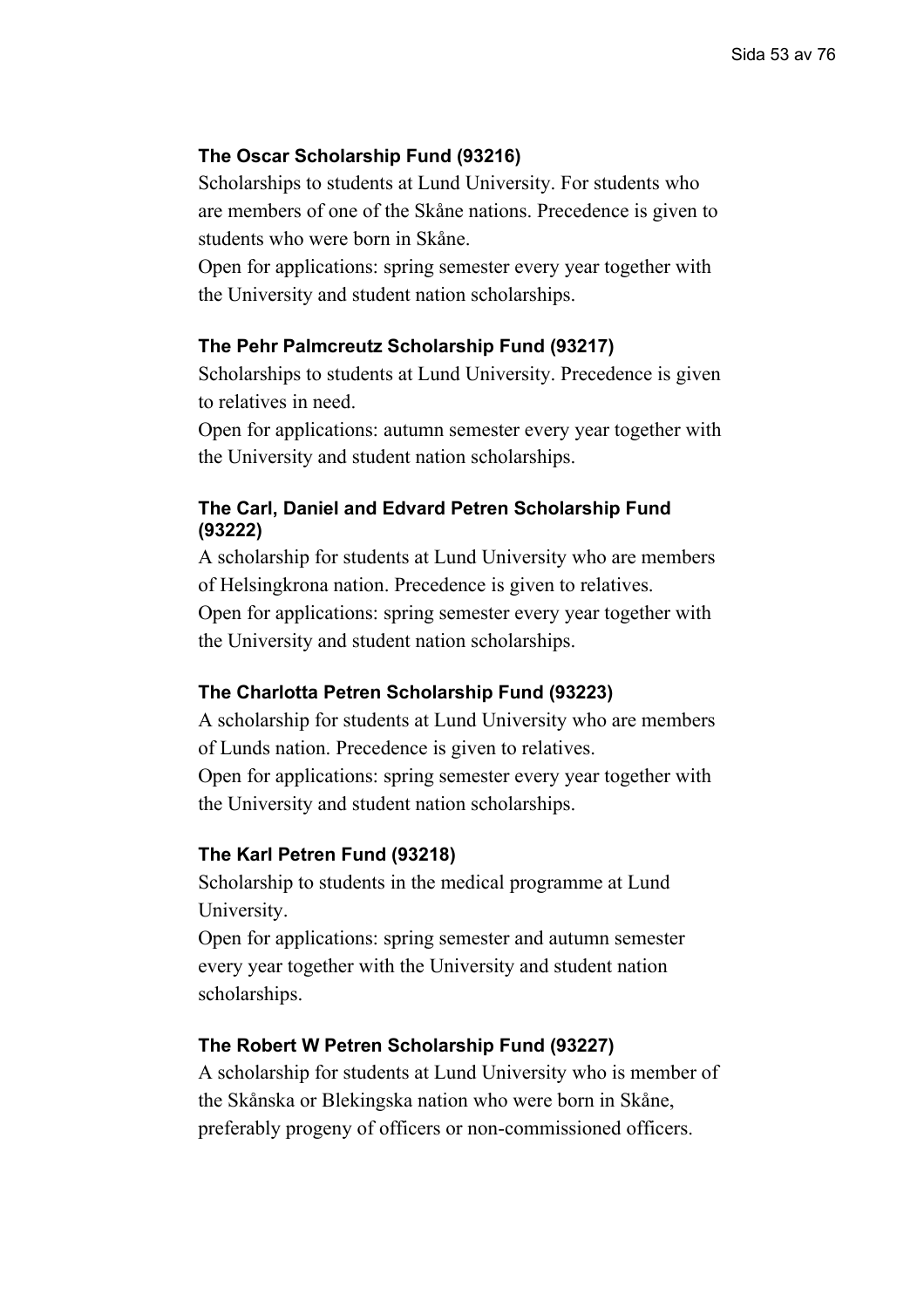# **The Viktor Petren Scholarship Fund (93226)**

Scholarship for students in the law programme who have completed half of the law degree. Precedence is given to students born in Skåne.

Open for applications: spring semester every year together with the University and student nation scholarships.

### **The Anna-Stina Pettersson Fund (91229)**

Scholarship to female medical students. Precedence is given to relatives.

Open for applications: autumn semester every year together with the University and student nation scholarships.

### **The von Platen Scholarship (93228)**

Scholarships for students at Lund University. For students who are members of the Skånsk nation.

Open for applications: autumn semester every year together with the University and student nation scholarships.

#### **The Quennerstedt Aug Scholarship Fund No. 1 (93230)**

Scholarship for young men who are studying at Lund University and are members of Smålands nation.

Open for applications: autumn semester every year together with the University and student nation scholarships.

#### **The Quennerstedt Aug Scholarship Fund No. 2 (93231)**

Scholarship for young men who are studying at Lund University and who are enrolled at Lunds nation.

Open for applications: spring semester and autumn semester every year together with the University and student nation scholarships.

#### **The Quennerstedt Aug Scholarship Fund No. 3 (93232)**

Scholarship for students in the religious studies programme at Lund University who are intending to serve in the church.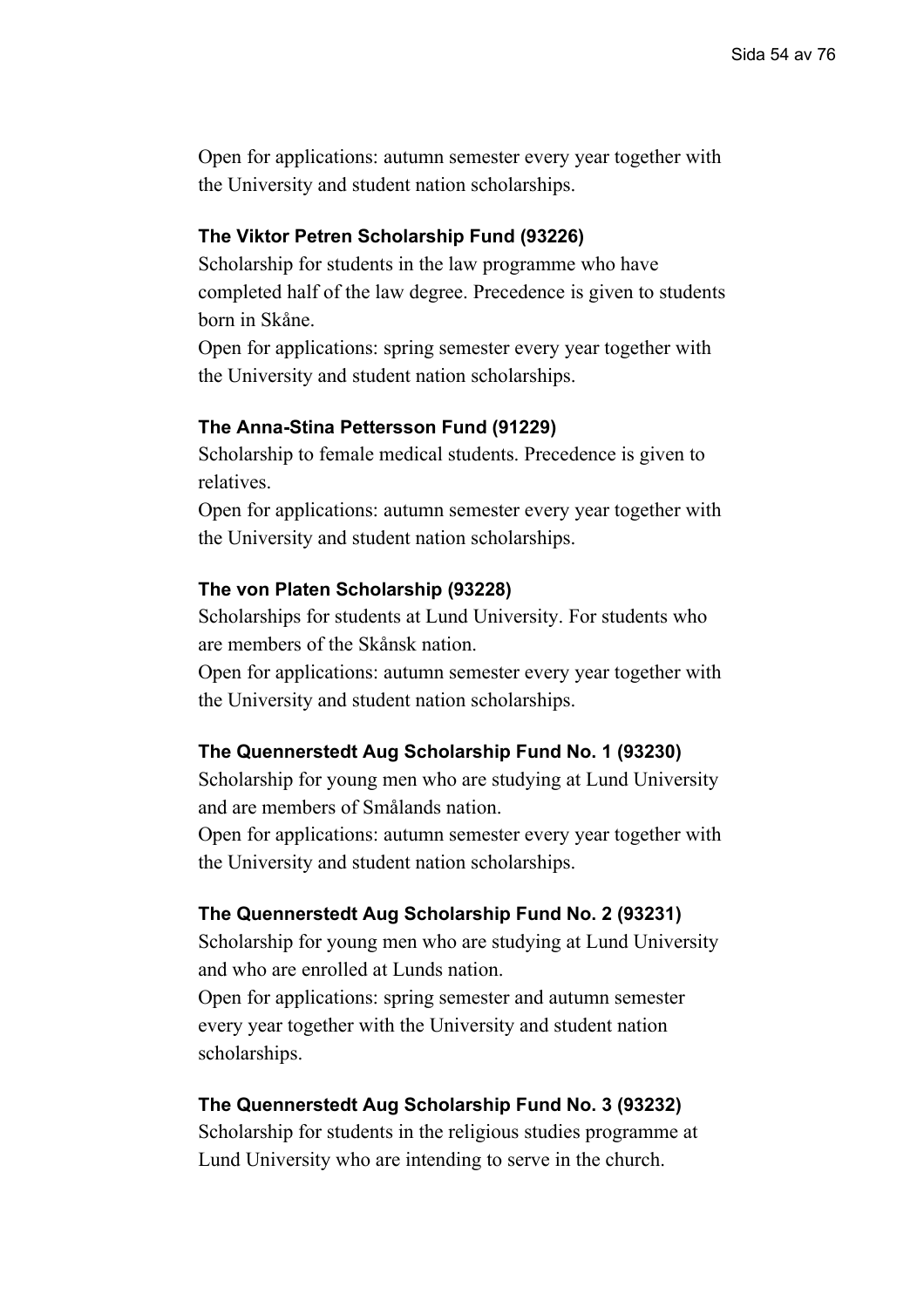## **The Quennerstedt Aug Scholarship Fund No. 4 (93233)**

Scholarship for male students at Lund University who are members of Ystads nation (now Sydskånska nation). Open for applications: spring semester every year together with the University and student nation scholarships.

### **The Åke Rasmusson Scholarship Fund (93235)**

Scholarship for students who are members of one of the Skåne nations at Lund University. Precedence is given to those from Vemmenhög administrative county district, in particular Grönby parish.

Open for applications: spring semester every odd year together with the University and student nation scholarships.

### **The Rehnström Scholarship Fund (93236)**

Scholarship for students at Lund University. Open for applications: spring semester and autumn semester every year together with the University and student nation scholarships.

#### **The Carl Reinhold Sundel Scholarship Fund (93269)**

Scholarships for students at Lund University. Open for applications: spring semester every year together with the University and student nation scholarships.

#### **Archbishop H Reuterdahl's Scholarship Fund (93237)**

Scholarship for students at Lund University. Precedence is given to students in need from the Hammarskiöld family with good academic achievements.

Open for applications: autumn semester every year together with the University and student nation scholarships.

#### **The Christian, Wilhelm Rodhe Scholarship Fund (93238)**

Awarded to students at Lund University.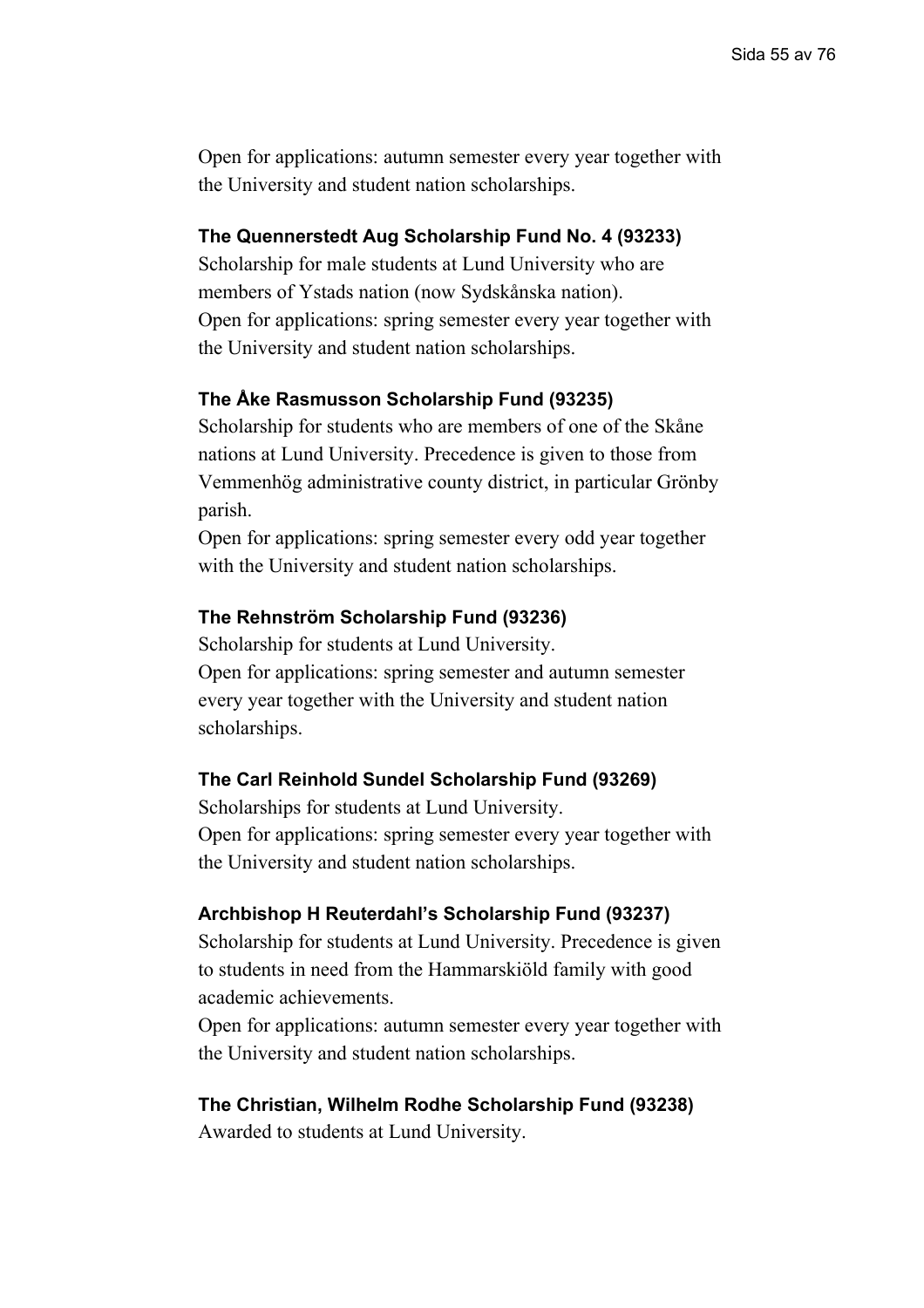# **The Roldi Scholarship Fund (93239)**

Scholarship for theology students and law students at Lund University.

Open for applications: autumn semester every year together with the University and student nation scholarships.

# **The Wilhelm F Romare Scholarship Fund (93241)**

Scholarship for students in the medical programme at Lund University.

Open for applications: spring semester every year together with the University and student nation scholarships.

# **Consultant Herman Rosengren's Scholarship Fund (93243)**

Scholarships for students who are members of Smålands nation. Precedence is given to relatives, regardless of nation affiliation. Open for applications: together with the University and student nation scholarships. Semester scholarship.

# **The J M Rosengren Scholarship Fund (93244)**

Scholarship for a theology student who is member of Smålands nation in Lund.

Open for applications: spring semester every year together with the University and student nation scholarships.

#### **The Carl Runborg Scholarship Fund (93328)**

Four scholarships for students at Lund University. Precedence is given to students who are members of Kalmar nation. Open for applications: spring semester every year together with the University and student nation scholarships.

# **The Gunnar Runborg Scholarship Fund (93327)**

Scholarships for students in the medical, law or religious studies programmes or for students in need who have gained a Bachelor's degree in Philosophy or higher education qualification in an equivalent subject area. For three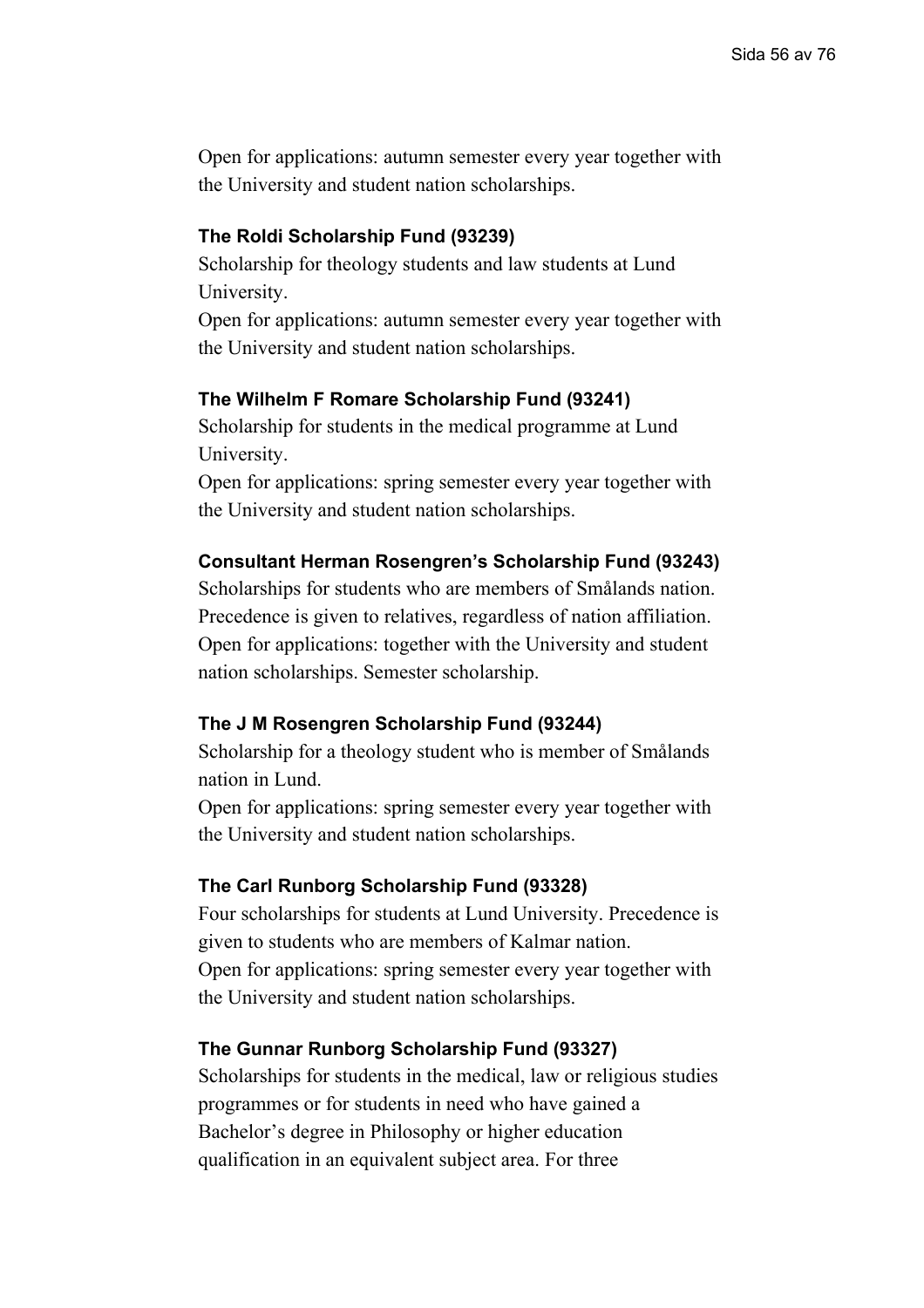scholarships, precedence is given to students who are members of Smålands nation, and for two scholarships, precedence is given to students who are members of Kristianstad nation. Open for applications: spring semester every year together with the University and student nation scholarships.

# **The Anders Rönbeck Scholarship Fund (93247)**

Scholarships for students at Lund University. Precedence is given to 1) relatives (Rönnbeck, Stenhoff), 2) students from Skåne.

Open for applications: autumn semester every year together with the University and student nation scholarships.

#### **The Sandell-Rosengren Scholarship Fund (93249)**

Scholarships for students at Lund University who are members of Smålands nation. Precedence is given to relatives. Open for applications: spring semester every year together with the University and student nation scholarships.

### **The Annie Sandström Scholarship Fund (93250)**

Scholarship for one or several students at Lund University who have shown themselves to be qualified and in need of financial assistance.

Open for applications: autumn semester every year together with the University and student nation scholarships.

## **The Nicolaus Silfverschiöld Scholarship Fund (93251)**

Scholarship for students in need at Lund University. Precedence is given to relatives in need with good academic achievements. Open for applications: spring semester and autumn semester every year together with the University and student nation scholarships.

#### **The Sillnecker Scholarship Fund (93252)**

Scholarships for students at Lund University. Open for applications: autumn semester every year together with the University and student nation scholarships.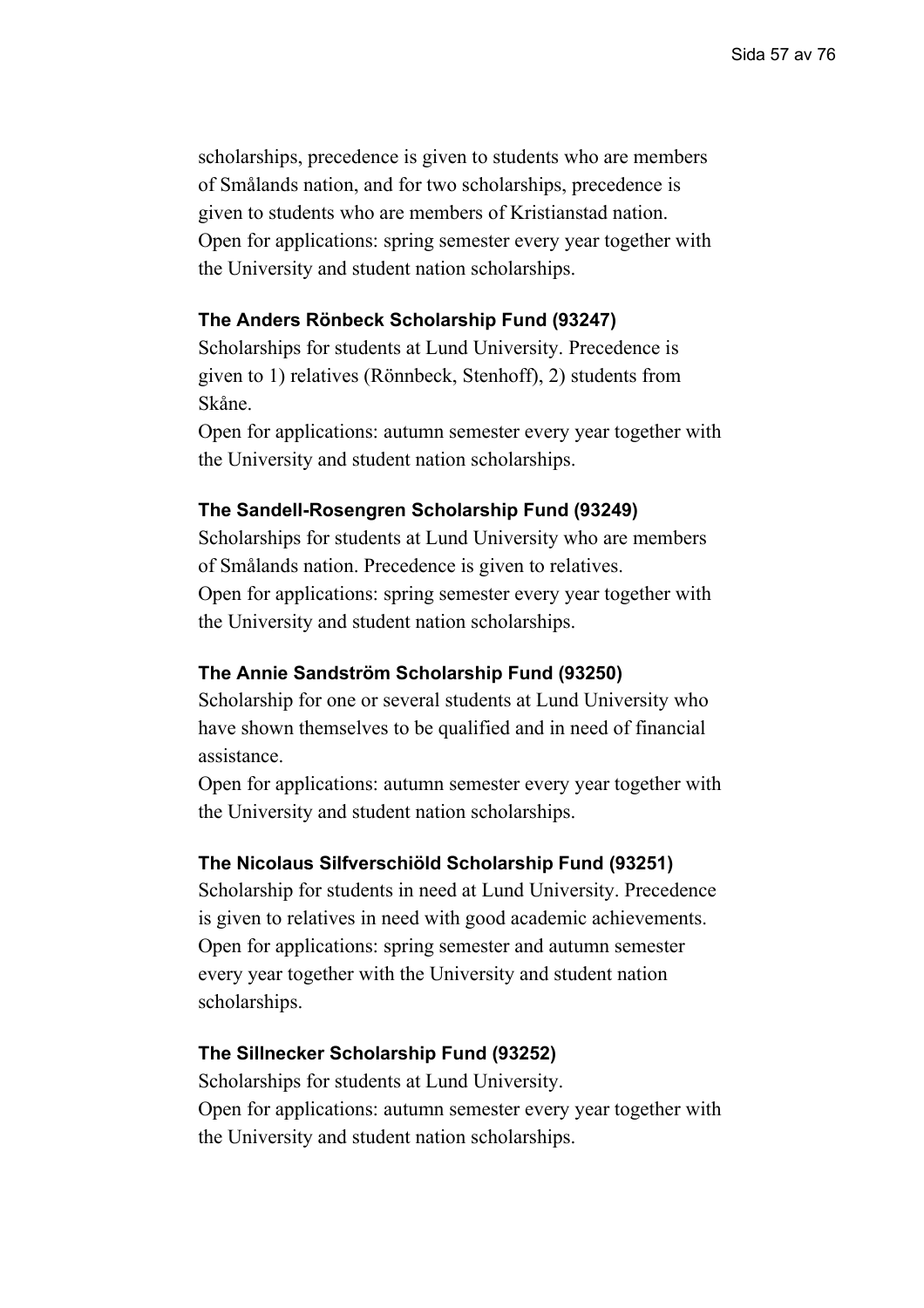## **The Sjöblad Scholarship Fund (93253)**

Scholarships for underprivileged students at Lund University who are members of Smålands nation.

Open for applications: spring semester every four years: 2023, 2027 etc., together with the University and student nation scholarships.

### **The Ane Sjögren Support Fund (92079)**

Scholarship for a student who is a member of Lunds nation at Lund University.

Open for applications: autumn semester every year together with the University and student nation scholarships.

#### **The Håkan Sjögren Fund (93254)**

Scholarships for students in the religious studies programme at Lund who intend to be ordained as priests in the diocese of Växjö, who is a member of Smålands nation and who are over 22 years old and have studied at Lund University for at least two years. Precedence is given to 1) students who went to upper secondary school in Växjö, 2) students who come from the family of farmers or 3) family of priests 4) from the diocese of Växjö.

Open for applications: spring semester every three years: 2021, 2024 etc., together with the University and student nation scholarships.

#### **Parish Priest Sinius Sjöstedt's Scholarship Fund (93256)**

Scholarship for theology students at Lund University. Precedence is given to those who were born, or have spent several years, in the Båstad or Hov parishes and want to be ordained in the diocese of Lund.

Open for applications: spring semester every year together with the University and student nation scholarships.

### **The Skarstedt Scholarship Fund (93257)**

Scholarships for theology students at Lund University. Precedence is given to those who have taken a Bachelor's degree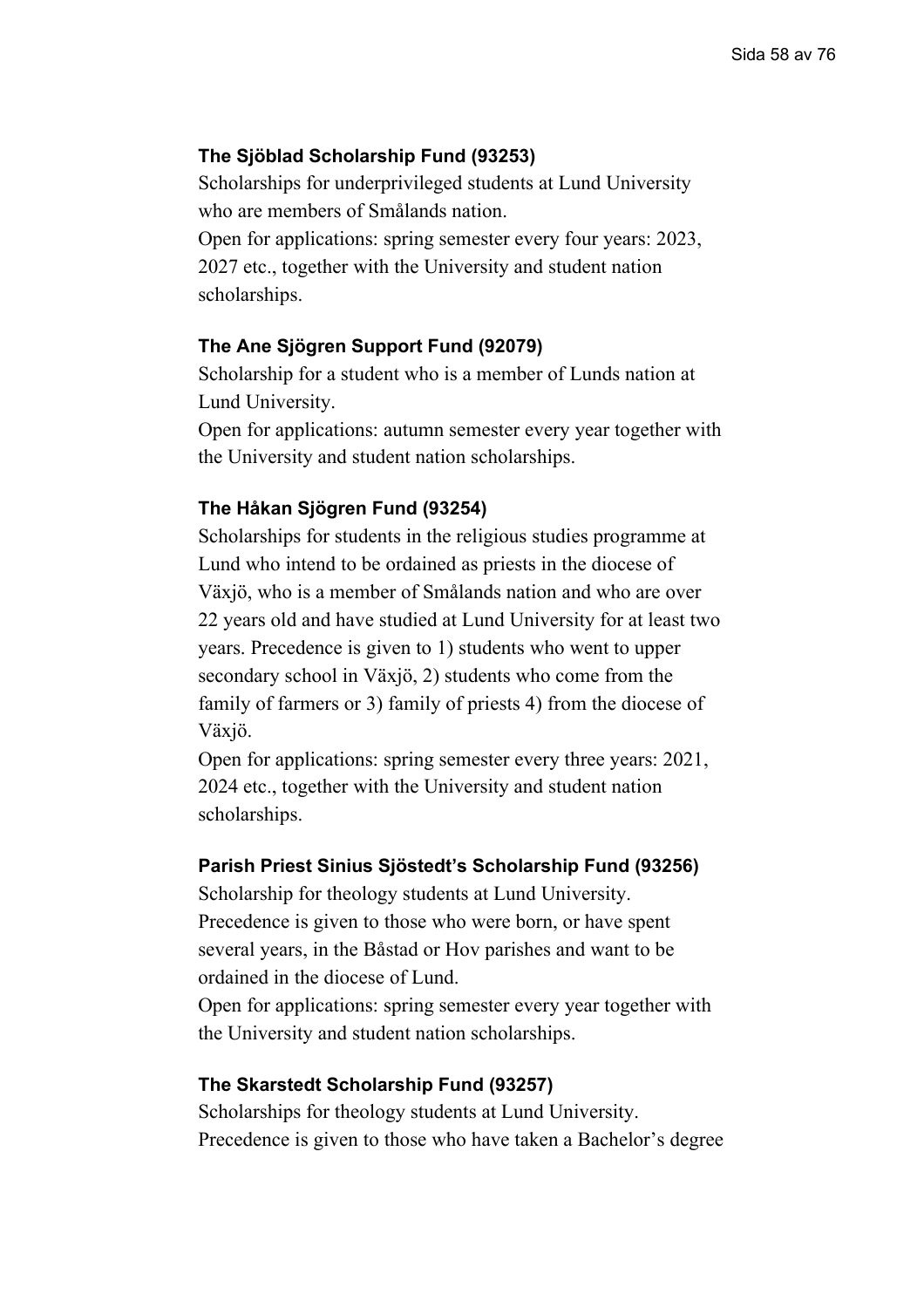in Theology, one student from Gothenburg, and the other from Blekinge.

Open for applications: spring semester and autumn semester every year together with the University and student nation scholarships.

# **The Skånska Nation Jubilee Scholarship Fund of 1868 (93259)**

Scholarships for students who are members of the Skåne nations and have been enrolled there for at least one semester. Open for applications: together with the University and student

nation scholarships. Semester scholarship.

# **The Småländska Nation in Lund Jubilee Scholarship Fund 1868 (93195)**

Three scholarships for students who are members of Smålands nation and have been enrolled there for at least one semester. Open for applications: spring semester and autumn semester every year together with the University and student nation scholarships.

# **The Smålands Nation in Lund Jubilee Scholarship of 1918 (93196)**

For students at Lund University who are members of Smålands nation and have been enrolled there for at least six semesters. Open for applications: spring semester and autumn semester every year together with the University and student nation scholarships.

# **The Småländska Jubilee Foundation (93260)**

Scholarship for underprivileged, diligent, and moral young men who are members of Smålands nation and connected with the faculties of Theology or Philosophy.

Open for applications: spring semester every odd year together with the University and student nation scholarships.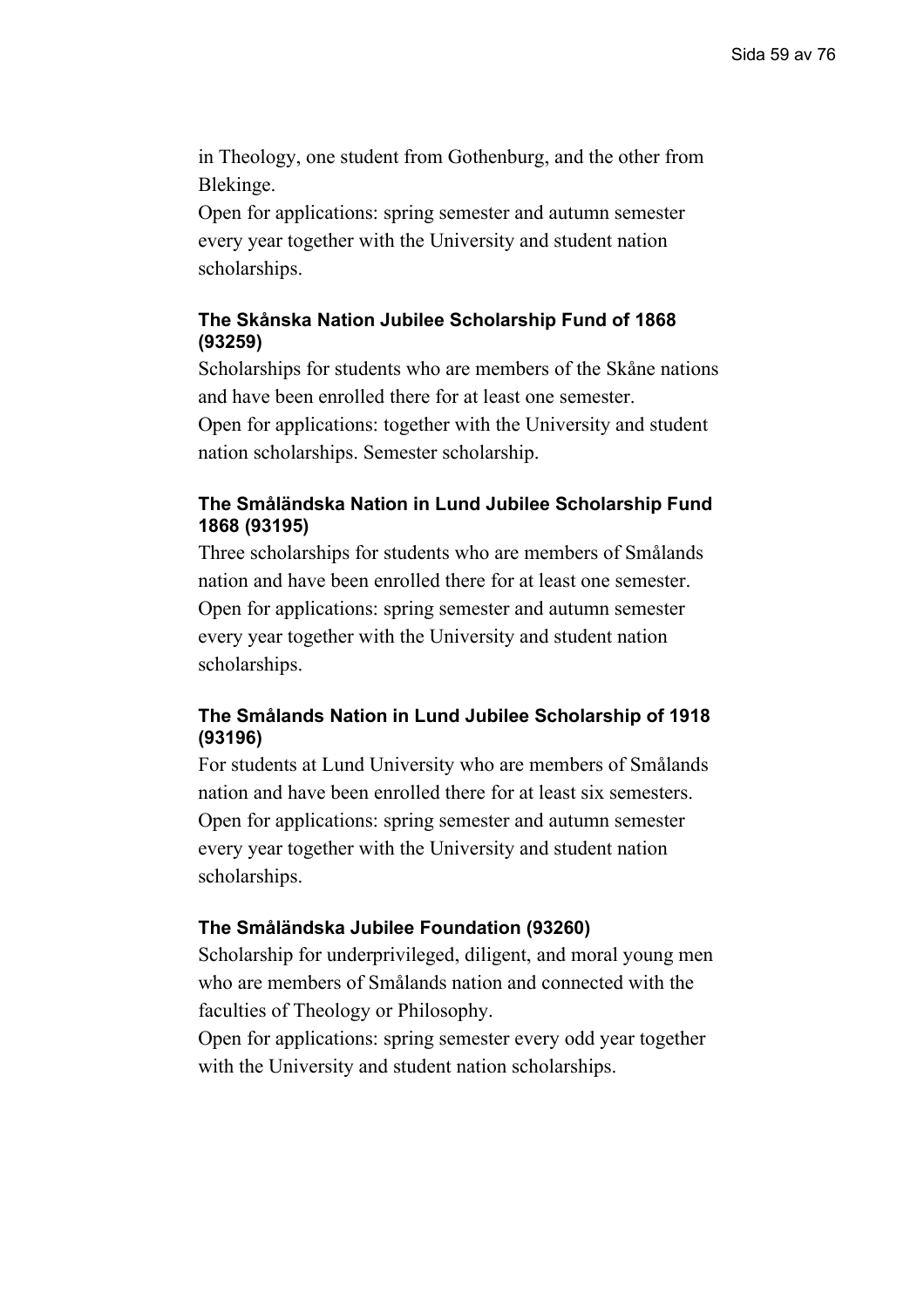### **The Sommelius Scholarship Fund (93261)**

Scholarships for one or two students at Lund University who are members of Helsingkronas nation.

Open for applications: spring semester every year together with the University and student nation scholarships.

### **The Sorbon Scholarship Fund (93262)**

Scholarships for students at Lund University. Precedence is given to 1) relatives in need, 2) students born in Karlshamn. Open for applications: spring semester every three years 2021, 2024 etc., together with the University and student nation scholarships.

#### **The Ludvig Stenberg Premium Fund (93263)**

Two scholarships for students who during the year have gained a degree within the sector for technical professions or the mathematic-scientific subject teacher study programme. Precedence is given to students born in Skåne. Open for applications: spring semester and autumn semester every year together with the University and student nation scholarships.

### **The Ludvig Stenberg Scholarship Fund (93264)**

Two scholarships for students at Lund University who are members of one of the Skåne nations. Precedence is given to students born in Skåne.

Open for applications: spring semester and autumn semester every year together with the University and student nation scholarships.

#### **The Stierncloo-Lillienberg Scholarship Fund (93266)**

Scholarships for students in the law programme at Lund University.

Open for applications: autumn semester every year together with the University and student nation scholarships.

## **Provincial Doctor Ivar Ströbeck's Scholarship Fund (93267)**

Scholarship awarded to medical students at Lund University.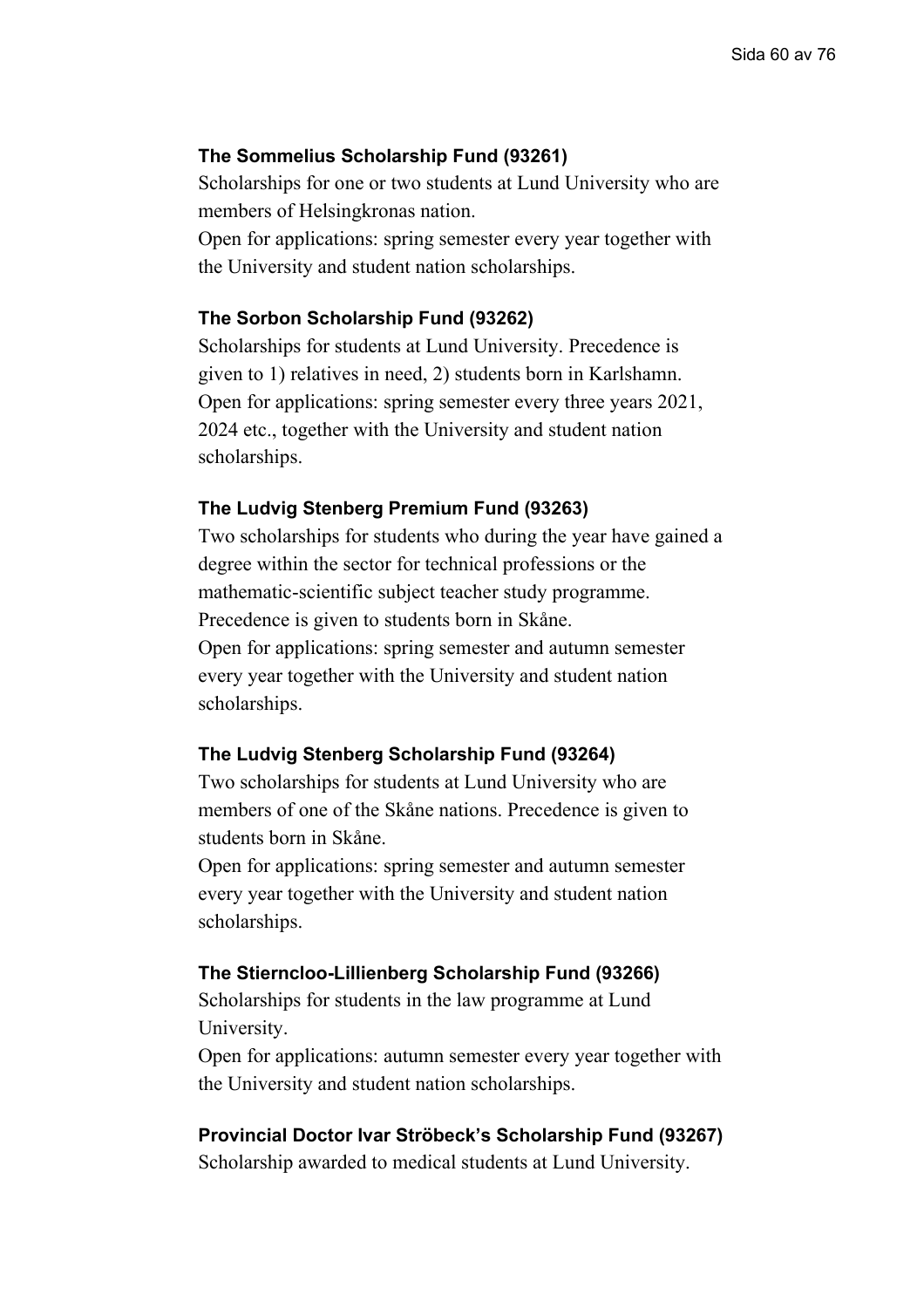# **The Students' Union Genius Scholarship (93329)**

Scholarship to brilliantly gifted students at Lund University, if such are found suitable. Is not to be applied for by members of the academic teaching staff or awarded to them. Open for applications: autumn semester every year together with the University and student nation scholarships.

### **The Sundbäck Scholarship Fund (93268)**

Scholarship for students in need at Lund University who have with inclination and aptitude pursued law studies and demonstrated diligence and good morals. Open for applications: autumn semester every year together with the University and student nation scholarships.

#### **The Carl Reinhold Sundel Scholarship Fund (93269)**

Scholarship for students at Lund University. Open for applications: spring semester every year together with the University and student nation scholarships.

#### **The Mrs. Magdalena Svensson Scholarship Fund (93271)**

Two scholarships for students at Lund University, with the exception of students in the religious studies programme. Open for applications: spring semester and autumn semester every year together with the University and student nation scholarships.

# **The Mr. and Mrs. Svensson Scholarship Fund for Theology Students (93272)**

Scholarship of equal amount to three students at the Faculty of Theology at Lund University.

Open for applications: spring semester every year together with the University and student nation scholarships

#### **The C F von Sydow Scholarship Fund (93274)**

Scholarship for a theology student at Lund University.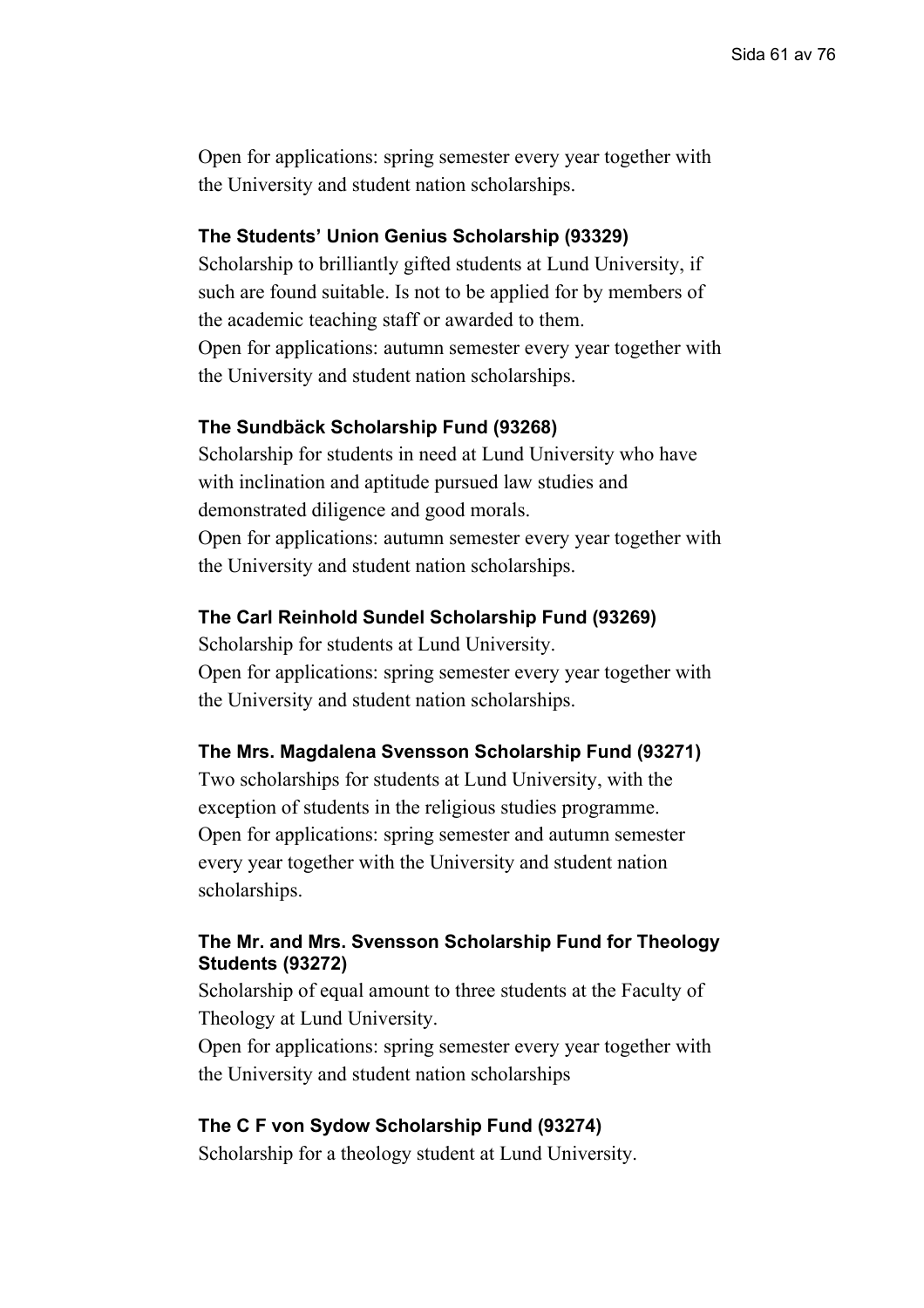# **The J Södergren Scholarship Fund (93276)**

Scholarship for a student who is a member of one of the Skåne nations.

Open for applications: autumn semester every year together with the University and student nation scholarships.

# **Bishop Esaias Tegner's Scholarship Fund (93277)**

Two scholarships for students in the religious studies programme at Lund University who intend to enter Protestant service in the Church of Sweden. One scholarship for students at Lund University's Faculty of Humanities.

Open for applications: spring semester and autumn semester every year together with the University and student nation scholarships.

### **The Tegnerska Scholarship Fund No. 1 (93282)**

A scholarship for students who are members of Smålands nation at Lund University. Precedence is given to students from upper secondary school in the Kronobergs county with good knowledge of classical languages.

Open for applications: autumn semester every three years: 2021, 2024 etc., together with the University and student nation scholarships.

### **The Tegner Scholarship Fund No. 2 (93283)**

A scholarship for students who are members of Smålands nation at Lund University and are in the religious studies programme. Open for applications: autumn semester every three years: 2021, 2024 etc., together with the University and student nation scholarships.

#### **The Tegner Scholarship Fund No. 3 (93284)**

A scholarship for students who are members of Smålands nation at Lund University. Not for students in programmes for the care professions, religious studies, or law.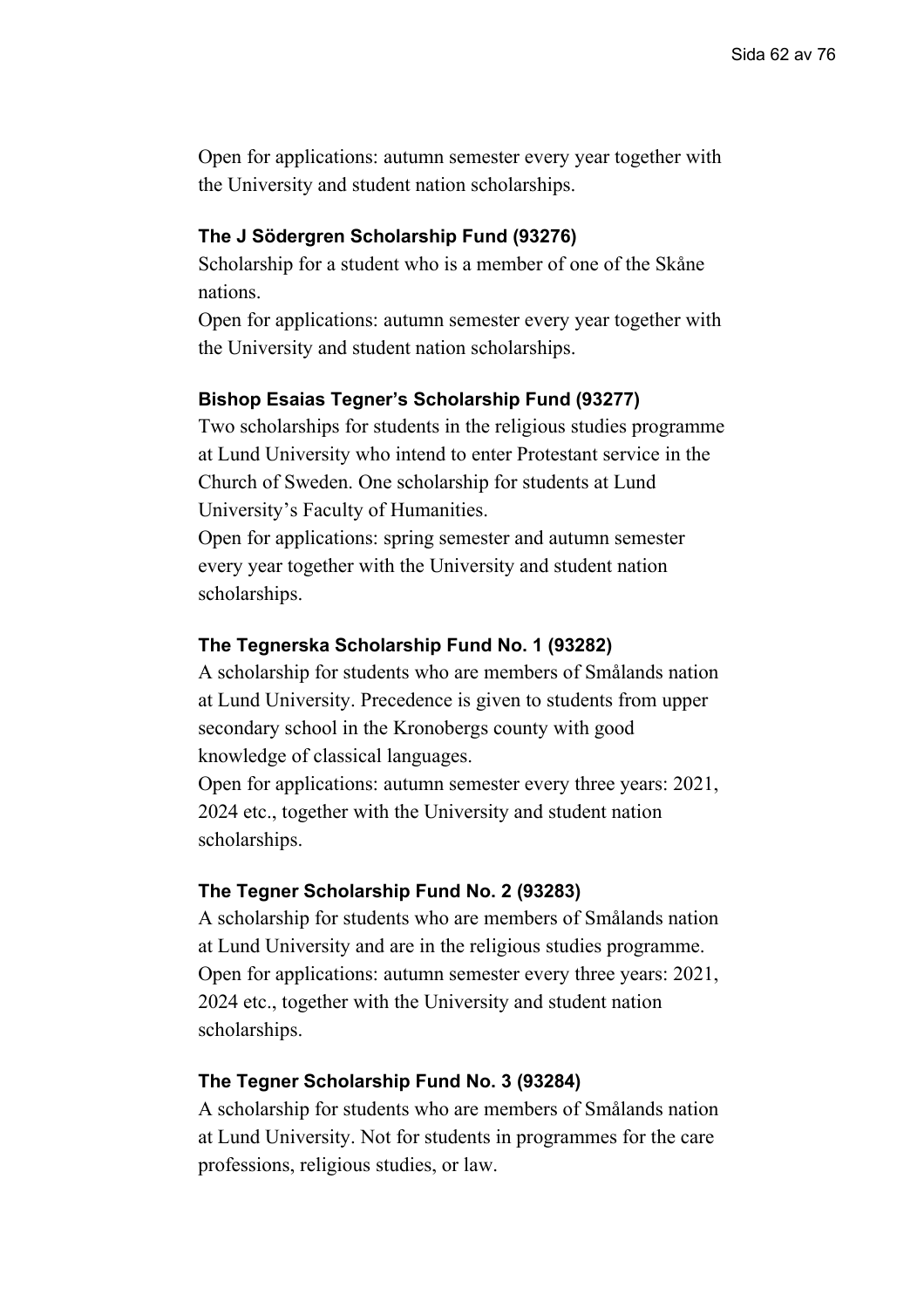Open for applications: autumn semester every three years: 2021, 2024 etc., together with the University and student nation scholarships.

# **The Tegner Scholarship Fund No. 4 (93280)**

A scholarship for students in the religious studies programme at Lund University who are members of Smålands nation. Open for applications: autumn semester every three years: 2021, 2024 etc., together with the University and student nation scholarships.

# **The Joh Henrik Thomander Scholarship Fund (93286)**

Three scholarships for students in the religious studies programme at Lund University. Precedence is given to students born in the diocese of Lund.

Open for applications: spring semester and autumn semester every year together with the University and student nation scholarships.

# **The Thott Scholarship Fund (93289)**

Scholarship for students at Lund University. Open for applications: autumn semester every year together with the University and student nation scholarships.

# **Major J G and Emy Thulin's Jubilee and Premium Fund (93290)**

Scholarship awarded for physiotherapy etc. to conscientious students at Lund University who have showed that they are following their vocation.

Open for applications: autumn semester every year together with the University and student nation scholarships.

# **The Tornblad Premium Fund (93292)**

Scholarship for one or two members of Malmö nation who have completed the first four semesters of the medical programme and have graduated from Malmö Higher State Secondary Grammar School with good grades.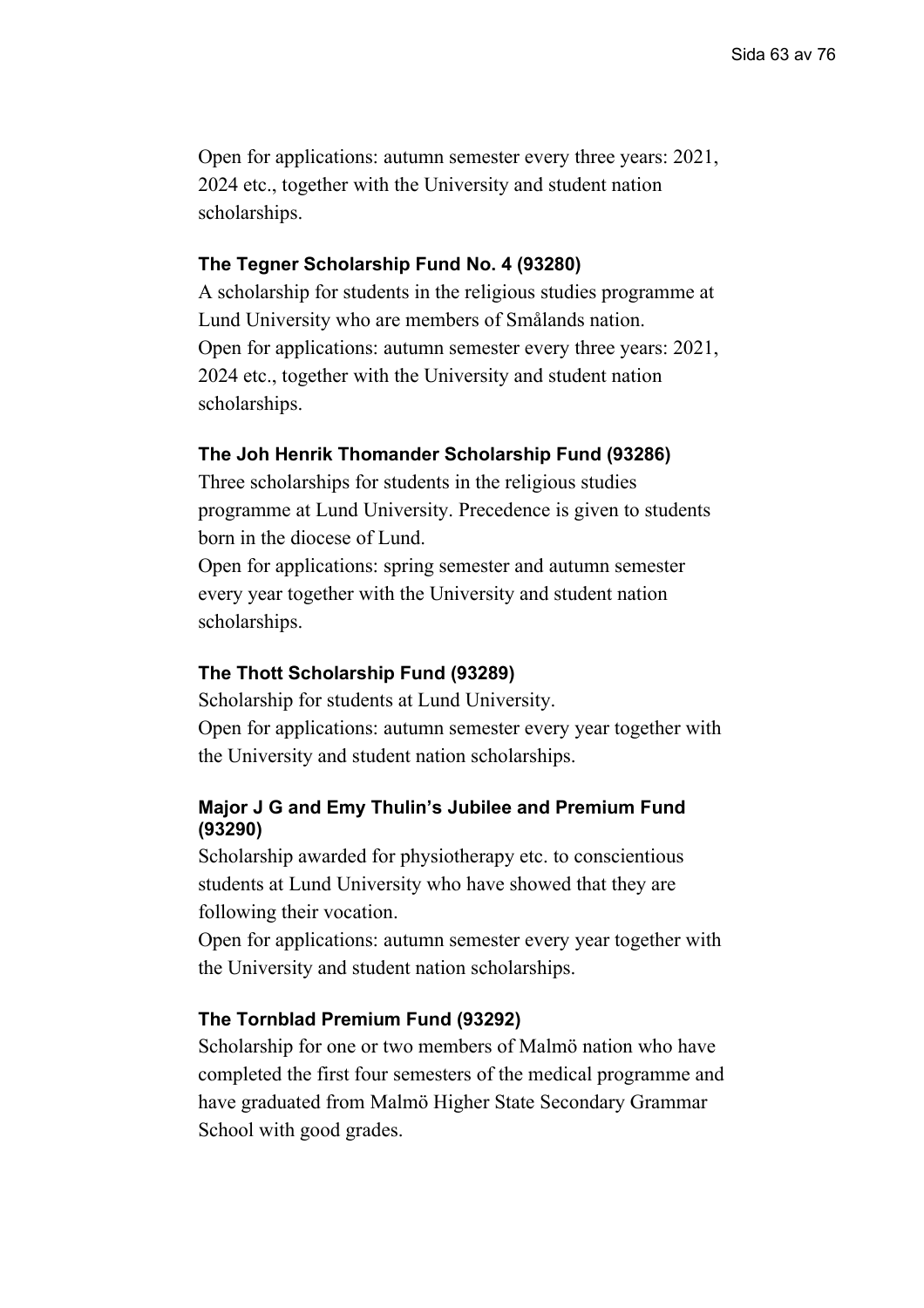# **The Hjalmar Torpadie Scholarship Fund (93293)**

For students in the medical programme at Lund University. For students who are members of Kalmar or Smålands nation. Open for applications: autumn semester every year together with the University and student nation scholarships.

# **The Torslow Scholarship Fund (93294)**

Scholarships for students at Lund University. For students who are members of one of the Skåne nations. Precedence is given to relatives.

Open for applications: autumn semester every year together with the University and student nation scholarships.

### **The A Trolle Scholarship Fund (93295)**

Scholarships for students at Lund University. Open for applications: spring semester every odd year together with the University and student nation scholarships.

### **The Trozelius Scholarship Fund (93296)**

Scholarships for students in the economics programme at Lund University.

Open for applications: autumn semester every year together with the University and student nation scholarships.

### **The Tullberg Scholarship Fund (93297)**

Two scholarships for students with precedence given to 1) trainee priests who are members of Smålands nation 2) students who are members of Smålands nation.

Open for applications: spring semester and autumn semester every year together with the University and student nation scholarships.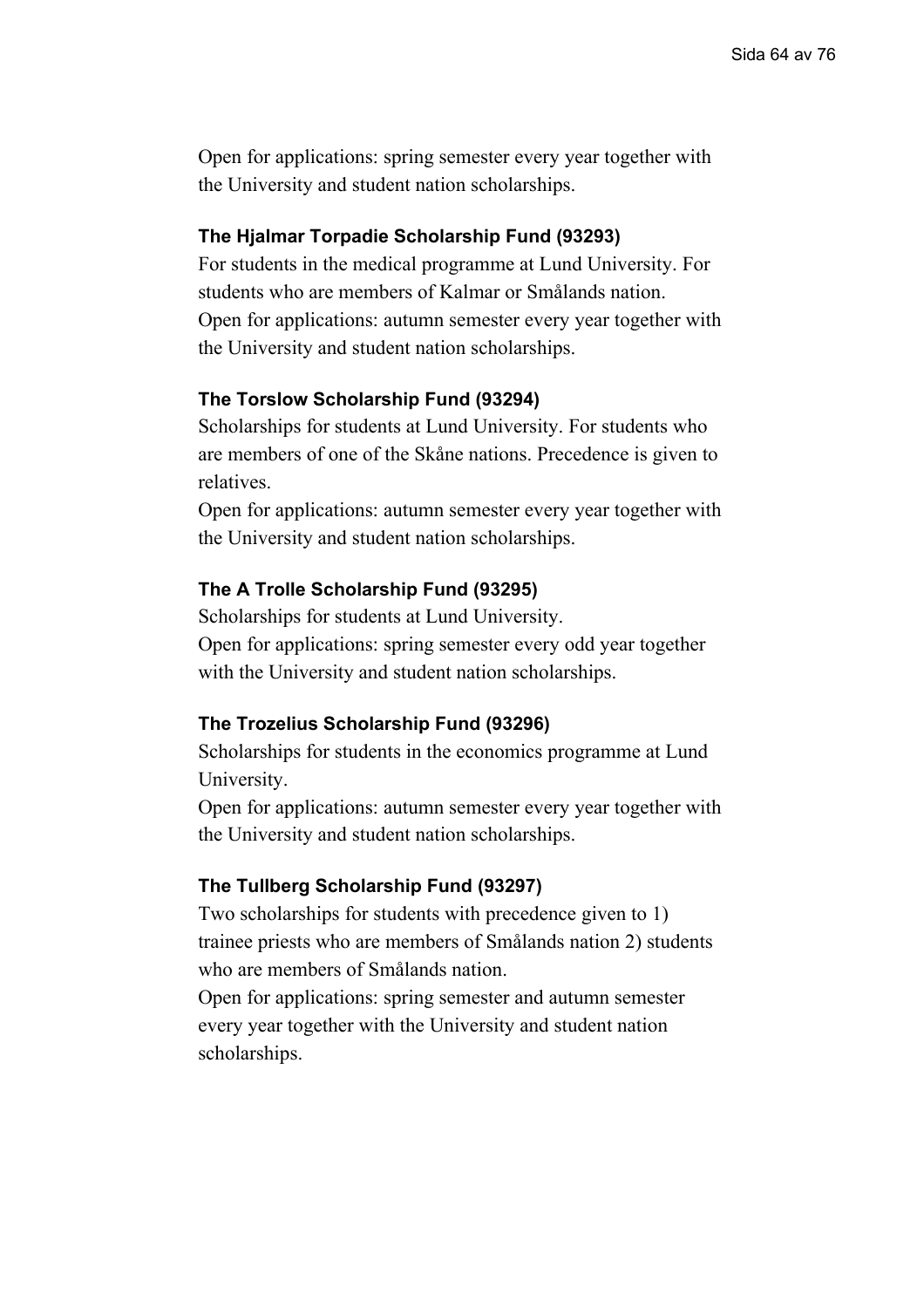# **The Scholarship Fund of Assistant Priest J Vicander and his Wife Anna Sofia Vicander, née von Matern (93299)**

Scholarship for a young man in need who is a member of Kristianstad nation and is studying at Lund University's Faulty of Theology.

Open for applications: autumn semester every year together with the University and student nation scholarships.

# **The Margit Vinge Fund, Västgöta Nation (93300)**

Scholarships awarded by Västgöta nation, in the first instance to a young researcher.

Open for applications: autumn semester every year together with the University and student nation scholarships.

# **The Värmland Nation Jubilee Scholarship 1868 (93197)**

Scholarship for students at Lund University who are members of Wermlands nation and have been enrolled there for at least one semester.

Open for applications: together with the University and student nation scholarships. Semester scholarship.

# **The Värmland Nation Jubilee Scholarship 1918 (93198)**

Scholarship for students at Lund University who are members of Wermlands nation.

Open for applications: autumn semester every year together with the University and student nation scholarships.

# **The Värmlands Nation Jubilee Scholarship 1932 (93199)**

Scholarship for someone enrolled in Wermlands nation, from Värmland or Dalsland, studying at Lund University. Open for applications: autumn semester every year together with the University and student nation scholarships.

# **The Västgöta Nation Jubilee Scholarship 1868 (93201)**

Scholarships for students at Lund University who have been enrolled in Västgöta nation for at least one semester. Open for applications: together with the University and student nation scholarships. Semester scholarship.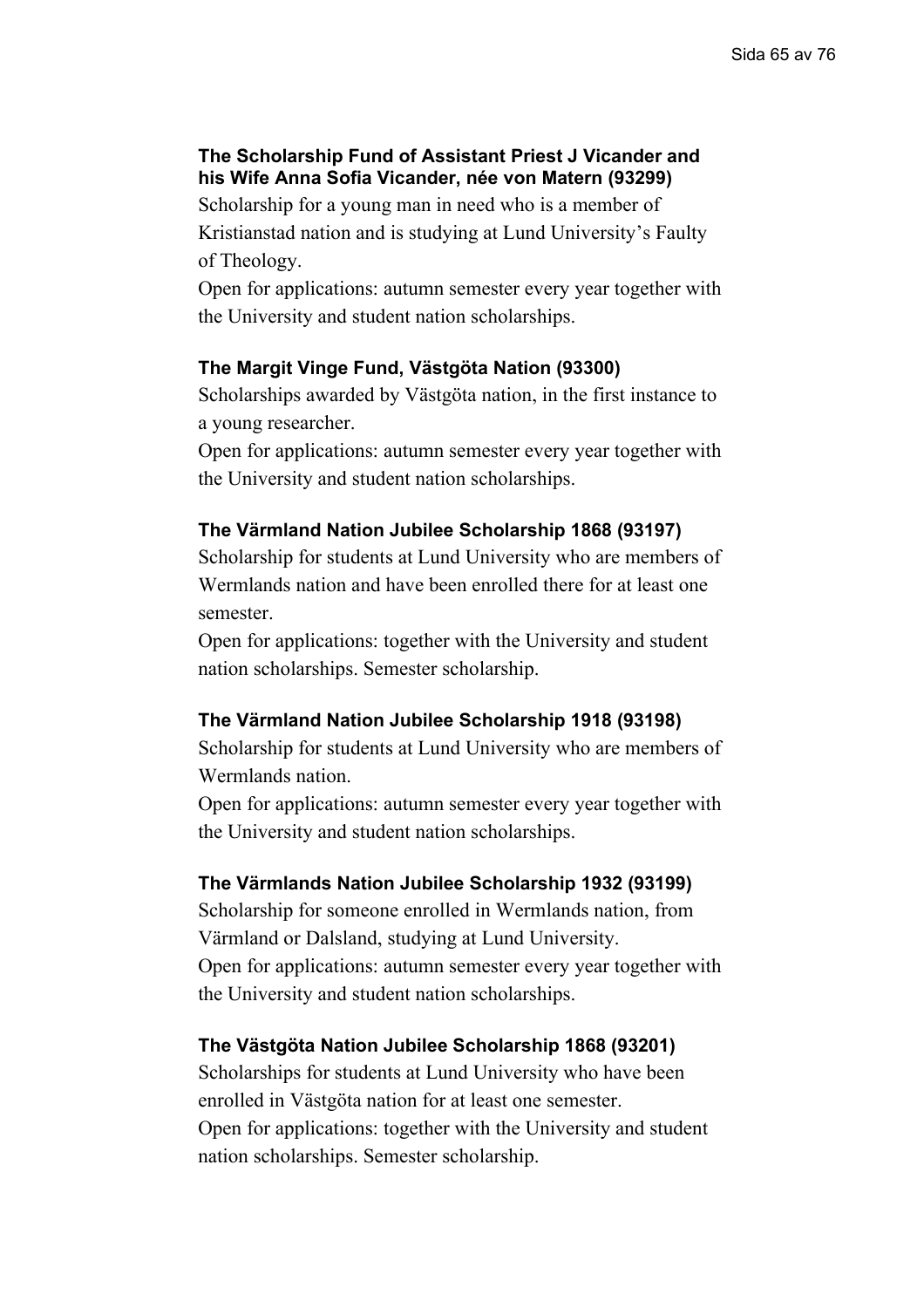## **The Västgöta Nation Jubilee Scholarship 1918 (93200)**

Scholarships for students at Lund University who are members of Västgöta nation and have been enrolled in there for at least two semesters.

Open for applications: spring semester and autumn semester every year together with the University and student nation scholarships.

### **Parish Priest S Wahldorff's Scholarship Fund (93302)**

Scholarship to a theology student in need who is a member of Malmö nation at Lund University, on condition that he is devoted to the priestly calling.

Open for applications: spring semester every year together with the University and student nation scholarships.

#### **The Wahlstedt-Bergengren Scholarship Fund (93303)**

Scholarship for students at Lund University. Precedence is given to relatives, children of Swedish doctors, students who graduated from upper secondary school in Kristianstad.

Open for applications: spring semester every year together with the University and student nation scholarships.

### **The Von Washcenfeldt-Westrell Scholarship Fund (93301)**

Scholarship for students in the medical programme at Lund University who have completed at least four semesters of their studies.

Open for applications: spring semester every year together with the University and student nation scholarships.

#### **The Inger Wenster Companion Gift (93307)**

Scholarships for female students in the medical programme. Precedence is given to orphaned students. Open for applications: autumn semester every year together with the University and student nation scholarships.

#### **The Hans Wersen Scholarship Fund (93308)**

Scholarships to students in all educational sectors at Lund University with the exception of the religious studies and law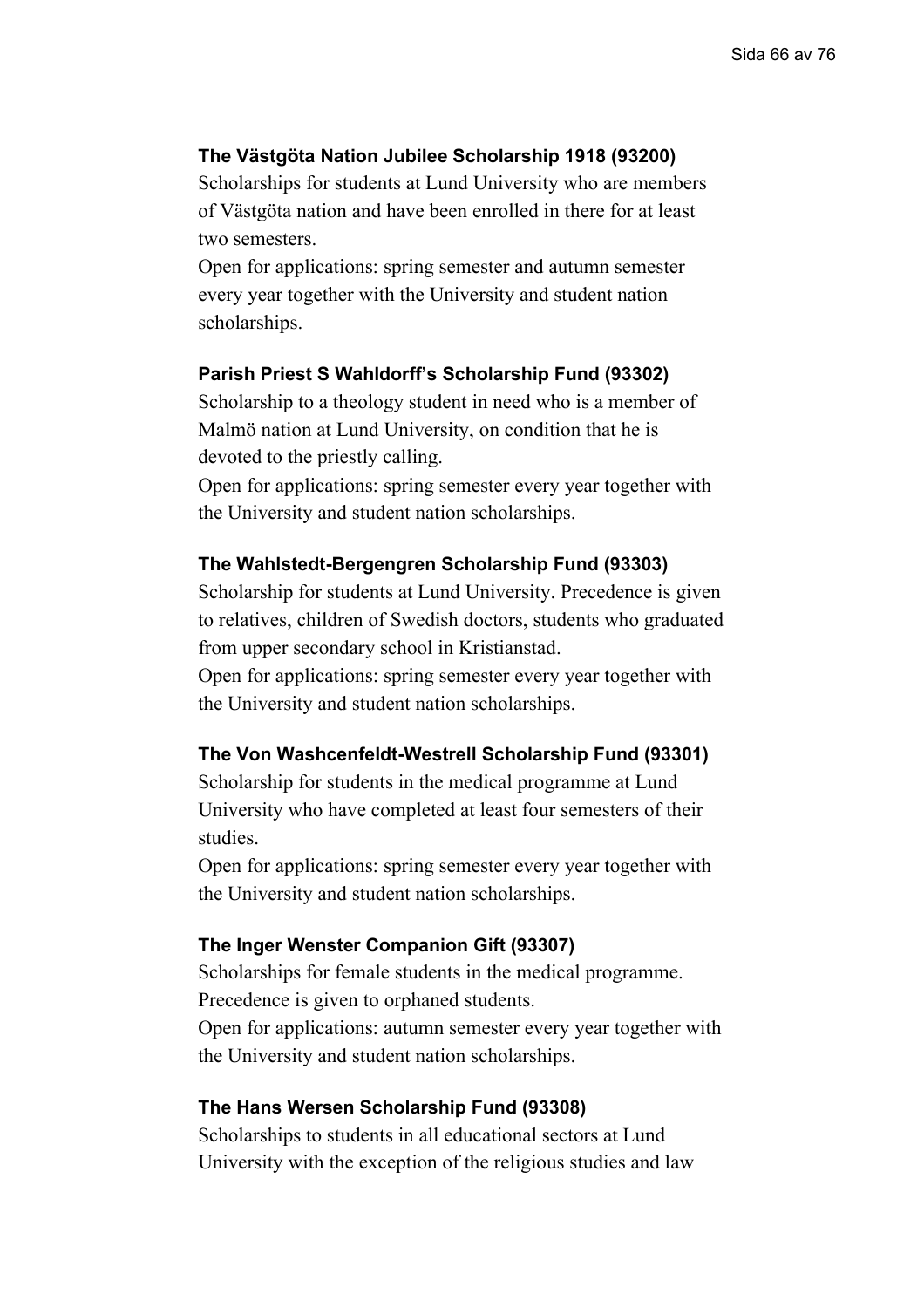programmes. Precedence is given to students who are members of Lunds or Wermlands nation.

Open for applications: spring semester and autumn semester every year together with the University and student nation scholarships.

### **Professor Lorentz Fredrik Westman's Fund (93309)**

Scholarships for scientifically gifted male students at Lund University, preferably members of Östgöta nation. Precedence is given to students who are occupied with scientific investigations or for defraying printing costs for scientific work. Open for applications: spring semester every odd year together with the University and student nation scholarships.

### **The Westrin Jubilee Scholarship Fund (93310)**

Scholarships for students at Lund University. Precedence is given to 1) relatives in need, 2) students in the religious studies study programme who intend to become priests with precedence given to students from the diocese of Lund.

Open for applications: spring semester every year together with the University and student nation scholarships.

# **The Wilhelm Westrup Scholarship Fund (93311)**

Scholarships for students at Lund University who are members of Lunds nation and have been enrolled there for at least one semester.

Open for applications: spring semester and autumn semester every year together with the University and student nation scholarships.

#### **The Carl and Ida Wibling Scholarship Fund d (93312)**

Scholarships for students at Lund University. For students who are members of the Smålands, Helsingkrona, Blekingska or Sydskånska nations.

Open for applications: spring semester every year together with the University and student nation scholarships.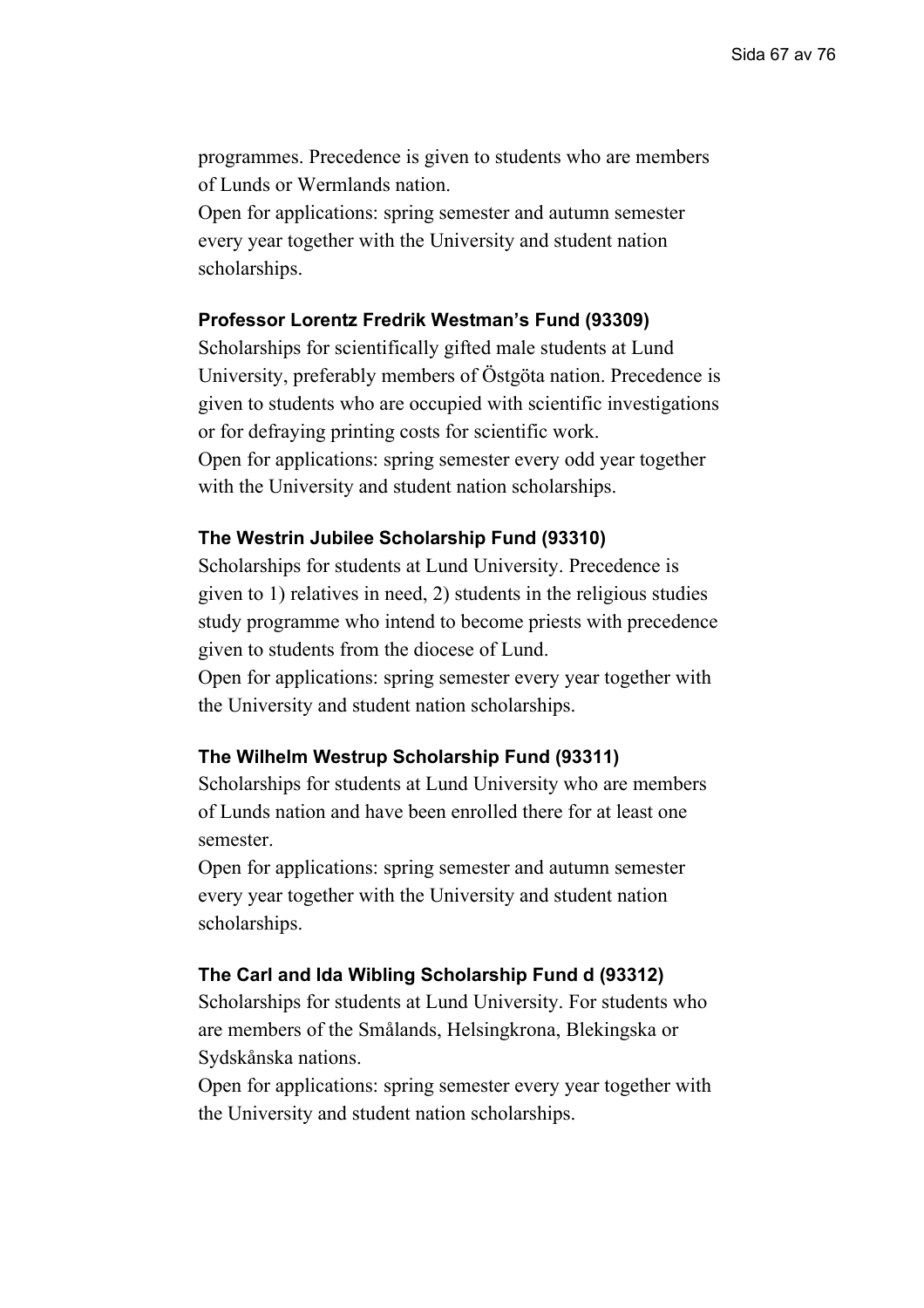# **The Wickelio-Bergianum Scholarship Fund (93313)**

Scholarship for students at Lund University who are members of Smålands nation. Precedence is given to relatives regardless of nation affiliation. Not for student who has gained Bachelor's degree.

Open for applications: autumn semester every year together with the University and student nation scholarships.

# **The Nils and Ruth Widner Scholarship Fund (93314)**

Scholarship awarded to diligent and well-behaved students in need who are members of Kristianstads nation. Precedence is given to those who were born, or live in, my own home parish, WÄ.

Open for applications: autumn semester every year together with the University and student nation scholarships.

### **The Willer Scholarship Fund for Hallands Nation (93316)**

Scholarships for students at Lund University who are members of Hallands nation and who have gained Bachelor's degrees in Medicine or Philosophy respectively and who require funds for scientific research.

Open for applications: autumn semester every year together with the University and student nation scholarships.

# **The Willer Scholarship Fund for Helsingborg-Landskrona Nation (93317)**

Scholarships for students at Lund University who are members of Helsingkrona nation and who have gained Bachelor's degrees in Medicine or Philosophy respectively and who require funds for scientific research.

Open for applications: spring semester every year together with the University and student nation scholarships.

#### **Parish Priest Johan Witt's Scholarship Fund (93318)**

Scholarships for students in the religious studies programme. For students who are members of the Skåne nations. Precedence is given to relatives.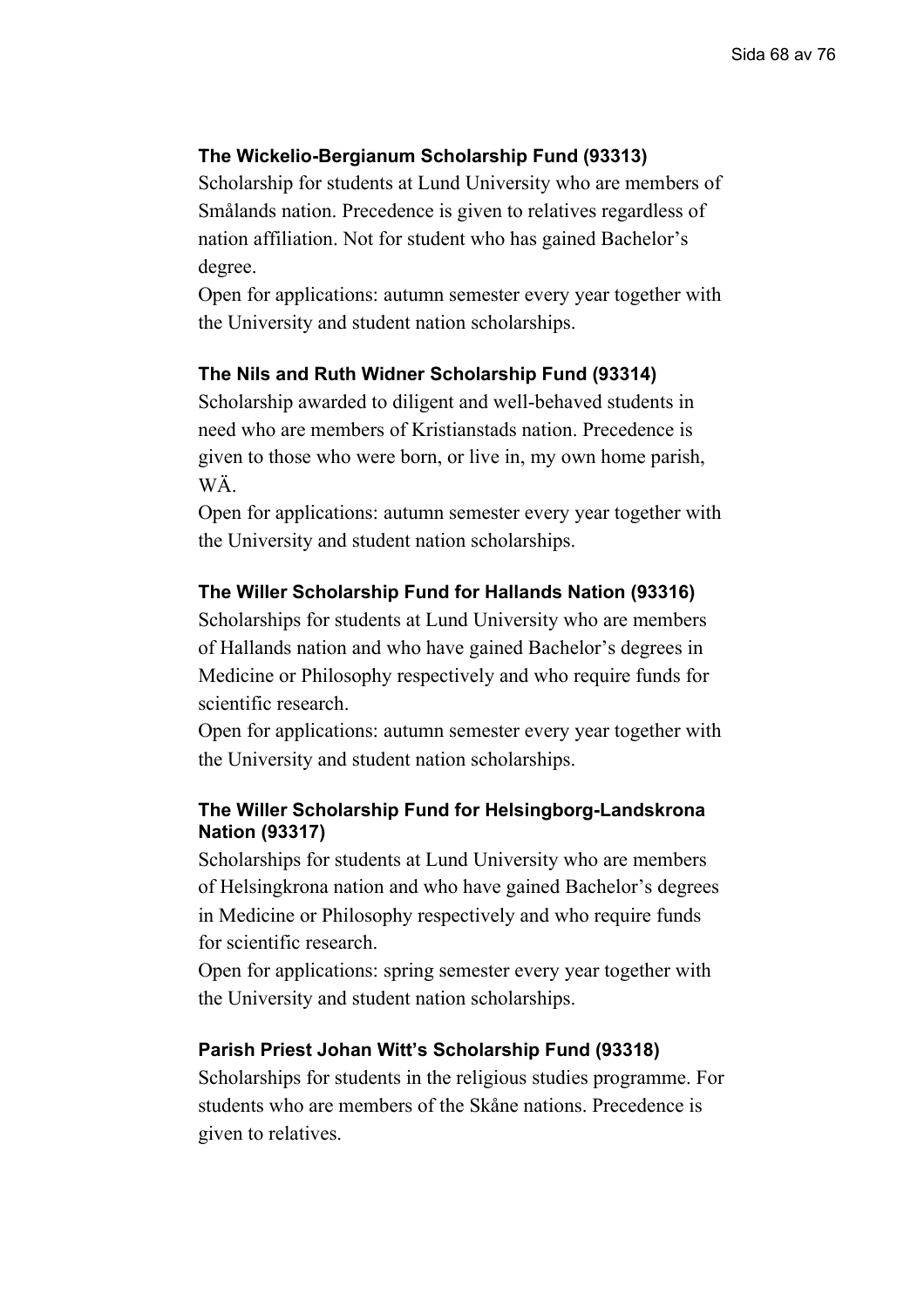### **The Miss M C Wollin Donation (93319)**

Scholarship for students at Lund University who are the most deserving and in need.

Open for applications: spring semester and autumn semester every year together with the University and student nation scholarships.

#### **The A and Charlotte Wollmar Donation (93320)**

Foreign travel scholarships for senior lecturers and associate professors at Lund University, and University scholarships for students at Lund University.

Open for applications: spring semester every year together with the faculty travel and research grants, and with the University and student nation scholarships, respectively.

#### **The Wrangel Fund (93321)**

Scholarships for students who are members of Smålands nation at Lund University. Precedence is given to those who have shown an interest in local history and its remembrance. Open for applications: autumn semester every year together with the University and student nation scholarships.

#### **The Christian Wåhlin Scholarship Fund (93322)**

Scholarships for students who are members of the Skåne nations. Precedence is given to descendants of Priest Peter Wåhlin who have good academic achievements.

Open for applications: autumn semester every year together with the University and student nation scholarships.

#### **The Zibet Scholarship Fund (93325)**

Scholarships for able students of no means at Lund University, one scholarship for students in the religious studies programme and one scholarship for students in the law programme.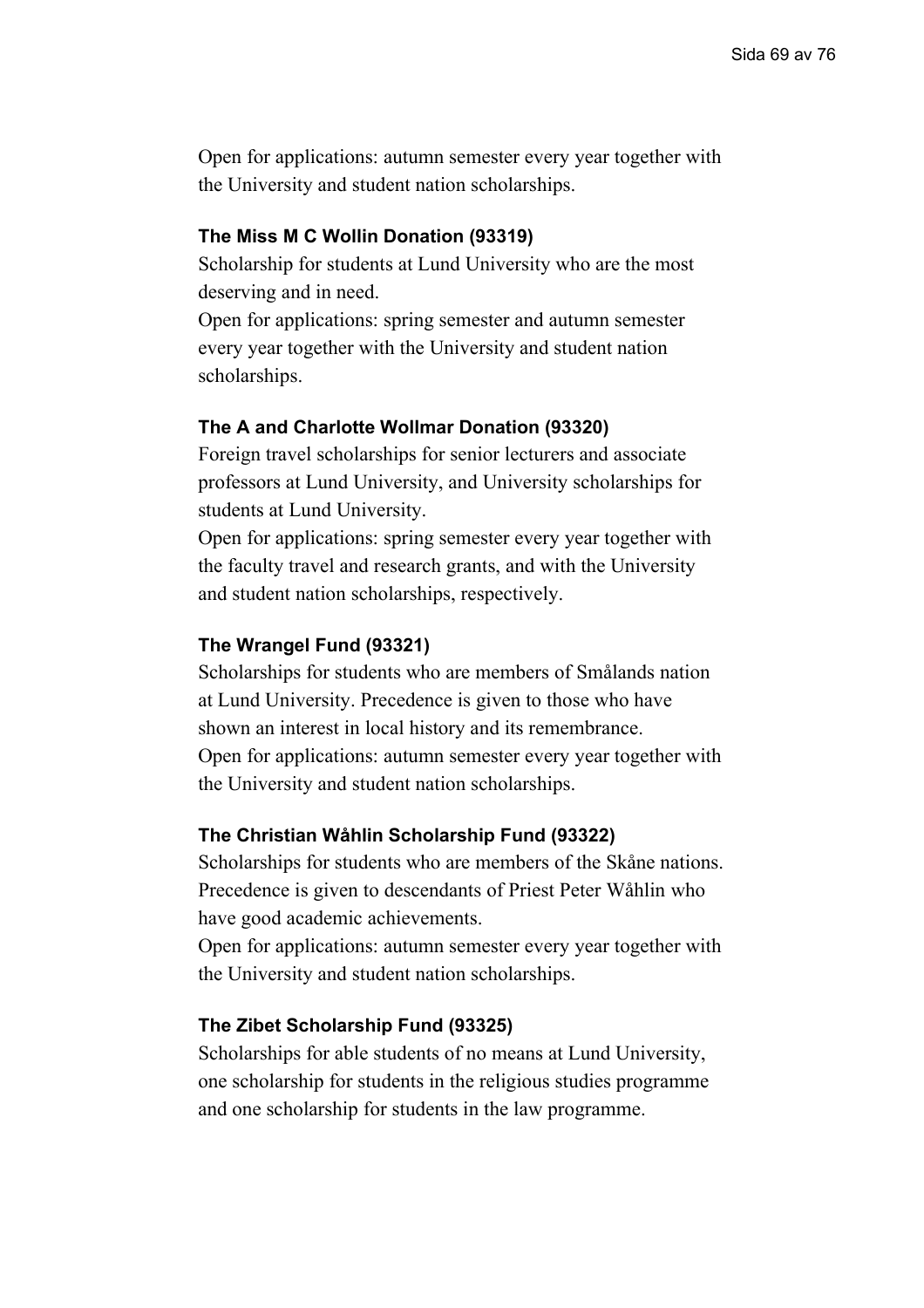# **The Joh Alex Åberg Scholarship Fund (93326)**

Scholarships for students in all education sectors at Lund University with the exception of the care professions and the religious studies programme. Precedence is given to 1) relatives, 2) students who graduated from the upper secondary school in Kristianstad.

Open for applications: spring semester and autumn semester every year together with the University and student nation scholarships.

# **The Fund for Östgöta Nation Jubilee Scholarships of 1918 (93203)**

Scholarships for students at Lund University who are members of Östgöta nation.

Open for applications: autumn semester every year together with the University and student nation scholarships.

# **The Fund for Östgöta Nation Jubilee Scholarships of 1868 (93203)**

Scholarships for students at Lund University who are members of Östgöta nation.

Open for applications: autumn semester every year together with the University and student nation scholarships.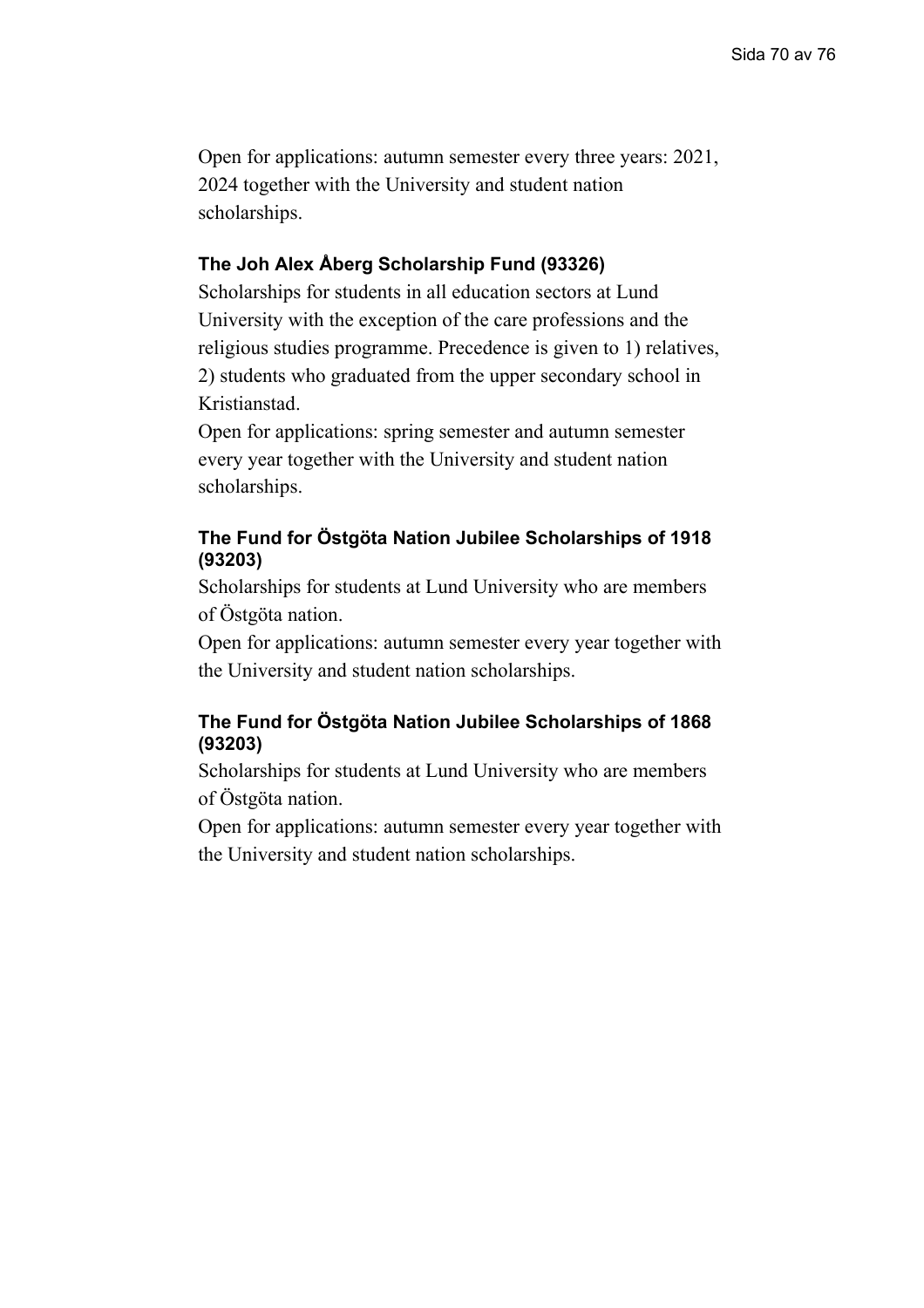# Other scholarships and grants

The foundations that do not invite applications for grants and scholarships in connection with the faculty travel and research grants, travel scholarships for students or University and student nation scholarships are announced separately. Unless otherwise stated in the call for applications, the application is to be made via the application system and all appendices are to be enclosed digitally. Information can be found in the respective call for applications. The application periods that apply are announced on our webpages on [https://www.lunduniversity.lu.se/current](https://www.lunduniversity.lu.se/current-students/financial-matters/scholarships-current-students)[students/financial-matters/scholarships-current-students](https://www.lunduniversity.lu.se/current-students/financial-matters/scholarships-current-students) or [https://www.staff.lu.se/research-and-education/research](https://www.staff.lu.se/research-and-education/research-support/travel-and-research-grants)[support/travel-and-research-grants](https://www.staff.lu.se/research-and-education/research-support/travel-and-research-grants)

#### **Foundation to the Memory of Sara Birnbaum (92016)**

One or several scholarships to students pursuing studies in architecture at Lund University in order to facilitate an international exchange.

Open for applications: spring semester every year. Closing date for applications: 3 April.

# **The Blekinge Local Research Fund (92008)**

Research grant for local research in Blekinge; historical, archaeological, or scientific. Open for applications: spring semester every year.

### **The Skåne Insurance Company (Brand- och livförsäkringsaktiebolaget Skåne) Jubilee Fund (92080)**

Support for research and teaching relating to such problems in the sciences that have a connection to the theory and practice of the insurance business. Other sciences may be, or are, significant for the insurance business.

Open for applications: spring semester every year.

# **The Fund of Engineer Lars Henrik Fornander and his Wife (92027)**

The foundation's purpose is to provide grants for the promotion of interdisciplinary research work, particularly in the boundary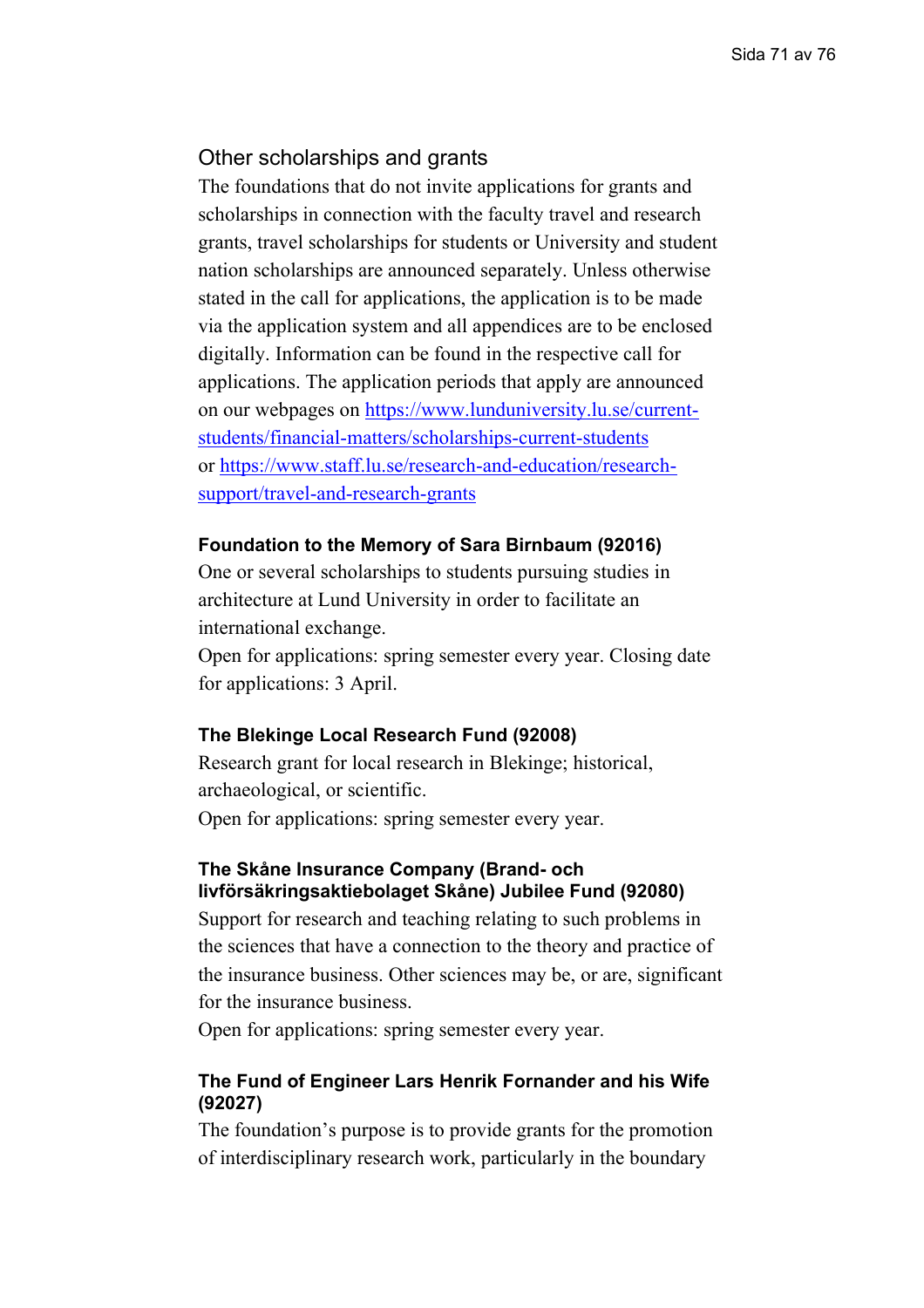areas between philosophy and specialist sciences of various types. Grants are not awarded to provide for salaries or literature. Open for applications: spring semester every year.

### **The Hjalmar Gullberg and Greta Thott Scholarship Fund (95029)**

Grants/scholarships to students, in the first instance doctoral students, who are pursuing humanistic studies at Lund University and who have not been awarded a PhD, or as grants to young researchers who have recently been awarded a PhD. Grants/scholarships are awarded in the first instance to people pursuing literary studies and/or classical languages, and in the second instance to people studying modern European languages and/or philosophy. Regarding students of modern languages, it is a requirement that the studies have a literary focus, and for students of philosophy it is a requirement that the studies have a focus on the history of ideas. Grants are awarded to young researchers in the same subject areas as stated above. Open for applications: autumn semester every year together with Doctor of Theology Henning Wijkmar's Foundation.

### **The Fredrich von Hermansson Scholarship Fund (93104)**

Scholarships for students who intend to serve in the University Library (UB). Precedence is given to applicants who are members of one of the Skåne nations. Open for applications: autumn semester every year.

### **The Erik and Gurli Hultengren Fund for Philosophy at Lund University (95033)**

Funds are to be used for the promotion of a life orientation philosophy. Grants are awarded to activities that: 1) re-orientate, compare or analyse world views and philosophies of life, aesthetic, ethical and moral systems and political ideologies, 2) analyse and interpret such outlooks, systems and ideologies, for example by applying them in real-life situations and cases, 3) are relevant for the purposes stated in points 1 and 2 for example by analysing concepts that play an important role in such outlooks, systems and ideologies. Grants are awarded as a scholarship, and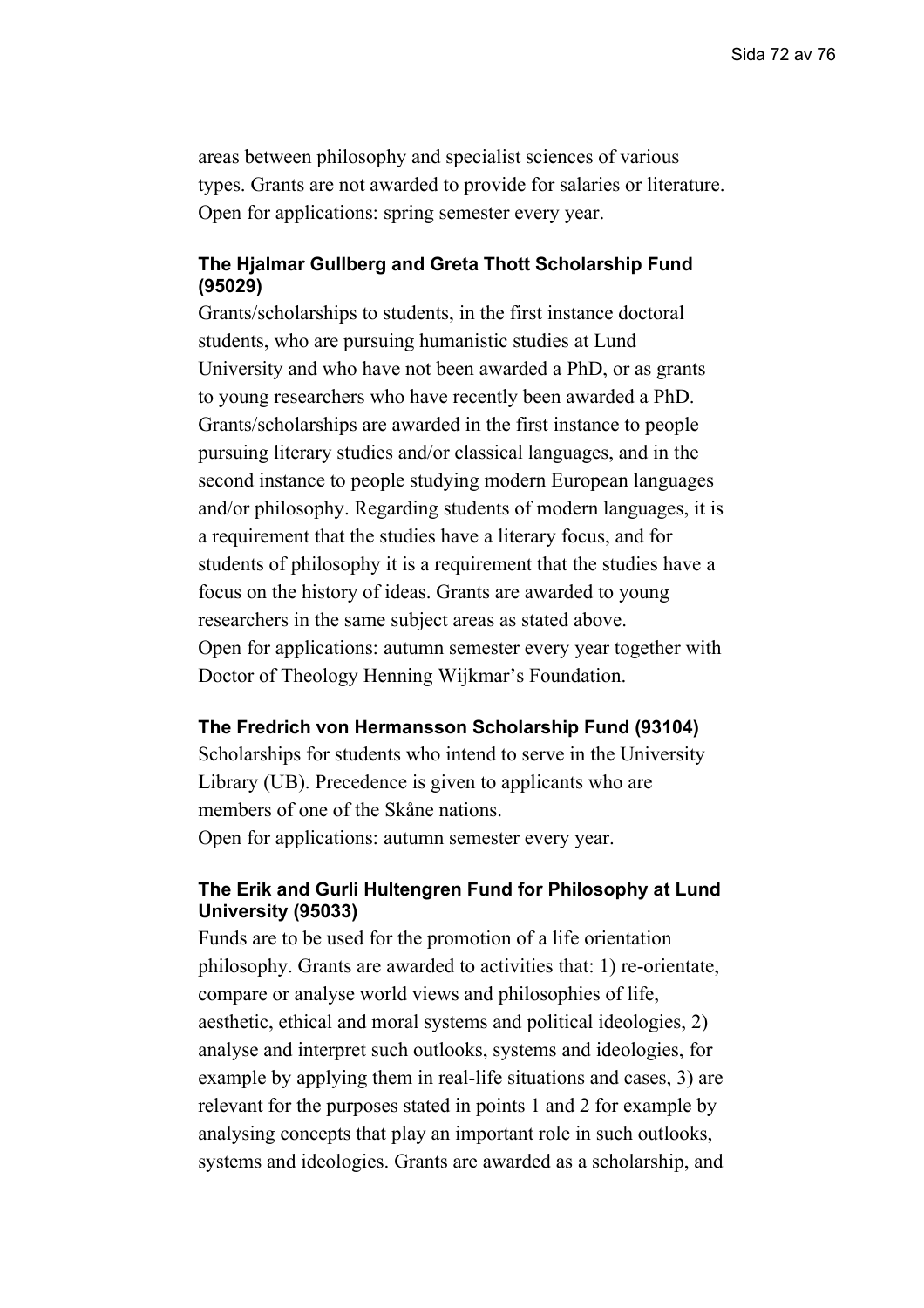for conferences, symposia, and printing costs. Grants are provided for salary costs only in exceptional cases. Open for applications: autumn semester every year.

### **County Governor Nils Hörjel's Research Fund at Lund Institute of Technology (LTH) (95040)**

Scholarship to support technical research at Lund Institute of Technology (LTH) now the Faculty of Engineering (LTH) that can contribute to the industrial development of the former Malmöhus county. Grants from the fund can also be made as support for researchers considered to work in the stipulated area. Open for applications: spring semester every year.

#### **The Ebbe Kock Foundation (92333)**

The foundation's main purpose is to promote scientific research and, to a certain degree, the popularisation of research results on the history of Skåne, Halland and Blekinge. Open for applications: spring semester every year.

#### **The Hans Kristiansson Memorial Fund (92334)**

Support for the arrangement of symposia in zooecology. Hans Kristiansson's research interests are taken into consideration regarding decisions on the awarding of grants. Symposia are to be called The Hans Kristiansson Symposium and are to be held in Lund at intervals of 1–4 years.

Open for applications: autumn semester every year.

### **Siblings Anna and Gottfrid Persson's Study Fund for the Faculty of Theology at Lund University (95073)**

Premium to a theology graduate who is to be ordained in the diocese of Lund. It is to be equally divided between a theology graduate who has achieved the highest qualifications and a theology graduate who has the most limited means. In cases where there is no distinction between qualifications, the theology graduate who comes from a family living within the diocese of Lund is given precedence.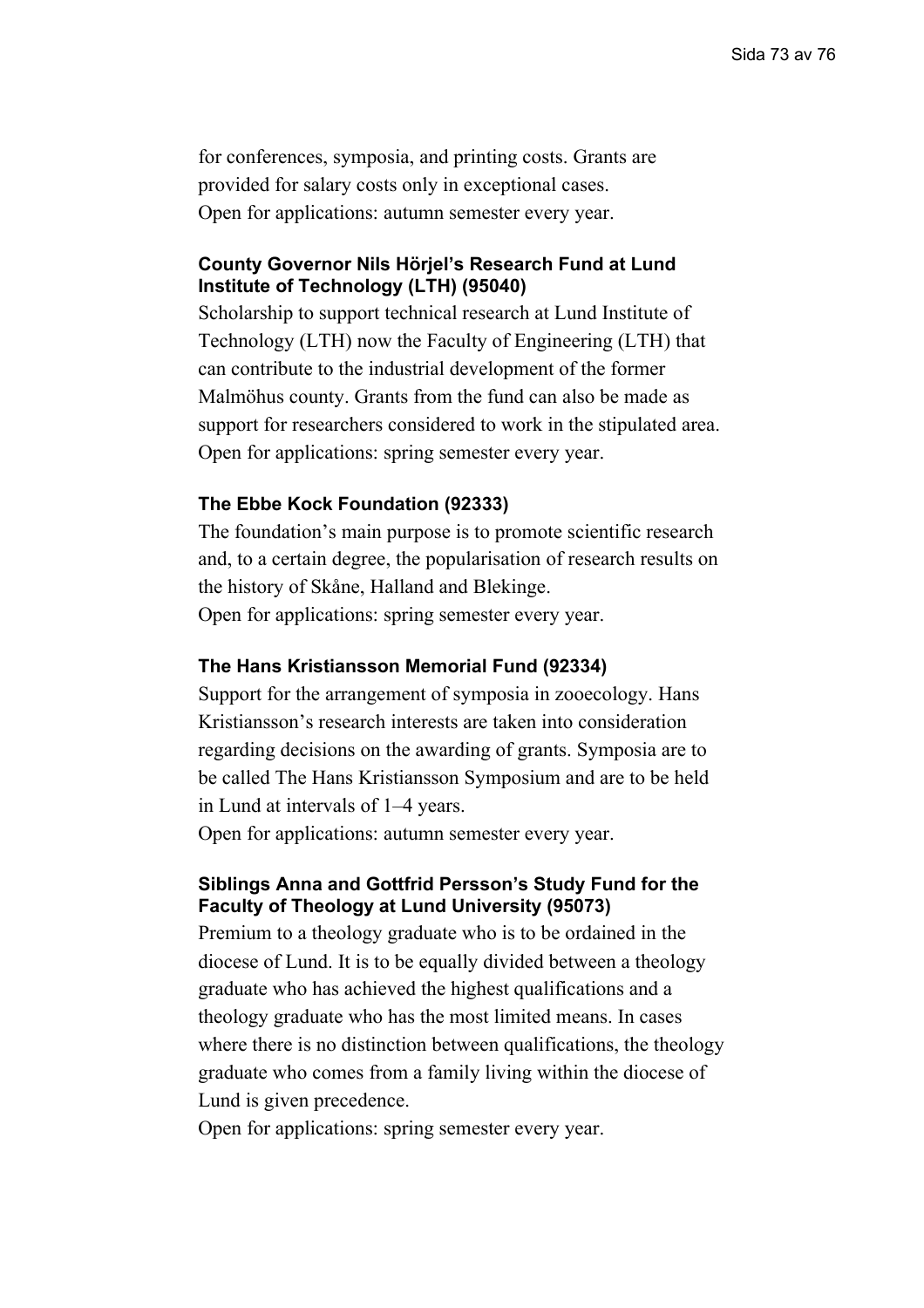### **The Seved Ribbing Travel Scholarship Fund (94519)**

Travel scholarship to 1) support foreign trips for students and employees at Lund University who do not have an associate professor position or other higher teaching position at the University, 2) awarded to a person who has with ability and success worked in southern Sweden for education of the public and sobriety.

1) Open for applications: spring semester 2022, 2024 together with the faculty travel and research grants, and

2) Open for applications: every six years 2020, 2026 together with other research grants.

## **The Sjögren Premium and Support Fund (93255)**

Scholarships for students who are members of Smålands nation at Lund University and who 1) in their Latin studies have shown commendable ability in connection with the written translation test to Latin, or to someone who in the written translation test for the PhD in the stated language displayed excellent ability, 2) through no fault of their own have encountered difficulties in connection with illness or similar, 3) if there are no suitable candidates for the premium according to point 1, this part of the yield can be paid out to applicants according to point 2. Open for applications: spring semester every year.

#### **The Skåne Association for Men of 1900 Scholarship Fund (93258)**

Scholarship for 1) descendants of members of the Skåne Association for Men of 1900, who have fulfilled their economic obligations to the annual association and its scholarship fund, regardless of study specialisation, 2) students at the Swedish University of Agricultural Sciences, college for agriculture or forestry, 3) studied in the mathematics-science division at Lund University.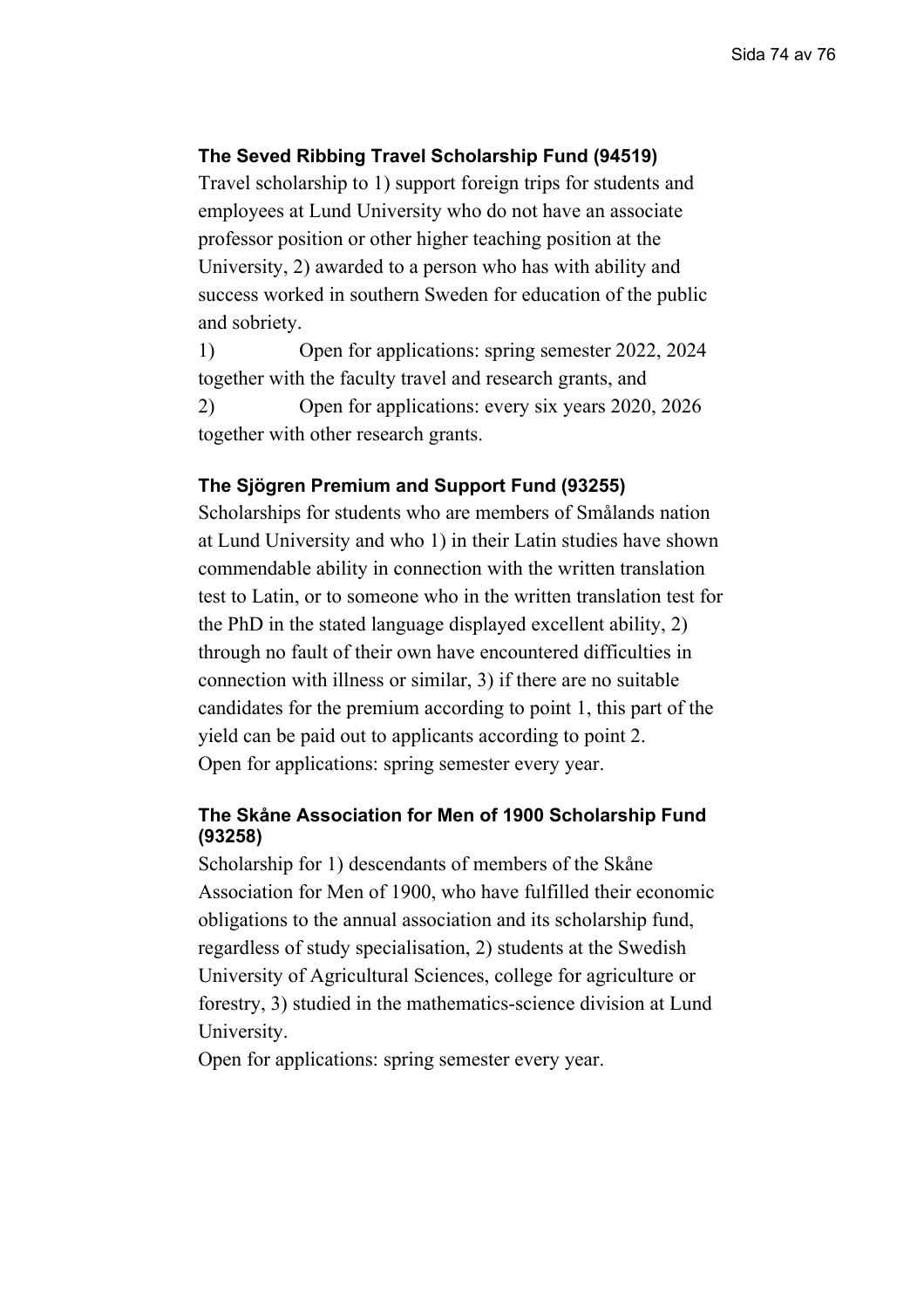## **The Bertil Stensson University Fund (93265)**

Two equally large scholarships to one medical student and one theology student studying at Lund University whose hometown is in Hässleholm Municipality and who have shown good academic achievements.

Open for applications: autumn semester every year.

### **The Margit Stiernswärd Fund for Environmental Management Research (92083)**

Research grant to promote environmental management research. The grant can be also be applied for by researchers with no connection to Lund University.

Open for applications: autumn semester every year.

#### **The Sydsvenska Dagbladet Centenary Fund (93275)**

Scholarship to a deserving student at Lund University, whose studies are for the purpose of a journalistic career, possibly for work practice and studies focusing on the Press in Sweden and abroad.

Open for applications: spring semester every year.

#### **The Lars Johan Wallmark Scholarship Fund (93304)**

Scholarship for able young academic teaching staff in need at Lund University who have not previously received a Wallmark scholarship and who do not have a tenured post. Open for applications: autumn semester every year.

#### **The Weiber Fund (93305)**

Scholarships and grants for students in the third and fourth year of study at the mechanical engineering division of the Faculty of Engineering at Lund University. Support is preferably for defraying the costs of study trips.